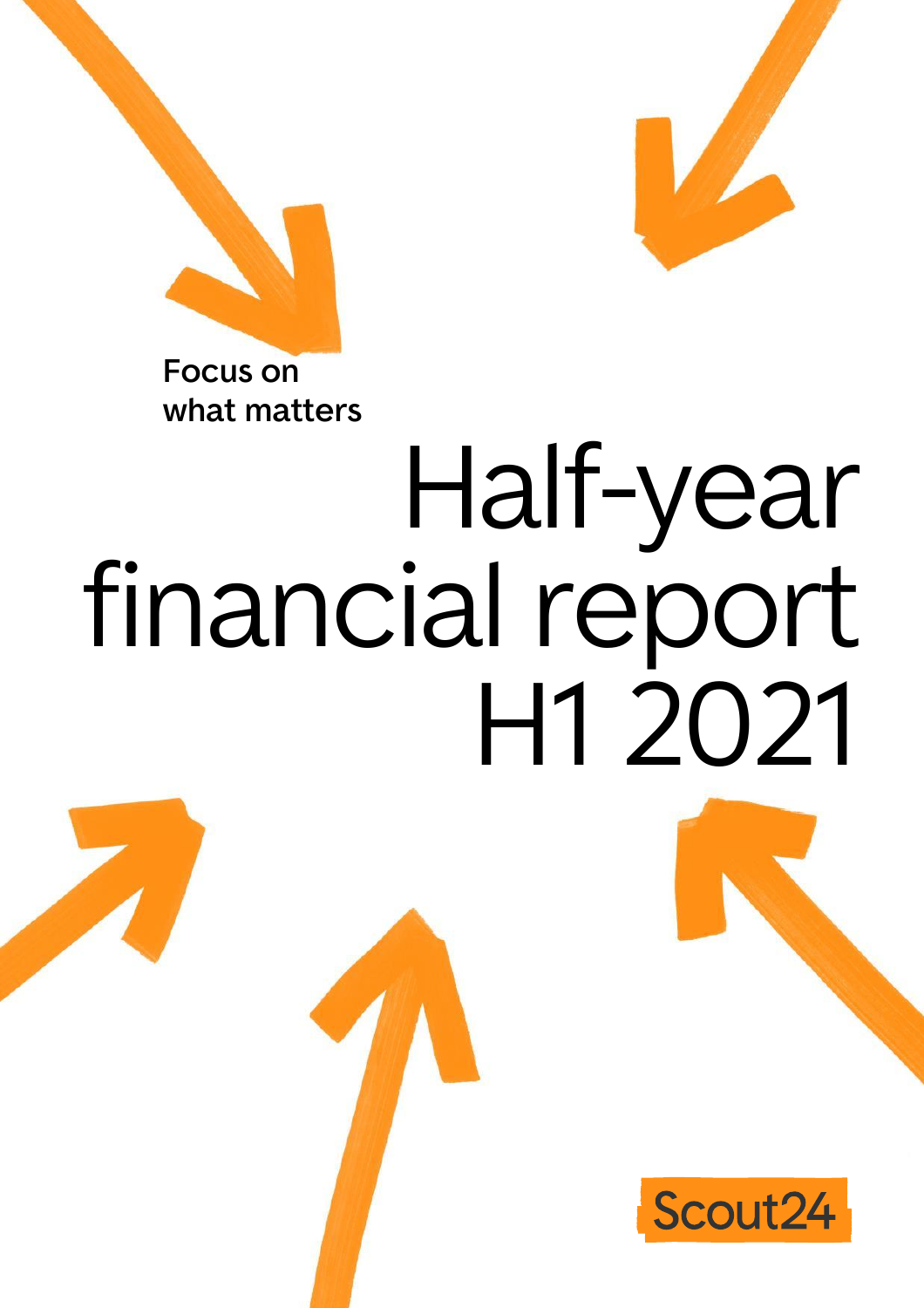# <span id="page-1-0"></span>**Contents**

| Overview                                                          | 3  |
|-------------------------------------------------------------------|----|
| Development in the first half of the year                         | 4  |
| Milestones in the development of business                         | 5  |
| The Scout24 share                                                 | 6  |
| <b>Interim Group Management Report</b>                            | 7  |
| <b>Business model</b>                                             | 8  |
| Strategy                                                          | 8  |
| Corporate steering                                                | 9  |
| Sustainability                                                    | 10 |
| Employees                                                         | 10 |
| Macroeconomic and sector-specific environment                     | 11 |
| Business development in H1 2021                                   | 13 |
| Business performance of the segments                              | 22 |
| Risks and opportunities report                                    | 24 |
| Events after the reporting period                                 | 25 |
| Overall assessment and outlook                                    | 25 |
| Consolidated half-year financial statements                       | 27 |
| Consolidated statement of profit or loss                          | 28 |
| Consolidated statement of comprehensive income                    | 30 |
| Consolidated statement of financial position                      | 31 |
| Consolidated statement of changes in equity                       | 32 |
| Consolidated statement of cash flows                              | 33 |
| Selected notes to the consolidated half-year financial statements | 34 |
| Company information and basis of preparation                      | 35 |
| Changes in the consolidation scope                                | 36 |
| Notes to the consolidated statement of profit or loss             | 39 |
| Disclosures on financial instruments                              | 40 |
| Equity                                                            | 46 |
| Other notes                                                       | 47 |
| <b>Other statements</b>                                           | 53 |
| Responsibility statement                                          | 54 |
| Review report                                                     | 55 |
| General information                                               | 56 |
| <b>Publication details</b>                                        | 57 |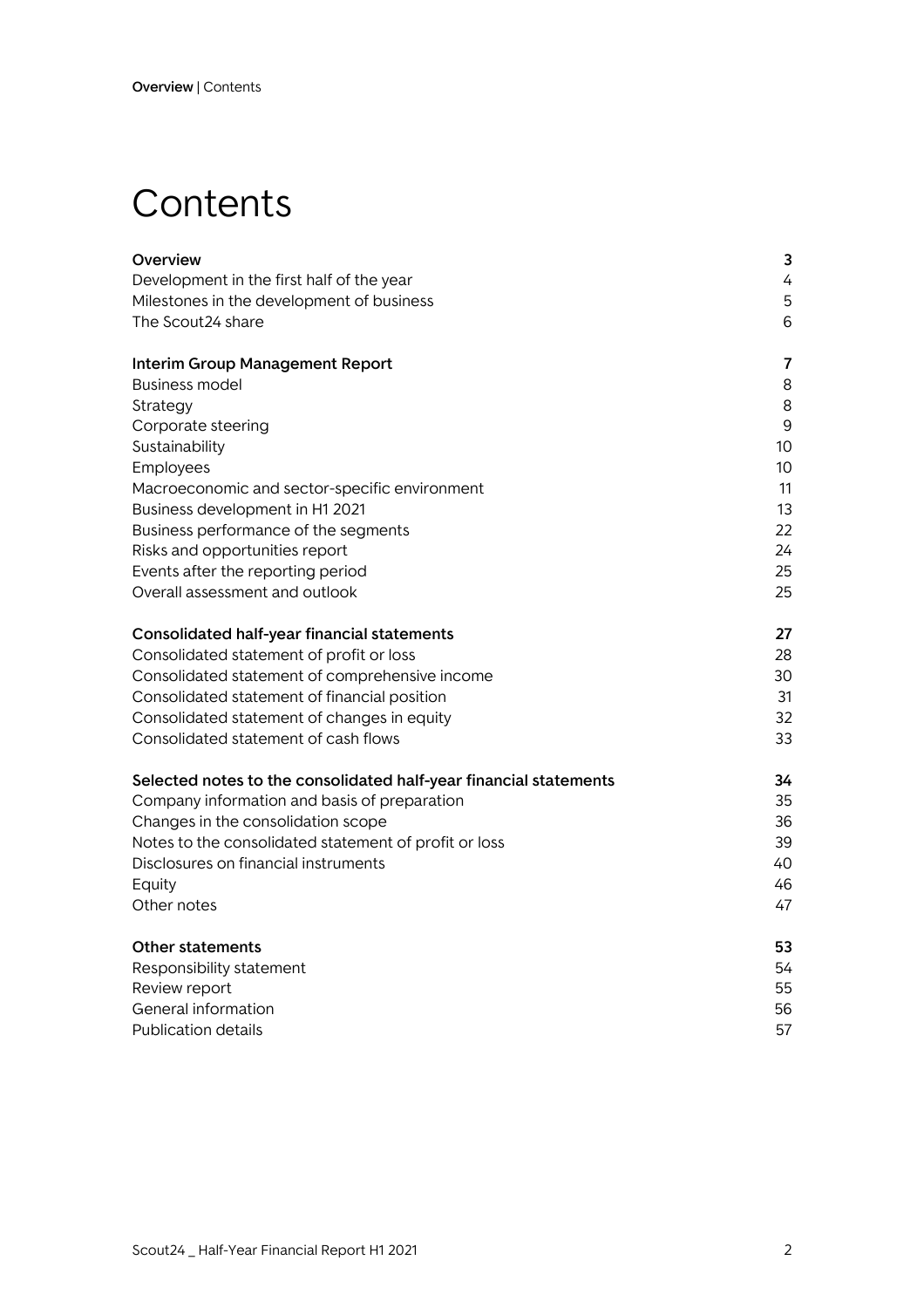<span id="page-2-0"></span>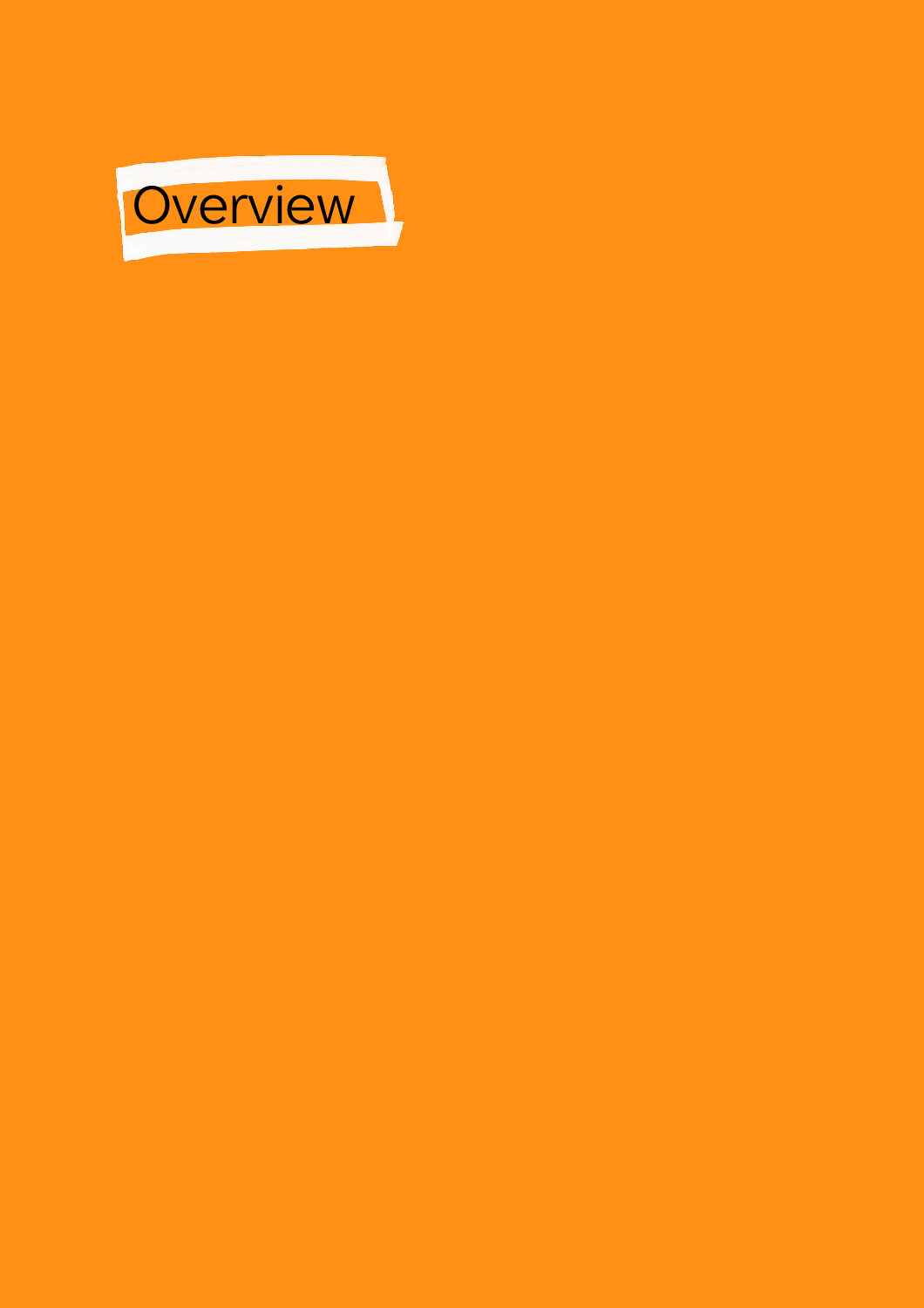# <span id="page-3-0"></span>**Development in the first half of the year**

The Scout24 Group revenue grew strongly by nearly 10% in the first half of 2021. The main drivers of this development were the positive momentum in the Residential Real Estate business (around 14% year-on-year revenue growth in the first six months of the year; around 19% quarter on quarter) and a strong second quarter with revenue growth of around 14% compared to a weak Q2 2020 impacted by the Covid-19 pandemic. immoverkauf24 has been part of the Scout24 consolidation scope since July 2020 and Vermietet.de since May 2021. The financial figures for these acquisitions are therefore not included in the previous year's figures.

Growth in revenue from residential real estate partners has also picked up since Q2 2021, as is reflected in a 9% increase in Q2 ARPU. This, in combination with the strong growth of the mandate acquisition products (including the immoverkauf.24 business) and the Consumer Plus products, underscores the consistent implementation of our ecosystem strategy, in other words, the expansion of ImmoScout24 into a networked marketplace.

The Business Real Estate segment was slightly down due to the pandemic, with a revenue decrease of around 1%; while revenue in the Media & Other segment increased by roughly 1% year on year.

In a bid to anticipate future growth, ordinary operating costs, particularly in the areas of personnel and marketing, grew faster than revenues. This resulted in a comparatively slower increase of 4.5% in ordinary operating EBITDA in the first half of 2021, and a margin that was down 2.9 percentage points to 58.1%. The newly acquired immoverkauf24 and Vermietet.de have yet to make a positive contribution to EBITDA. Excluding the acquisitions (organic), the ordinary operating EBITDA margin would have been 60.1%.

For the 2021 financial year, the Management Board confirms its forecast of mid to high single-digit percentage revenue growth and an ordinary operating EBITDA margin of up to 60%.

| <b>EUR millions</b>                                               | Q2 2021 <sup>1</sup> | Q2 2020 <sup>1</sup> | Change    | H1 2021 <sup>1</sup> | H1 2020 <sup>1</sup> | Change    |
|-------------------------------------------------------------------|----------------------|----------------------|-----------|----------------------|----------------------|-----------|
| Group revenue                                                     | 95.9                 | 83.9                 | $+14.4%$  | 189.7                | 173.0                | $+9.7%$   |
| of which Residential Real Estate segment                          | 71.2                 | 59.9                 | $+19.0%$  | 140.0                | 123.2                | +13.6%    |
| of which Business Real Estate segment                             | 17.0                 | 16.6                 | $+24%$    | 34.3                 | 34.6                 | $-0.8%$   |
| of which Media & Other segment                                    | 7.6                  | 7.3                  | $+4.2%$   | 15.2                 | 15.1                 | $+1.1%$   |
| Group ordinary operating EBITDA <sup>2</sup>                      | 55.2                 | 50.3                 | $+9.6%$   | 110.2                | 105.4                | $+4.5%$   |
| Group ordinary operating EBITDA margin <sup>3</sup> in %          | 57.5%                | 60.0%                | $-2.5$ pp | 58.1%                | 61.0%                | $-2.9$ pp |
| Group EBITDA                                                      | 49.0                 | 43.8                 | $+11.8%$  | 101.3                | 96.4                 | $+5.1%$   |
| Earnings per share<br>(basic, continuing operations) <sup>4</sup> | 0.25                 | 0.19                 | $+31.6%$  | 0.50                 | 0.44                 | $+13.6%$  |

#### **FINANCIAL PERFORMANCE INDICATORS**

.

<sup>1</sup> The figures presented in this table relate only to the continuing operations of the Scout24 Group.

<sup>2</sup> Ordinary operating EBITDA is EBITDA adjusted for non-operating effects, mainly expenses for share-based payments, M&A activities (realised and unrealised), reorganisation measures and other non-operating effects.

The operating EBITDA margin is defined as ordinary operating EBITDA as a percentage of revenue.

<sup>4</sup> The previous year's value was adjusted accordingly. The previous year's financial result from continuing operations takes into account an effect stemming from the reclassification of certain securities of the special fund, see note 4 to the financial statements. Accordingly, the reclassification for the first half of 2020 also resulted in an effect on earnings after tax from continuing operations and earnings per share from continuing operations.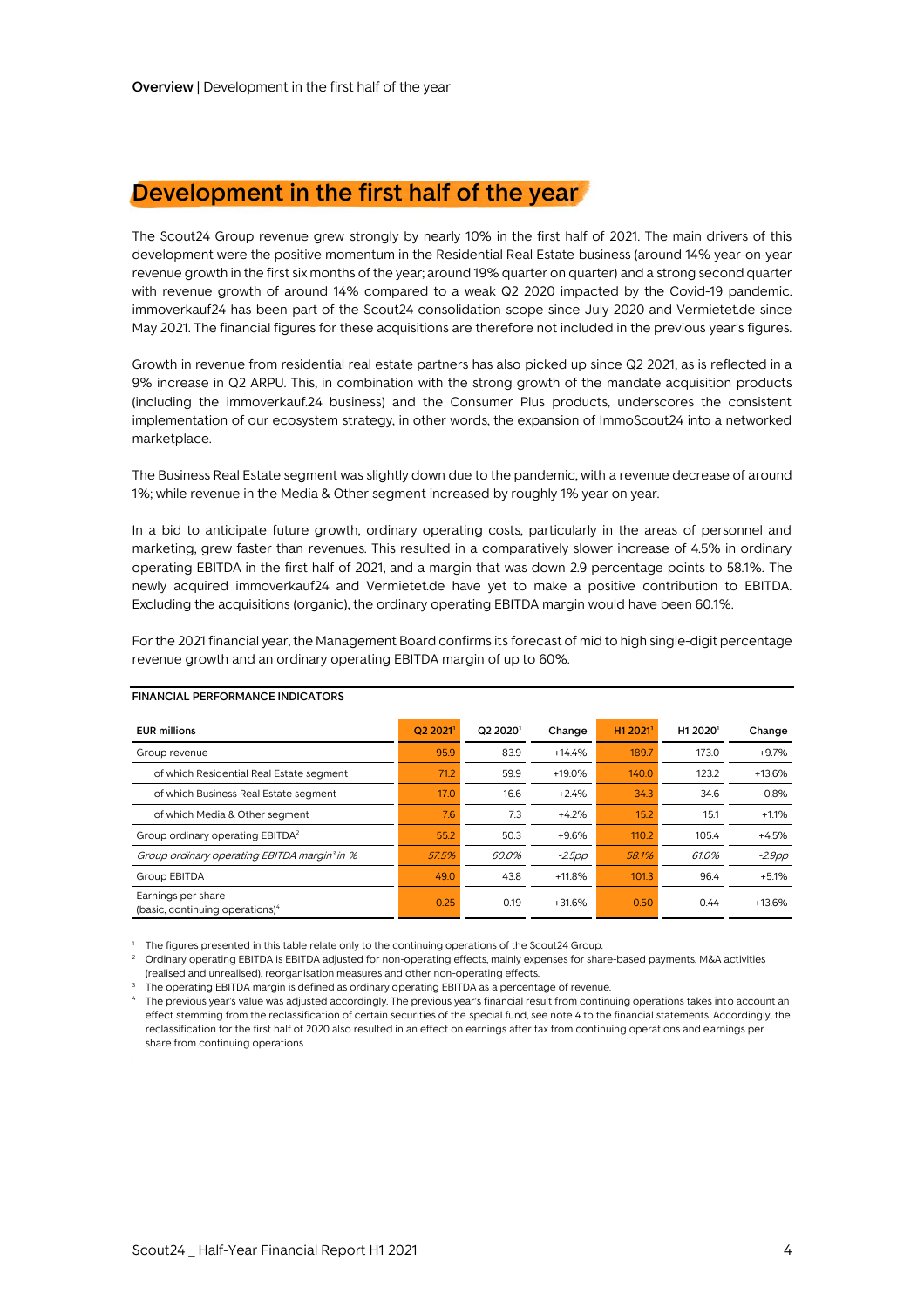## <span id="page-4-0"></span>**Milestones of the H1 business development**

- Shift towards high-growth and recurring revenue continued contributing to the market network strategy. Revenue from consumer subscriptions (Plus products) at EUR 25.1 million exceeds total individual listing revenue for the first time in H1 2021 (professional and private pay-per-ad listings: EUR 23.2 million). Strong growth in "Realtor Lead Engine" revenue of 162.2% to EUR 15.7 million in H1 2021.
- Revenue with residential agents accelerated again with a 9% ARPU increase in Q2. Increased demand and willingness to pay of residential real estate partners.
- Integration of immoverkauf24 (part of the Scout24 consolidation group for twelve months) completed. Revenue of EUR 5.2 million in H1 2021 from commission-based home seller leads (part of Realtor Lead Engine revenue).
- Acquired Vermietet.de, a leading CRM platform for private landlords and property managers. Investment allows us to significantly leap ahead with the further development of the TenantPlus product; with operating costs of around EUR 1 million since acquisition, the initial focus is on expanding the customer base.
- Conducted targeted residential marketing campaigns to penetrate regional markets and to generate homeowner contacts. Increased marketing expenses by 34.0% to EUR 17.8 million in H1 2021.
- Ordinary operating EBITDA margin influenced by market network strategy. Group's ordinary operating EBITDA margin reaches 58.1% in H1 2021.
- Business Real Estate segment still affected by Covid-19 pandemic. Revenue declines slightly by 0.8% in H1 2021, with developer business outperforming commercial agent business.
- Customer base continued to grow, reaching a total of 20,488 core customers. Number of residential real estate partners up 3.8%, number of business real estate partners up 0.9%.
- Revenue in Media & Other segment grew 1.1% driven by ImmoScout24 Austria business. ImmoScout24 Austria saw revenue growth by 25.2% to EUR 5.9 million in H1 2021.
- Further progress made on sustainability strategy. Proportion of women on the executive leadership team (ELT) increases to 29%. Entire vehicle fleet is converted to e-mobility.
- Share buybacks with partial reduction of capital carried out for the equivalent of EUR 994.2 million. As of 30 June 2021, share capital comprised 92,100,000 shares, including 9.3% treasury shares.
- Dividend of EUR 68.5 million paid out stands at upper end of the dividend policy. Adjusted dividend proposal after share buybacks of EUR 0.82 per share, with payment on 13 July 2021.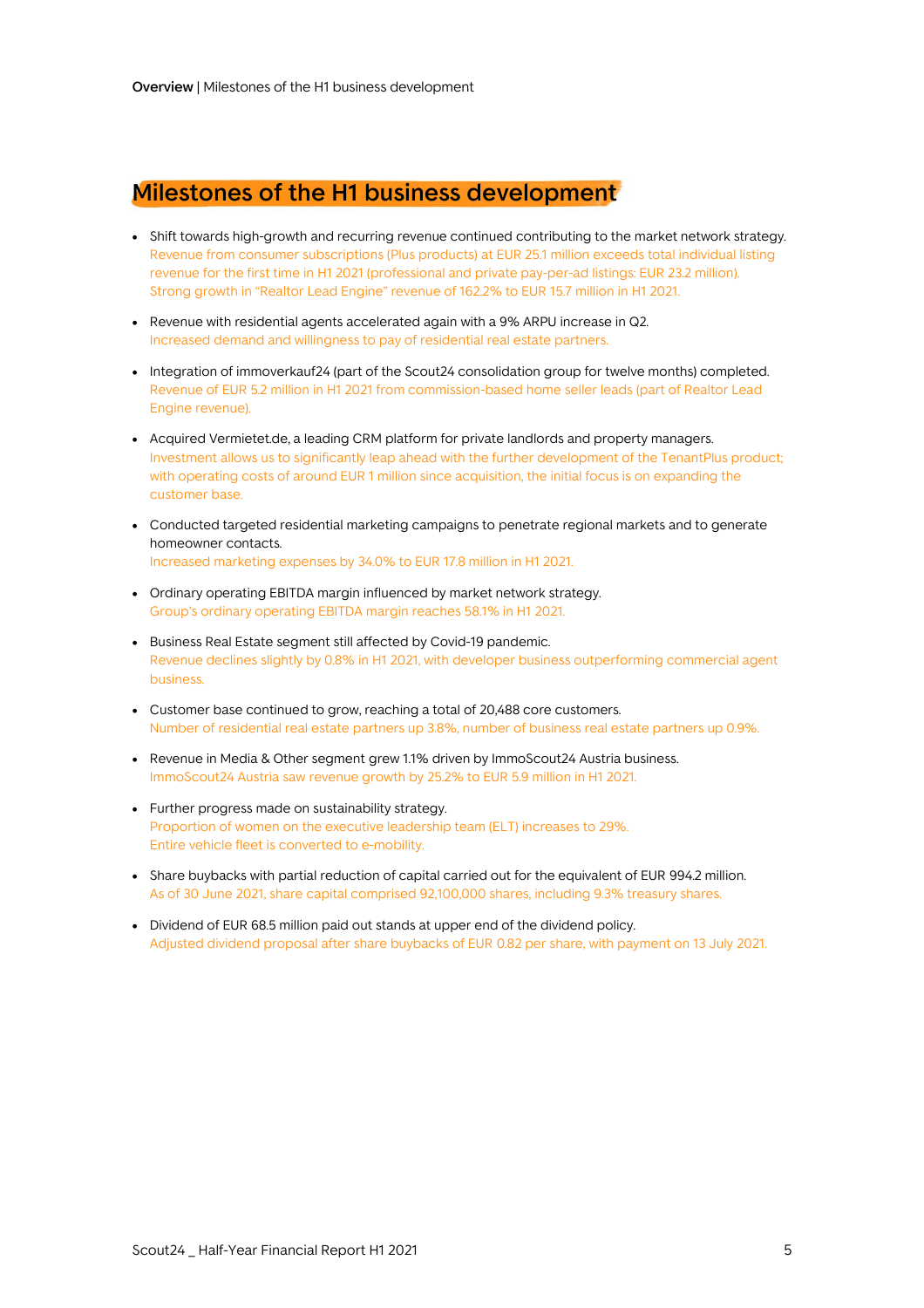<span id="page-5-0"></span>

#### **Shareholder structure**

Of the 92.1 million shares outstanding as of 30 June 2021, 90.7% were in free float and 9.3% were treasury shares held by Scout24.



Source: Shareholder identification IHS Markit as of 30 April 2021 corresponds to approximately 89% of total shares excluding treasury shares

#### **Development of share price**

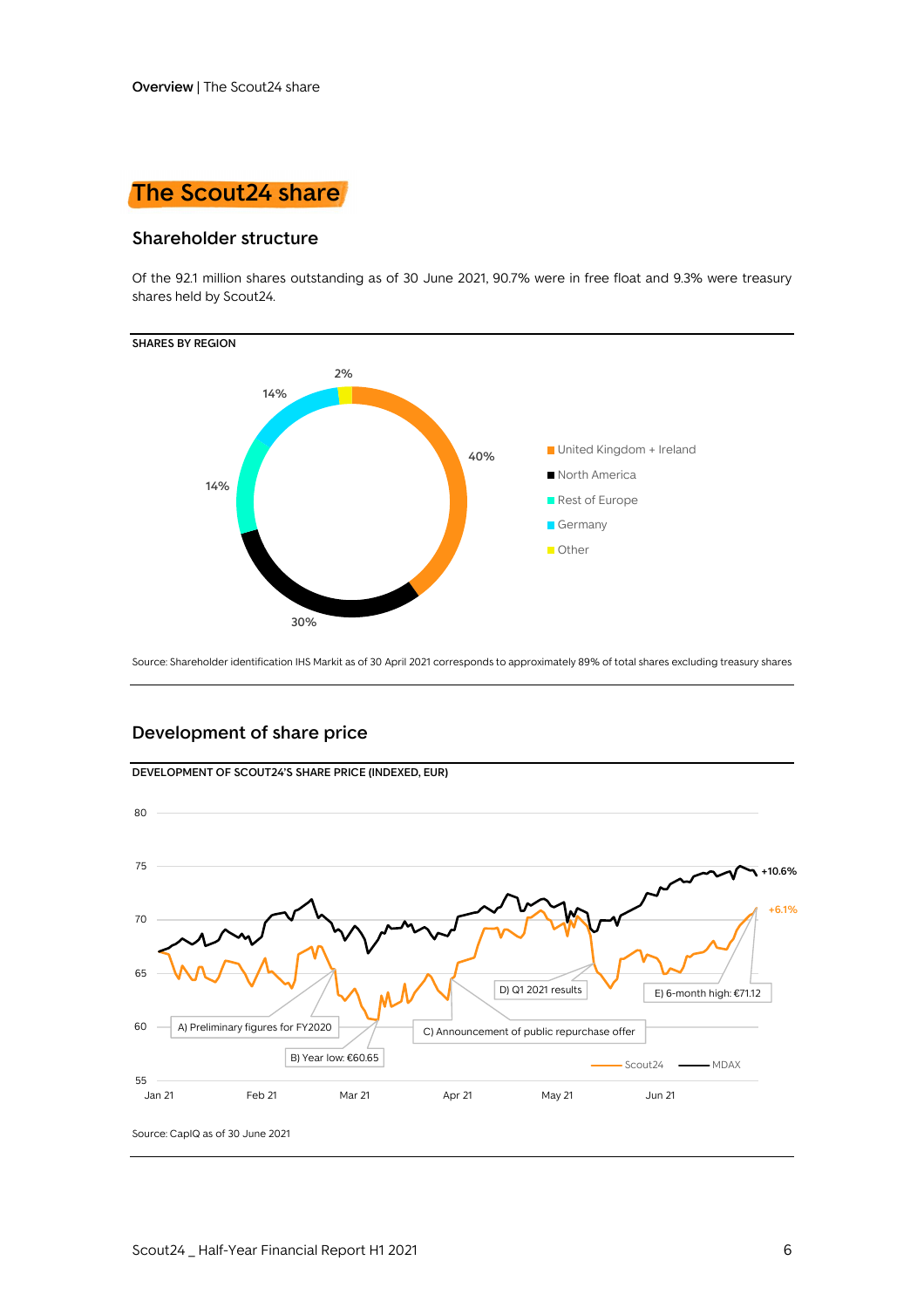<span id="page-6-0"></span>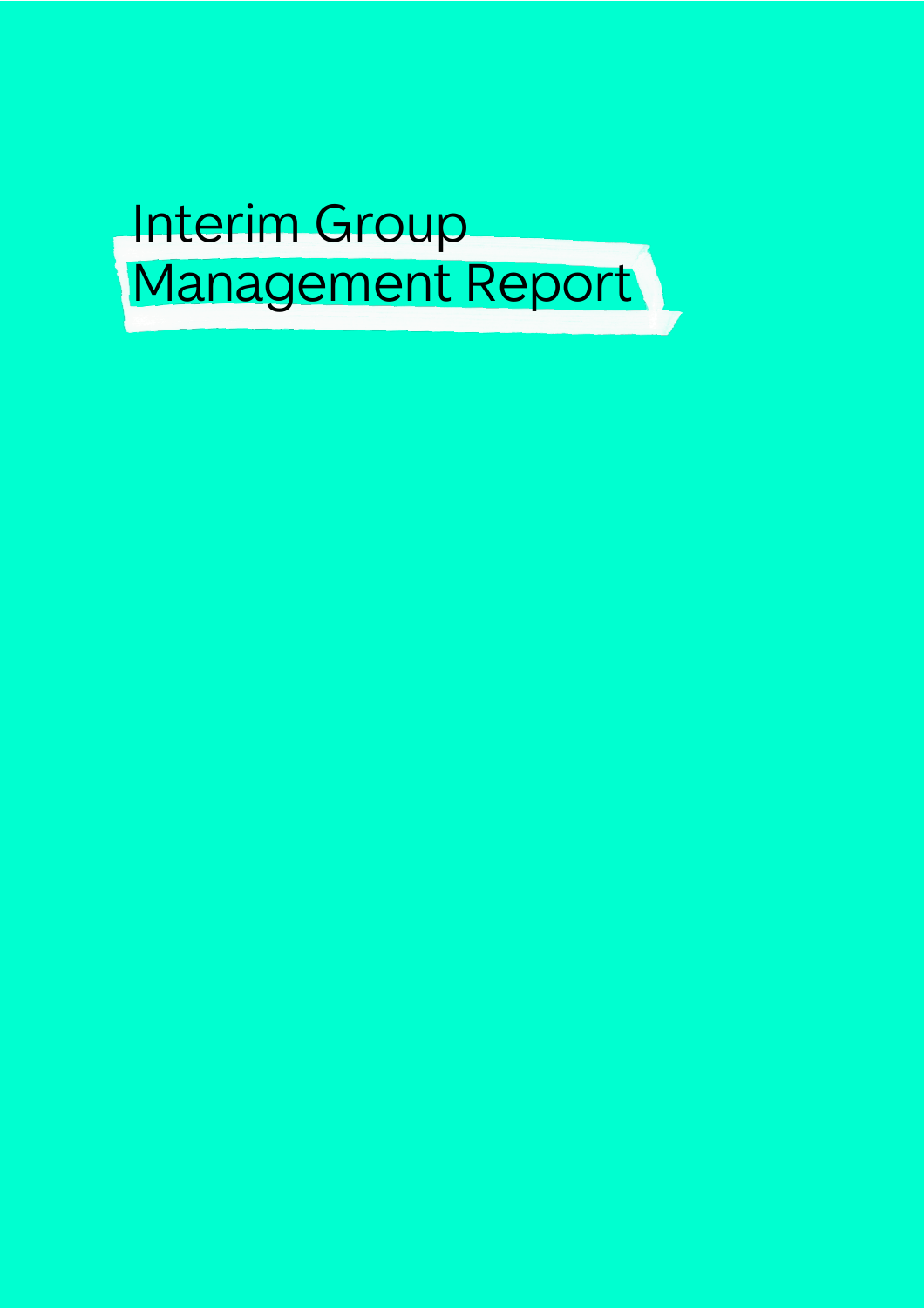# <span id="page-7-0"></span>**Business model**

Scout24 operates the leading digital marketplace ImmoScout24. Large numbers of consumers can find a wide range of property listings here. The more diverse and varied the offer, the more frequently and longer the visits to the digital marketplace (traffic).

The following three main user groups are active in our digital marketplace:

- Real estate agents (including property managers and finance partners)
- Homeowners (including real estate developers and new home builders)
- Consumers (real estate seekers)

Listings, i.e. advertisements for the sale and rental of real estate, are booked with ImmoScout24 under master agreements (memberships) or as individual orders (pay per ad). Supplementary products and services related to the real estate listing, i.e. along purchase/sale transactions (sale journey) or rental transactions (rent journey), provide us with additional potential sources of revenue and earnings.

Examples of such add-on products include:

- Products that can improve the marketing and visibility of the listing (e.g. Image Boost)
- Product solutions that support real estate agents in image cultivation, customer acquisition and customer relationship management
- "Realtor Lead Engine": product that provides leads to agents so they can acquire new mandates to sell properties
- Product world of the FLOWFACT agent software
- Home Seller Hub ("Verkäuferwelt"): comprehensive information and specific valuation services for home sellers
- Agent search engine ("Maklersuchmaschine"): supports home sellers in their search for a real estate agent
- Mortgage Lead Engine: provides finance partners with financing leads
- TenantPlus+ ("MieterPlus+") and BuyerPlus+ ("KäuferPlus+"): digital application folder for consumers (seeking to rent or purchase property) including credit rating information
- LandlordPlus+ ("VermieterPlus+"): membership programme that assists private landlords with rental management
- Location analysis for real estate developers: location-specific demand and supply data

# <span id="page-7-1"></span>**Strategy**

Our goal is to offer a comprehensive ecosystem for real estate in Germany and Austria. In the mid to long term, we want to develop ImmoScout24 into a networked marketplace that efficiently covers all the needs of our main user groups and offers the best possible user experience. It should be more than just a place for listing or searching for real estate. The aim is to further digitise the end-to-end process around the sale and rental of real estate. In this way, we are increasing market transparency and gaining more and more information about the listed properties themselves.

Consequently, in terms of addressable market, we are focusing not only on agents' commission pool, but also on the German real estate transaction market as a whole as well as the real estate financing market. We want to tap this market potential both through in-house developments (products and technologies) and through company acquisitions. This approach gives us access to complementary revenue streams along the entire value chain from real estate transactions to financing, while continuing to expand our technological capabilities.

With this strategic alignment, we want to strengthen our market position and continue our profitable growth. Moreover, we are committed to integrating sustainability and social responsibility more closely in our daily activities, also with a view to further increasing the shareholder value.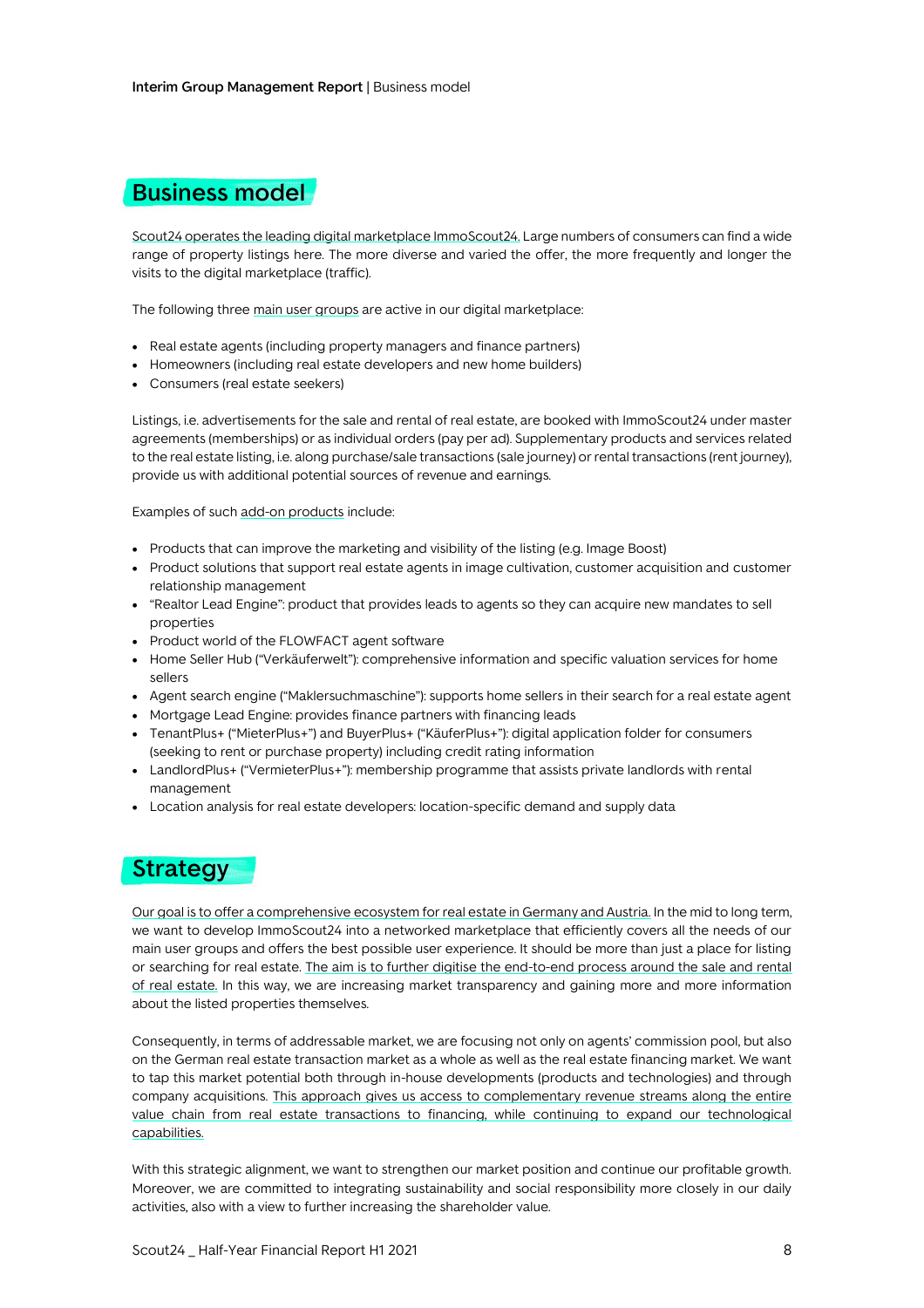# <span id="page-8-0"></span>**Corporate steering**

For the purpose of steering the Company, Scout24 has defined various financial and non-financial performance indicators for measuring the extent to which the strategy is implemented successfully.

Given our focus on sustainable and profitable growth as well as on sustainably growing the shareholder value, we consider revenue and ordinary operating EBITDA as the most important financial performance indicators at Group and segment levels. Setting these in relation to each other produces another indicator of profitability: the ordinary operating EBITDA margin.

As a further performance indicator, we regularly analyse average revenue per user (ARPU) for residential real estate partners and business real estate partners. ARPU is calculated as the sum of contract revenue for the reporting period divided by the average number of partners and further divided by the number of months in the period.

In addition, we analyse certain activities on our ImmoScout24 marketplace as key non-financial performance indicators at Group level, namely: the number of listings as of a given cut-off date (typically the end of the month), the monthly number of users on ImmoScout24.de via desktop PC, mobile devices or apps, and the number of sessions on the ImmoScout24 platform via desktop PC, mobile devices and apps.

The business operations of the Scout24 Group are structured into the following segments. The development of revenue and ordinary operating EBITDA is reported separately for each of these segments. The reported segment revenue is based on the different user groups that purchase different products from us, depending on where they are located in the value chain of a real estate transaction.

| Segment                        | User groups                                                                                                                                                                                                                                                                                                               | Products                                                                                                                                                                                                                  | Journeys                            |
|--------------------------------|---------------------------------------------------------------------------------------------------------------------------------------------------------------------------------------------------------------------------------------------------------------------------------------------------------------------------|---------------------------------------------------------------------------------------------------------------------------------------------------------------------------------------------------------------------------|-------------------------------------|
| <b>Residential Real Estate</b> | • Residential real estate partners: real estate<br>agents specialising in residential<br>properties, property managers, finance<br>partners (e.g. savings banks)<br>• Home owners: private sellers, landlords<br>• Consumers/seekers: private buyers,<br>tenants<br>• Removal companies provided with<br>relocation leads | Listings: subscriptions / add-on<br>products<br>• Listings: pay-per-ad<br>• Consumer subscriptions:<br>TenantPlus+ / BuyerPlus+ /<br>LandlordPlus+<br>• Leads: Realtor lead engine /<br>mortgage leads / relocation leads | • Sale journey<br>• Rent journey    |
| <b>Business Real Estate</b>    | • Business real estate partners: real estate<br>agents specialising in commercial real<br>estate<br>• New home builders and real estate<br>developers that market new construction<br>projects                                                                                                                            | • Listings: subscriptions / add-on<br>products<br>• Listings: pay-per-ad<br>• Location analysis                                                                                                                           | • Developer /<br>Commercial journey |
| <b>Media &amp; Other</b>       | • Advertisers (third parties) that place<br>advertisements on ImmoScout24<br>• Users of ImmoScout24 Austria<br>• Partners that use the FLOWFACT's real<br>estate agent CRM software                                                                                                                                       | • Advertisements<br>• ImmoScout24 Austria products<br>• FLOWFACT product world                                                                                                                                            |                                     |

#### **SEGMENT OVERVIEW**

A detailed overview of the Scout24 Group's business activities, strategy and management system is provided in the annual report for 2020 in the sections "Business model", "Strategy" and "Steering system and performance indicators". There were no changes to this classification in the first half of 2021. The report is available on the Company's website at **[WWW.SCOUT24.COM/EN/INVESTOR-RELATIONS/FINANCIAL-REPORTS-](https://www.scout24.com/en/investor-relations/financial-reports-presentations)[PRESENTATIONS](https://www.scout24.com/en/investor-relations/financial-reports-presentations)**.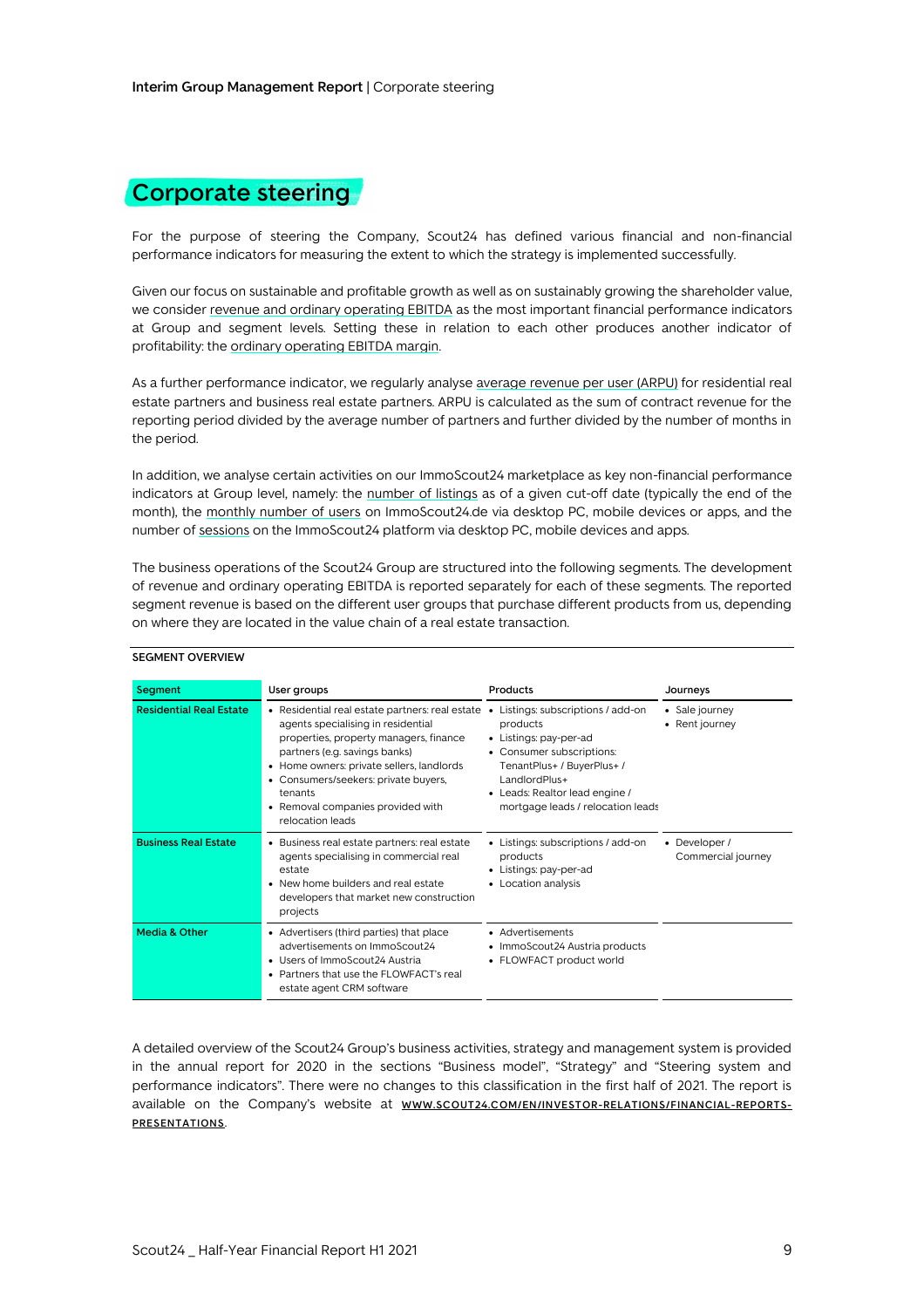# <span id="page-9-0"></span>**Sustainability**

It is our aim to consider societal and social conditions as well as the environment in all our business operations. In 2020, we developed a sustainability vision that encompasses aspects relating to society, ecology and corporate governance and reflects our overall understanding of sustainability:

- We are making Scout24 a sustainable digital company that has a positive impact on society and the climate.
- We give back to society and the environment what we take.
- We make sustainability possible.

For detailed information on our sustainability strategy, see our sustainability report for the 2020 financial year, which is available at **[WWW.SCOUT24.COM/EN/SUSTAINABILITY/SUSTAINABILITY-REPORTS](https://www.scout24.com/en/sustainability/sustainability-reports)**.

In the first half of 2021, we continued to work on our focus topics of climate strategy, diversity and sustainable product development. For example, we have introduced a new travel policy to further reduce, or avoid, our greenhouse gas emissions from business trips. We have also converted our entire vehicle fleet to electric vehicles. In 2019, emissions from fuel consumption accounted for just over 7%<sup>1</sup> of the Scout24 Group's direct emissions (scope 1). The latter mostly relates to the consumption of vehicles under long-term leases, which employees are also allowed to use for private purposes. Thus, the conversion will make a not insignificant contribution to achieving our goal to reach climate neutrality by 2025.

We are currently working on expanding our Code of Conduct to include requirements for our suppliers with regard to human rights and labour standards, the environment and climate, and the prevention of corruption. Since July 2021, we have been a member of the UN Global Compact, the world's largest and most important initiative for sustainable and responsible corporate governance. In the second half of 2021, we also intend to formulate a sustainability programme in which we will define our key sustainability topics for the next two years. We will present the sustainability programme in the Sustainability Report for the 2021 financial year.

With Dr. Claudia Viehweger (46) as Chief Human Resources Officer and Rowena Patrao (45) as Chief Technology Officer (CTO), we were able to recruit two women for important management positions within the Group, who are also members of our executive leadership team (ELT) in these functions. Dr. Claudia Viehweger took up her position in June and Rowena Patrao in July 2021. Two out of the seven ELT positions (just under 29%) are now held by women, thus also underlining our progress in the area of diversity and equal participation.

# <span id="page-9-1"></span>**Employees**

As at the half-year reporting date of 30 June 2021, we had 916 employees (31 December 2020: 835), most of whom work at ImmoScout24 Germany, namely 52% (31 December 2020: 57%). A further 21% of employees were employed at Scout24 AG (31 December 2020: 22%). Across the entire workforce, the share of women has improved by 2 percentage points over the six-month period from 39% as of 31 December 2020 to 41% as of 30 June 2021.

<sup>1</sup> Scout24 AG Sustainability Report 2020, page 63; unaudited figure.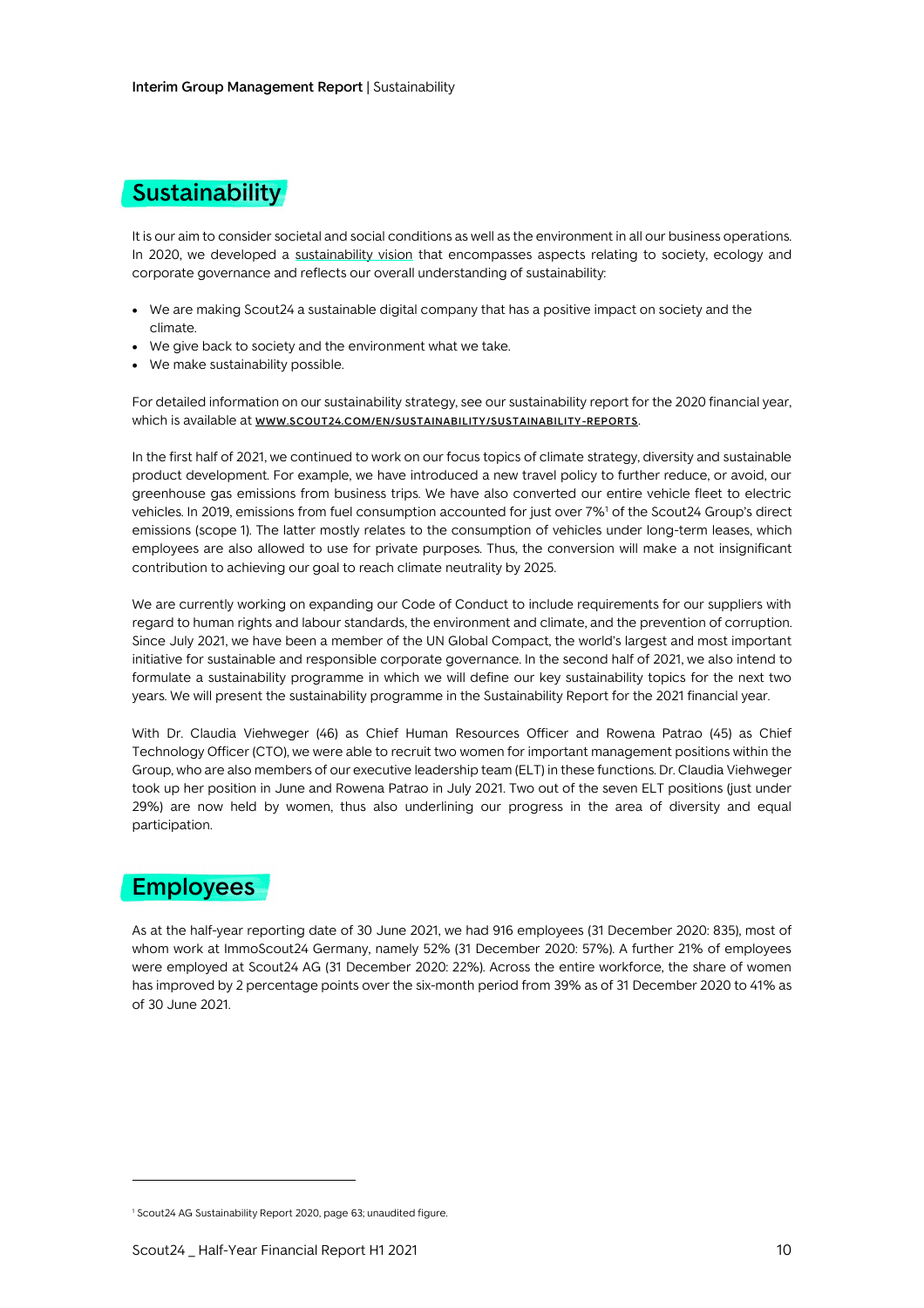#### **KEY EMPLOYEE INDICATORS**

|                                       | 30 June 2021 | 31 Dec. 2020 <sup>1</sup> | Change         |
|---------------------------------------|--------------|---------------------------|----------------|
| Scout24 Group employees <sup>2</sup>  | 916          | 835                       | 82             |
| of which ImmoScout24                  | 480          | 479                       | 1              |
| of which women                        | 203          | 199                       | 4              |
| of which men                          | 277          | 280                       | $-3$           |
| of which full-time                    | 422          | 411                       | 11             |
| of which part-time                    | 58           | 68                        | $-10$          |
| of which Scout24 AG                   | 188          | 185                       | 4              |
| of which women                        | 78           | 71                        | 7              |
| of which men                          | 111          | 114                       | $-3$           |
| of which full-time                    | 174          | 172                       | 2              |
| of which part-time                    | 14           | 13                        | $\overline{2}$ |
| of which other companies <sup>3</sup> | 249          | 171                       | 78             |
| of which women                        | 91           | 58                        | 33             |
| of which men                          | 157          | 113                       | 45             |
| of which full-time                    | 220          | 146                       | 74             |
| of which part-time                    | 29           | 25                        | 4              |

<sup>1</sup> The figures as of 31 December 2020 have been restated accordingly. While the number of employees in the annual report for the 2020 financial year was presented without the employees of immoverkauf24, these are now included in the figures. As of 31 December 2020, the number of immoverkauf24 employees was 46 FTE. These are reported under other entities.

<sup>2</sup> In FTE; figures may not add up exactly to the totals indicated due to rounding differences.

<sup>3</sup> FLOWFACT, ImmoScout24 Austria and immoverkauf24. In addition, the figures as of 30 June 2021 also include the employees of Vermietet.de and Wohnungsbörse.net. As of the reporting date, their number amounted to 61 FTE.

# <span id="page-10-0"></span>**Macroeconomic and sector-specific environment**

#### **Economic conditions**

The business operations of the Scout24 Group are focused on the ImmoScout24 digital marketplace – with the strategic goal of offering a comprehensive ecosystem for real estate in Germany and Austria. Germany is clearly our main market with a revenue share of around 97% in the first half of 2021 (H1 2020: 97%). The Covid-19 pandemic still had a significant impact on the overall economic development in Germany in the first half of 2021. After gross domestic product (GDP) declined by 2.1% quarter on quarter in the first quarter of 2021 (down 3.4% year on year) due to persisting economic and social constraints, the German economy was back on the road to recovery in the second quarter. For instance, GDP increased by 1.5% in Q2 2021 compared with Q1 2021. Compared with the same quarter of the previous year, which was heavily burdened by the pandemic, it even rose by 9.2%.<sup>2</sup> However, we still haven't returned to the pre-crisis level (Q4 2019). In comparison, GDP is currently 3.4% lower. However, the record prices on stock markets as well as the ifo business climate index $3$ are evidence that the economy is fundamentally looking ahead to the future with optimism in view of the increasing progress made with vaccination campaigns.

Today, the Internet is widely used as an information and communication medium in Germany and the rest of Europe. In the real estate advertising business, too, the transition from offline ads (print media) to online ads has largely been completed. The Covid-19 pandemic has further highlighted the benefits and extensive usability of this digitalisation, creating a favourable business environment for our digital marketplace ImmoScout24.

<sup>&</sup>lt;sup>2</sup> Federal Statistical Office, press release no. 365, 30 July 2021; previous quarter: price, season and calendar adjusted; previous year: price and calendar adjusted

<sup>&</sup>lt;sup>3</sup> ifo Institute, ifo Business Climate Index Rises Sharply, 24 June 2021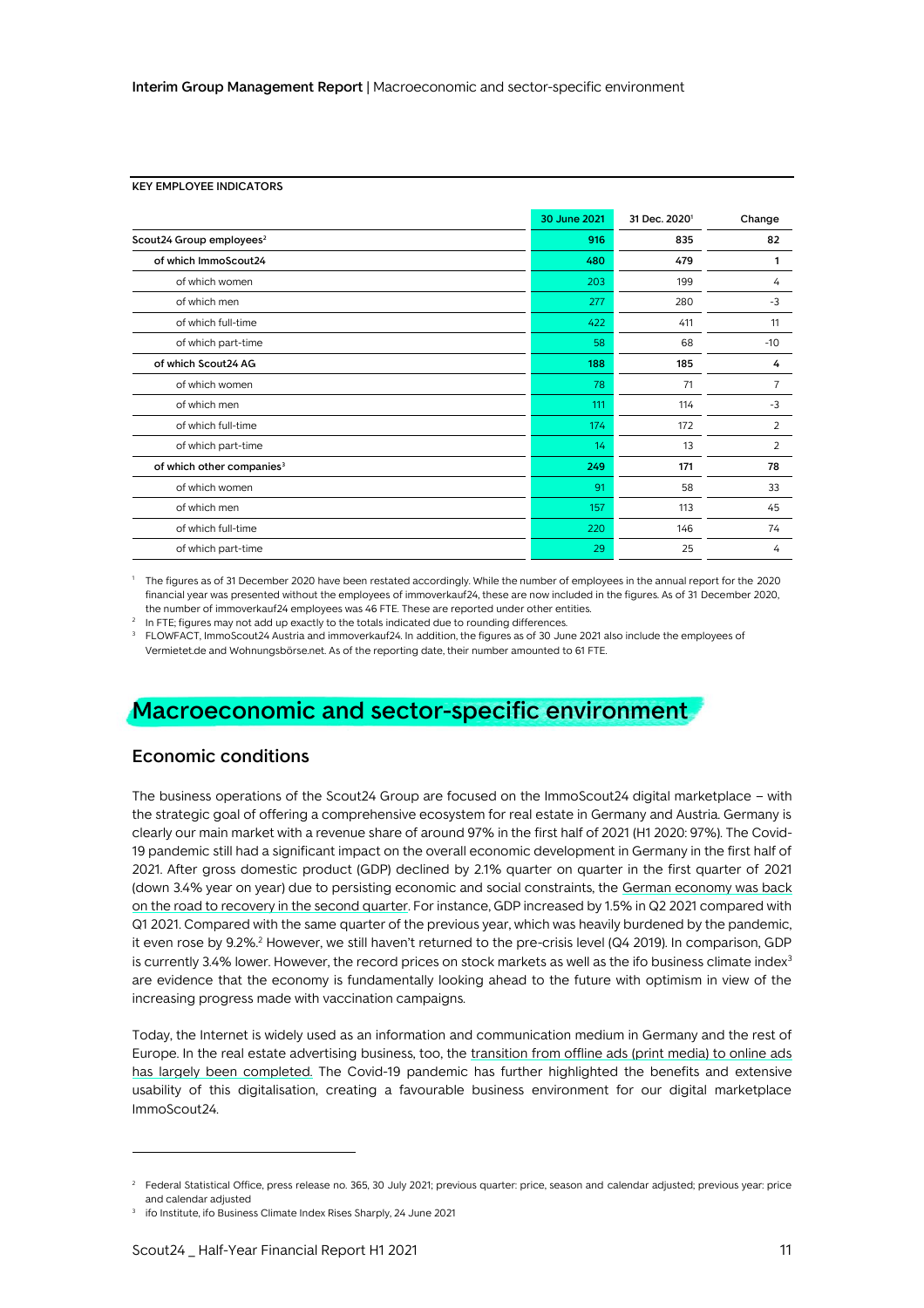#### **German property market trends**

Demand and prices on the German real estate market will remain high in the first half of 2021. Despite brisk construction activity, it has not been possible to close the supply gap in the market, and the German government's housing construction target of 1.5 million new homes in the current legislative period is likely to be missed by a wide margin. This situation that is very likely to persist for some time. It is true that the Berlin rent cap has meanwhile been overturned by the Federal Constitutional Court, removing from the market again a degree of uncertainty for real estate investors. However, new construction activity is now burdened by an increasing shortage of building materials and correspondingly sharp price increases. This is due in particular to high demand for building materials abroad, such as in China and the United States.<sup>4</sup>

In terms of addressable market, Scout24 focuses on the one hand on agents' commission pool (roughly EUR 8.5 billion)<sup>5</sup>, which is fed by the brokerage of properties for sale and rent. That said, we also monitor the German real estate transaction market as a whole, in line with our ecosystem strategy. Measured by purchases, the corresponding total volume came to about EUR 280 billion in 2020<sup>6</sup>. Of this amount, some EUR 196 billion or 626,000 transactions were attributable to residential real estate and approximately EUR 59 billion or 50,700 transactions to commercial real estate (excluding development land in each case). The corresponding real estate financing market comes to roughly EUR 263 billion<sup>7</sup>. The rental market, which is very important in Germany, can be quantified as follows: Of the roughly 42.5 million residential units in Germany, $^8$  some 24 million units are rented out, with a comparatively low home ownership rate of 45%. Around 60% or 15 million of the rented residential units are owned by private landlords. Approximately 3.2 million<sup>9</sup> rentals are transacted each year.

#### **Residential property market**

Unlike last year, real estate brokerage was not significantly affected by the tightening of Covid-19 regulations in the first months of 2021. This is also reflected in the positive development of sales in the Residential Real Estate segment.

According to ImmoScout24's latest WohnBarometer, asking prices for the sale of residential property across all property categories – houses and apartments, existing and new build – again rose significantly in the first half of 2021, albeit with a slight slowdown in momentum in the second quarter. In high-priced metropolitan markets, such as Frankfurt am Main and Munich, the tendency towards price stagnation and slight price corrections continued to some extent. This is especially true for the purchase of homes, both existing and new builds. The residential market, on the other hand, continues to show strong momentum.<sup>10</sup>

The rental price trend<sup>11</sup> for existing homes and new builds has calmed down considerably across Germany in the second quarter of 2021. Compared with the previous quarter, rents here rose by a mere 0.8% and 1.5% respectively, down from 1.8% and 2.1% in the first quarter of 2021. Compared with the previous year, asking rents were 3.0% higher for existing properties and 5.3% higher for new builds. Following the removal of the rent cap, Berlin bucked the general trend. The effects of pent-up demand are causing asking rents in the relevant segment (year of construction up to 2014) to significantly outpace the national average increase. At the same time, however, the supply of rental apartments in Berlin also increased significantly again. In Berlin and Cologne in particular, demand for rental apartments continues to significantly outstrip supply.

<sup>4</sup> Handelsblatt article on the German Federal Government's report on the housing and real estate industry in Germany, dated 30 June 2021

<sup>5</sup> German Federal Statistical Office (Destatis), press release No. 370, 23 September 2019, figure for 2017.

<sup>6</sup> GEWOS Institut für Stadt-, Regional- und Wohnforschung GmbH – IMA info 2020 | Immobilienmarkt Deutschland; total figure comprises: residential real estate including residential development land, commercial real estate including commercial and industrial land; figure for residential real estate includes: single- and two-family houses, apartment buildings, condominiums.

<sup>7</sup> Deutsche Bundesbank, new business volumes of banks DE / housing loans to private households, as of 6 January 2021, figure for 2019.

<sup>8</sup> German Federal Statistical Office, press release no. 281, 29 July 2020

<sup>9</sup> According to the German mail service's relocation study (Deutsche Post, "Die Umzugsstudie 2021", page 3), more than 8 million people move home every year. Assuming that moving households comprise 2.5 people, that would equate to roughly 3.2 million rental transactions each year.

<sup>10</sup> ImmoScout24, WohnBarometer purchase, 20 July 2021

<sup>11</sup> ImmoScout24, WohnBarometer rental, 29 July 2021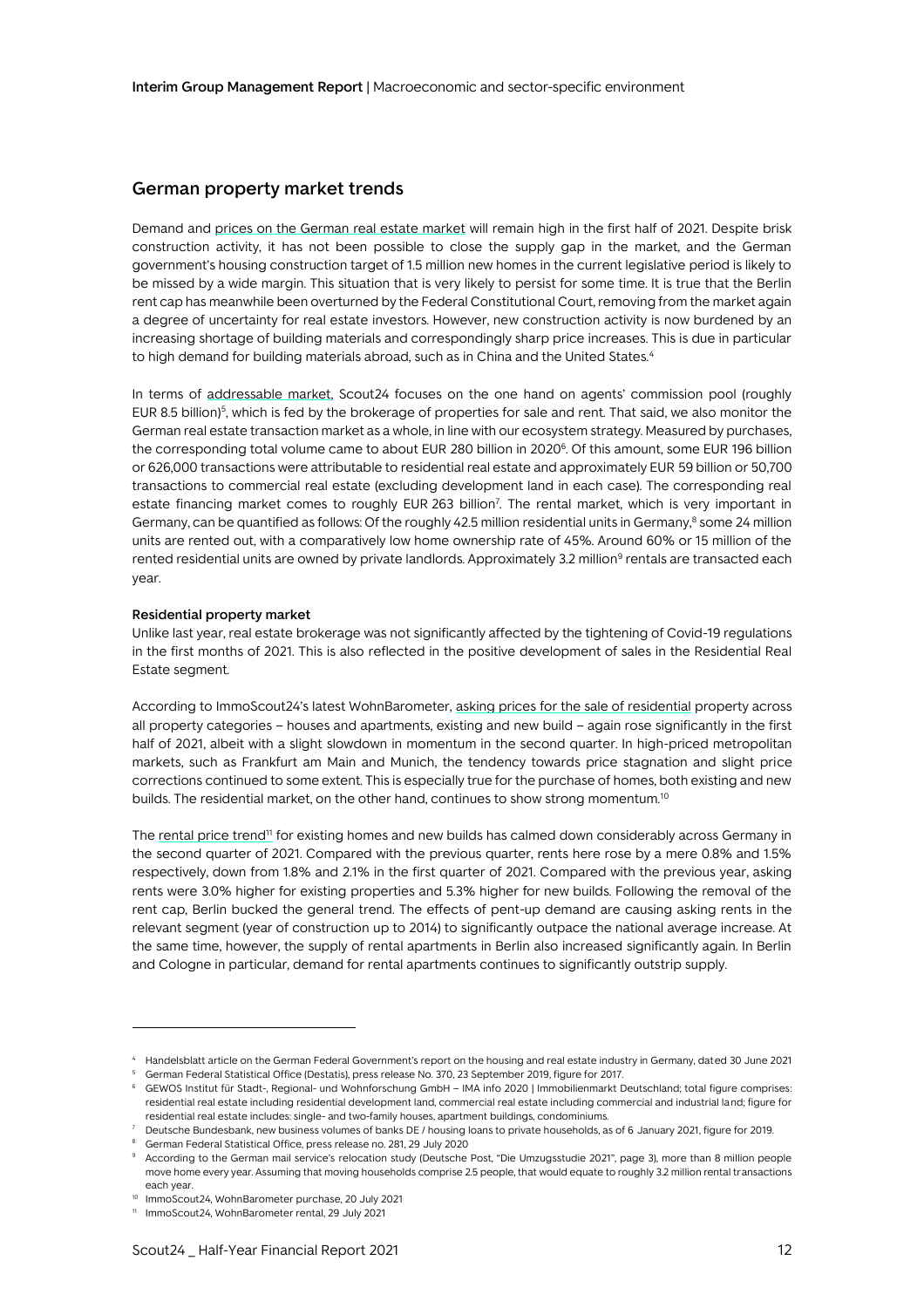#### **Commercial property market**

Conditions in the commercial real estate market remained subdued in the first months of 2021. Both purchase prices and rental prices for new leases declined here. Office properties again proved to be significantly more robust than retail properties.<sup>12</sup>

An analysis by ImmoScout24<sup>13</sup> of retail and logistics space in the second quarter indicates a significant recovery in demand in these areas, particularly in what are referred to as category-A cities. But even in B and C locations, demand has now returned to pre-Covid-19 pandemic levels. In contrast, the supply of retail space fell by 14% year on year. However, many providers are expected to return to the market as the economy stabilises. Large retail spaces were particularly in demand, especially in the areas of food retail, drugstores or DIY and garden centres. Driven by booming e-commerce, demand for corresponding logistics space, known as micro-hubs, also grew, especially in A-category cities. Here too, however, supply was down, falling by 19%, as is reflected in rising rents.

The trends toward declining supply of retail and logistics space described above are also manifested in our revenue from the Business Real Estate segment. This is because it has a potentially dampening effect on the number and duration of listings.

# <span id="page-12-0"></span>**Business development in H1 2021**

#### **Important events influencing financial performance indicators**

The Scout24 Group has been significantly less influenced by the Covid-19 pandemic in the 2021 financial year. The following events had a particular impact on the development of our results of operations, financial position and net assets.

#### **SHARE BUYBACKS**

In the course of the AutoScout24 transaction in March 2020, we established a capital return roadmap. Accordingly, we intended to distribute capital of up to EUR 1.69 billion to our shareholders by way of share buybacks.

The most important element of this roadmap was the public repurchase offer issued on 30 March 2021, followed by a capital reduction, through which we repurchased 11,400,875 Scout24 shares at an offer price of EUR 69.66 per share, corresponding to a volume of EUR 794.2 million. On 23 April 2021, the share purchase price was paid and the transaction settled. The cancellation of the shares from the public repurchase offer and the cancellation of a further 2,199,125 treasury shares resulted in a capital reduction by a total of 13,600,000 shares to 92,100,000 shares, effective 28/29 April 2021.

On 23 April 2021, we announced further share buybacks in a tranche with a volume of up to EUR 200 million. Implementation was limited to the period 26 April through 30 June 2021. Under this tranche, 2,921,878 Scout24 shares with a value of EUR 200.0 million had been repurchased at an average price of EUR 68.45 by the 30 June reporting date. As of that date, the number of treasury shares amounted to 8,586,462, which corresponds to 9.3% of the share capital.

Together with the share buybacks in the previous year, we have thus achieved around EUR 1.48 billion of our capital return roadmap.

The repurchase and cancellation of shares led to an adjustment of the dividend proposal per share to EUR 0.82 based on the total dividend of EUR 68.5 million (paid out on 13 July 2021).

<sup>&</sup>lt;sup>12</sup> vdp Property Price Index Q1 2021

<sup>13</sup> ImmoScout24, "Was kommt, wenn Corona geht: Nachfrage nach Einzelhandelsflächen zieht wieder an, Mikro-Hubs in A-Städten besonders attraktiv," 21 May 2021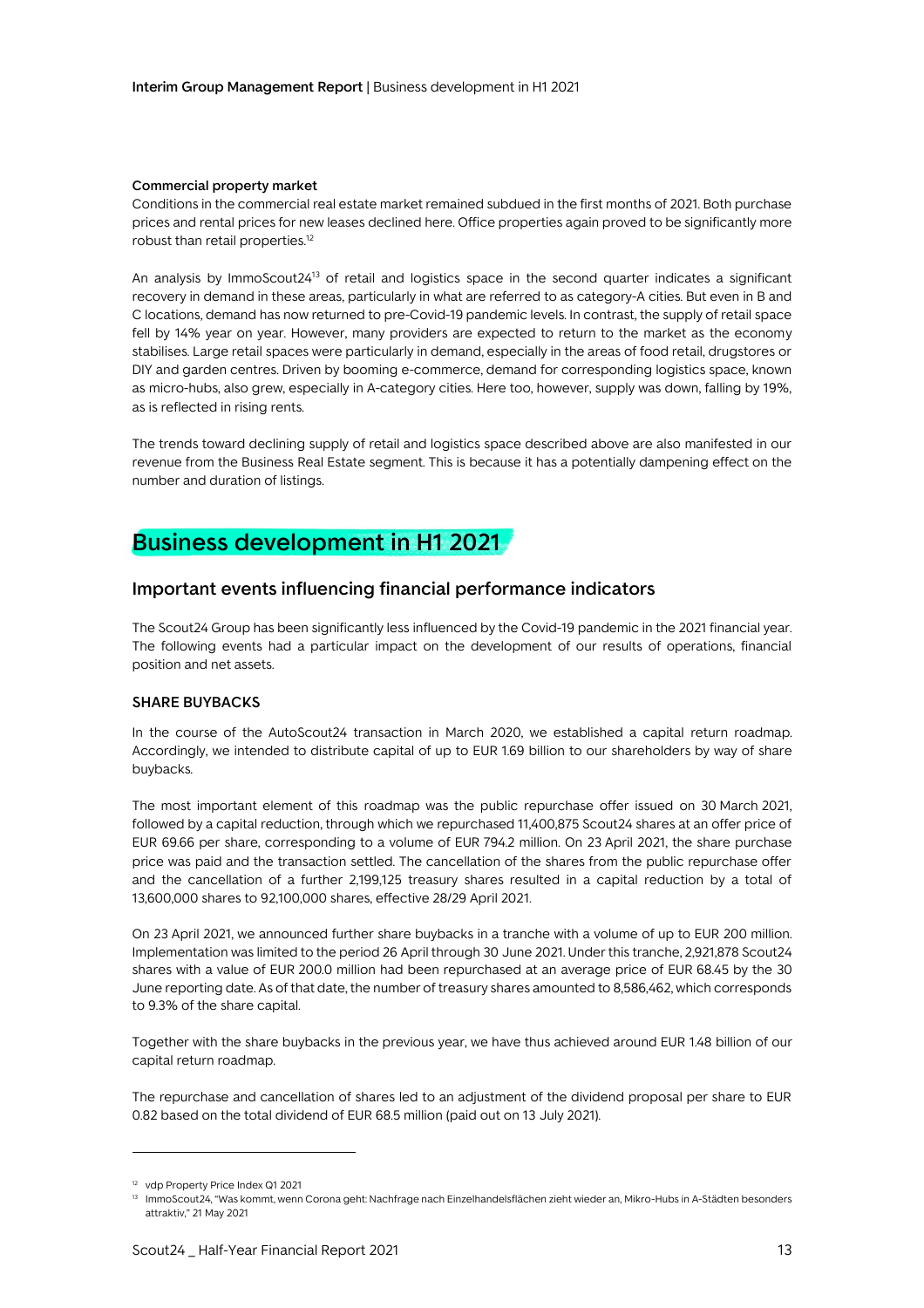For more information on the 2021 public tender offer and the 2020 and 2021 share buyback programs, see **[WWW.SCOUT24.COM/EN/INVESTOR-RELATIONS/SHARE/REPURCHASE-OFFER-2021](https://www.scout24.com/en/investor-relations/share/repurchase-offer-2021)** and **[WWW.SCOUT24.COM/EN/INVESTOR-RELATIONS/SHARE/SHARE-BUYBACKS](http://www.scout24.com/en/investor-relations/share/share-buybacks)**.

#### **ACQUISITION OF VERMIETET.DE**

On 11 May 2021, we announced the acquisition of the majority of shares in Zenhomes GmbH, the company behind the Vermietet.de brand. Measured by number of customers, Vermietet.de is a market-leading digital platform for private landlords for the management of all processes related to real estate. It allows private landlords and property managers to, among other things, manage interaction with their tenants, prepare statements of ancillary costs, record data for tax returns or analyse the market value of a property.

In future, the services of Vermietet.de will be combined with the product range of ImmoScout24, which will thus significantly expand its offering. With ImmoScout24, owners find the right tenants. With Vermietet.de they can also manage their entire rental relationship.

Vermietet.de was founded in 2016 by Jannes Fischer, who remains with the company as managing director. The Vermietet.de brand will remain and Scout24 is committed to investing in the company and its growth. The main focus is initially on expanding the customer base and not yet on generating revenue. Since initial consolidation, the company's operating costs have amounted to around EUR 1 million.

#### **MARKETING ACTIVITIES**

In the first half of 2021, we intensified marketing activities at ImmoScout24 in order to increase our marketplace activity on the one hand and to generate new homeowner leads on the other. This included a multi-channel campaign for tenants and landlords in Lower Saxony in the second quarter. In addition, we had a TV and online campaign for the real estate valuation tool aimed at homeowners, with the goal of increasing revenue with the Realtor Lead Engine and enhancing the image of real estate agents. These measures contributed significantly to the substantial 34.0% increase in marketing expenses to EUR 17.8 million in the first half of 2021.

#### **INCREASED DEMAND AND WILLINGNESS TO PAY**

Now that economic life has increasingly returned to normal following the progress made in combating the pandemic, the demand of our agent customers and their willingness to pay for the digital products offered by ImmoScout24 have increased. This had a positive impact on Residential Real Estate ARPU growth in the reporting period (Q2 2021: up 9.0%; H1 2021: up 5.1%). At the same time, migration to the new membership models has slowed somewhat. However, we expect it to be largely completed by the end of the year.

#### **INTEGRATION OF IMMOVERKAUF24 COMPLETED**

The integration of immoverkauf24, which was acquired in July 2020, has been successfully completed. As a result, only commission-based home seller leads are handled under this brand; other mandates are sold under the ImmoScout24 brand at a quality-based fixed price per lead. Both pricing models fall under "Realtor Lead Engine" revenue. In future quarters, immoverkauf24's sales and earnings contributions will be included in organic business development and will no longer be reported separately.

In the first half of 2021, immoverkauf24 generated revenue of EUR 5.2 million (EUR 4.7 million of which is considered non-organic revenue), the full amount of which is attributable to the Realtor Lead Engine product. At the same time, operating costs of EUR 4.9 million were incurred (EUR 4.7 million of which is classified as nonorganic). Excluding non-organic revenue (EUR 4.7 million from immoverkauf24 together with revenue of EUR 0.1 million from the acquired entities Wohnungsbörse and Vermietet.de), the (organic) half year revenue growth would have amounted to 6.8%. This is 2.9 percentage points less than the reported Group revenue growth of 9.7%. At the same time, the (organic) ordinary operating EBITDA margin for H1 2021 would have been 2 percentage points higher (60.1% instead of the reported 58.1%) without the acquisitions.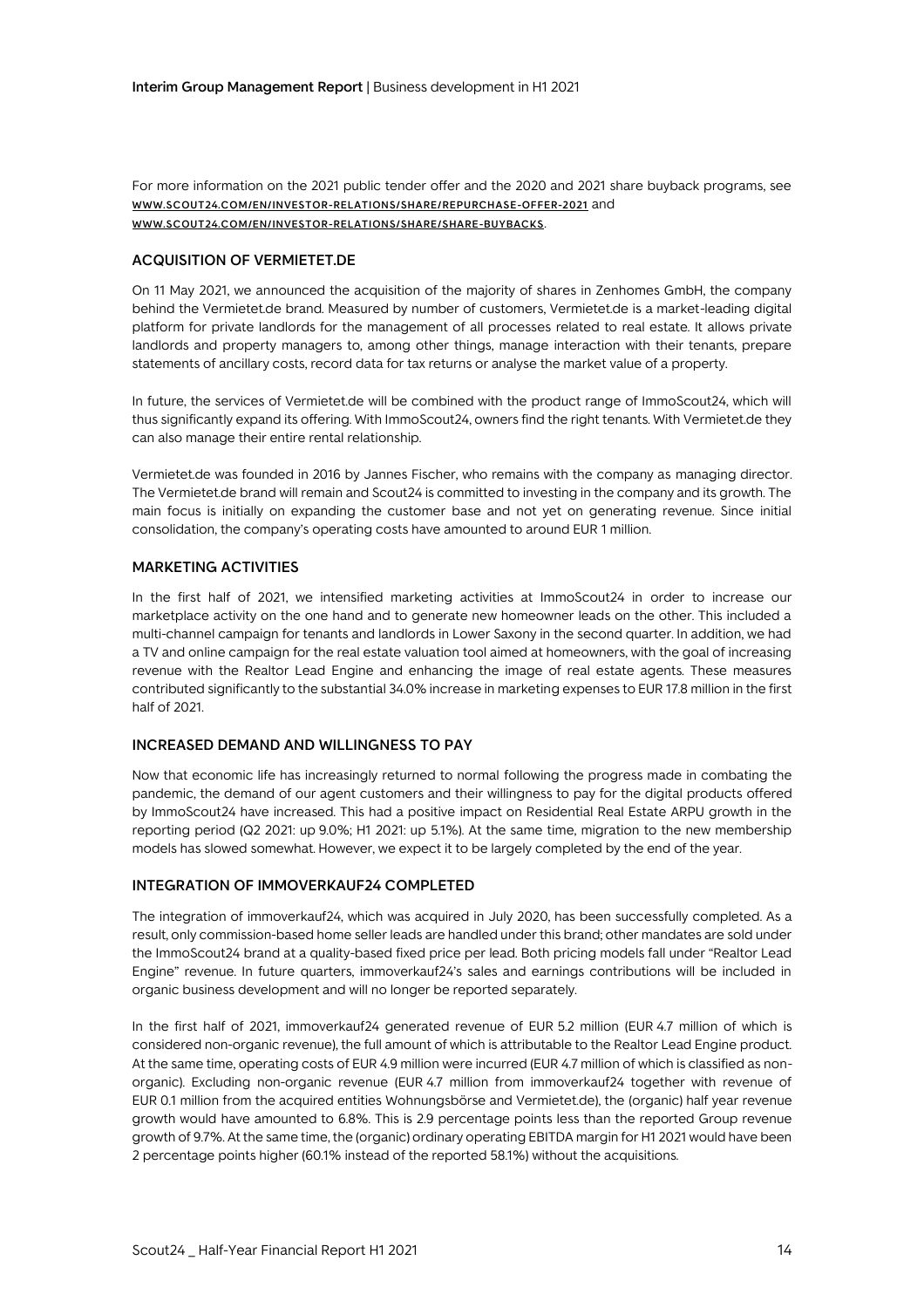#### **Development of listings and traffic**

ImmoScout24 measures the activity on its digital marketplace based on the number of listings and user/visitor numbers (traffic), among other metrics.

#### **NON-FINANCIAL KEY FIGURES (NOT INCLUDED IN AUDITOR'S REVIEW)**

|                                                   | Q2 2021 | Q <sub>2</sub> 20 <sub>20</sub> | Change   | H1 2021 | H <sub>1</sub> 2020 | Change   |
|---------------------------------------------------|---------|---------------------------------|----------|---------|---------------------|----------|
| ImmoScout24.de (IS24) listings <sup>1</sup>       | 378,707 | 430.677                         | $-12.1%$ | 385.093 | 419.415             | $-8.2\%$ |
| IS24 monthly website users (million) <sup>2</sup> | 16.2    | 20.5                            | $-21.4%$ | 16.9    | 20.0                | $-15.7%$ |
| IS24 monthly app users (million) <sup>2</sup>     | 4.6     | 3.7                             | $+22.8%$ | 4.6     | 3.8                 | $+21.5%$ |
| IS24 monthly sessions (million) $3$               | 107.3   | 115.5                           | $-7.1%$  | 107.2   | 110.6               | $-3.1%$  |

<sup>1</sup> Source: ImmoScout24.de; listings in Germany (average as of the end of the month)

<sup>2</sup> Unique monthly visitors on ImmoScout24.de (average of the individual months), irrespective of how often they visit the marketplace during the month. Since the first half of 2021, the data is no longer obtained from AGOF e. V. but rather from Google Analytics; the previous year's figures were adjusted accordingly.

<sup>3</sup> Number of all monthly visits (average of the individual months) in which individual users interact with the website or app via a device; a visit is considered completed if the user is inactive for 30 minutes or more; source: internal measurement using Google Analytics.

In the first half of 2021, the number of listings was down 8.2% on the level of the previous year (H1 2021: 385,093; H1 2020: 419,415). In addition to Covid-19, this also reflects the 50/50 sharing of agent commission ("Bestellerprinzip") recently introduced in five federal states as well as the general market situation in Germany, where a short supply of apartments and declining numbers of transactions are coinciding with very high demand. The latter is leading to fewer properties up for sale on the market and a shorter time-to-sale. However, this effect is not having a noticeable impact on our financial figures – mainly thanks to the contract model based on fixed membership.

Looking at the user numbers in the first half of the year, we had 16.9 million unique monthly visitors who accessed our service via the website, while 4.6 million unique monthly visitors (average of the individual months) used the app for access. That said, we switched providers in the first half of 2021. If the same data basis were used for 2020, app users would show an upward movement of 21.5% and website users a downward trend of 15.7%. The latter development mainly reflects changes to the cookie consent policy (general obligation to consent within the framework of data protection for all cookies that are not necessary for technical reasons) and the resulting reduced measurability of traffic. Additionally, a major initiative to defend against bot traffic in the autumn of 2020 resulted in a negative adjustment to measurable traffic.

For the same reason, we also saw a decline in sessions, which decreased by 3.1% to 107.2 million monthly visits in the first half of 2021. However, the only slight decline, and thus the fact that session values are almost back to last year's level, signals a significant increase in demand since the second lockdown from November 2020 onward.

#### **Results of operations**

#### **REVENUE AND TOTAL OPERATING PERFORMANCE**

Our Group revenue grew by 9.7% year on year in the first half of 2021 compared with the same period last year, which had been partially burdened by the pandemic. The H1 2021 figures also include EUR 5.4 million in revenue from the acquired entities immoverkauf24, Wohnungsbörse and Vermietet.de, of which Immoverkauf24 accounts for EUR 5.2 million. Accordingly, organic sales growth relative to the first half of the previous year came to 6.8%. Including acquisitions, the Group's revenue rose from EUR 173.0 million in H1 2020 to EUR 189.7 million in H1 2021. In the previous year, the second quarter included the two weakest revenue months of April and May, which were characterised by Covid-19 and the implementation of the ImmoScout24 support programme. Group revenue likewise climbed substantially by 14.4% to EUR 95.9 million in Q2 2021 (Q2 2020: EUR 83.9 million).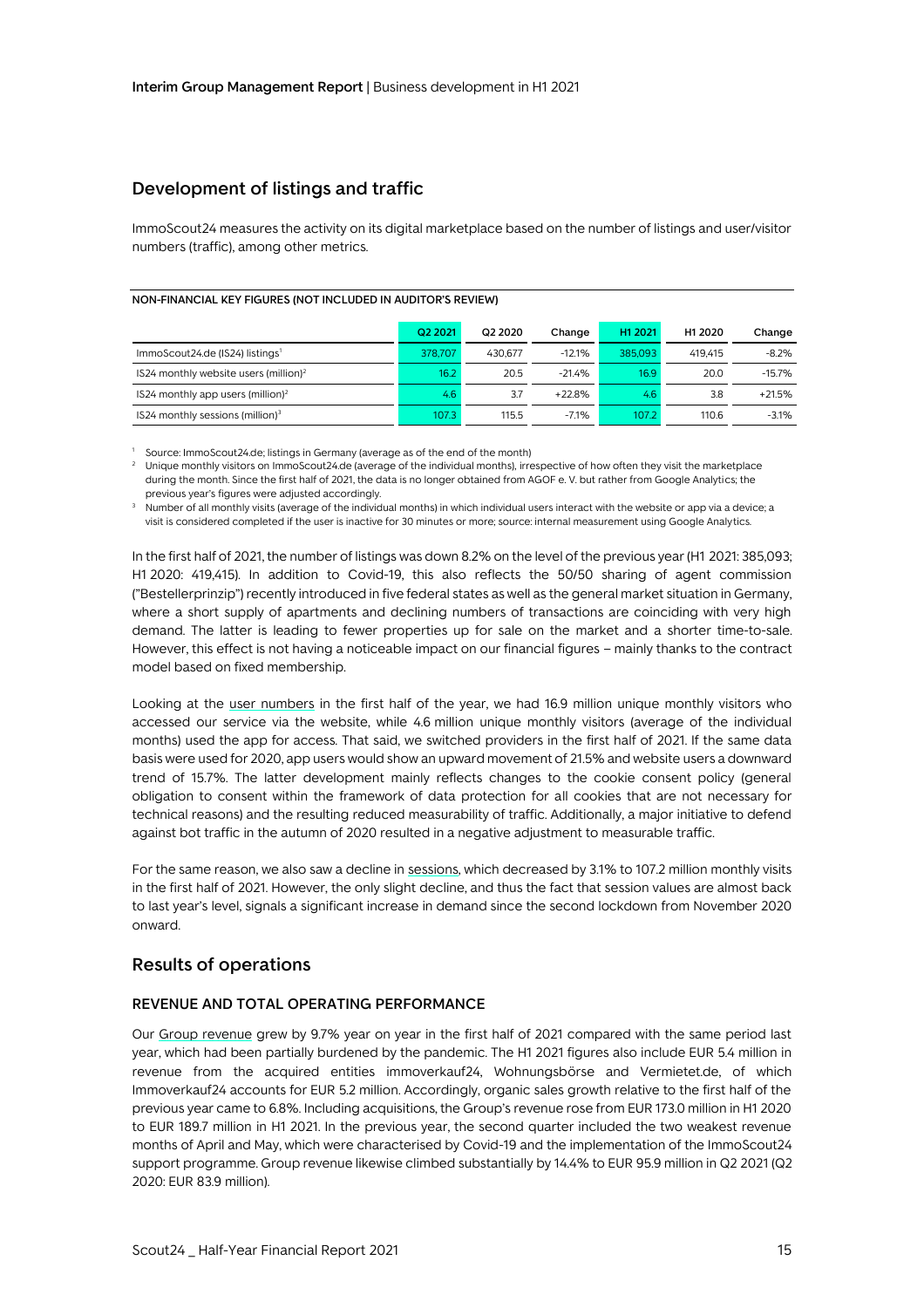Own work capitalised increased at a faster rate than revenue, up 13.8% to EUR 12.3 million in the first half of the year (Q2 2021: EUR 6.7 million; Q1 2021: EUR 5.6 million) compared with EUR 10.8 million in the first half of 2020 (Q2 2020: EUR 5.4 million; Q1 2020: EUR 5.4 million). The ratio of own work capitalised to revenue was 6.5% (H1 2020: 6.3%). This ratio reflects our continued focus on product innovation and development. Examples of product investments made during the period under review include further developments in the Home Seller Hub, Plus products, memberships for real estate agents and property managers and the upgrade of the location analysis.

Together with other operating income of EUR 1.3 million (H1 2020: EUR 1.7 million), total operating performance increased by 9.6% from EUR 185.5 million in H1 2020 to EUR 203.3 million in H1 2021.

#### **COSTS**

Operating expenses totalled EUR 102.0 million in the first half of 2021, up 14.4% on the previous year's level of EUR 89.1 million. The increase in operating expenses mainly reflects the following factors: 1) The shift in revenue mix towards high-growth products has led to an increased cost base in H1 2021 (see below). This also includes the additional costs of immoverkauf24 and Vermietet.de, which were not yet part of the Scout24 Group's consolidation scope in the previous year. 2) In Q2 2021, marketing expenses increased due to targeted multichannel campaigns. Marketing activities in the Residential Real Estate segment served to increase the vibrancy of the marketplace as well as to generate new homeowner contacts. 3) In the previous year's second quarter (Q2 2020), pandemic-related cost-cutting measures had been implemented in some cases.

Within operating expenses, our personnel expenses rose by 12.8% year on year from EUR 42.6 million to EUR 48.1 million, primarily due to the integration of immoverkauf24 employees and, since May 2021, also of the Vermietet-de workforce. Additional costs were also incurred due to an increase in personnel at ImmoScout24 and due to compensation in connection with the transfer of employees following the sale of AutoScout24. EUR 5.6 million of the personnel expenses were attributable to share-based payments in H1 2021. In the previous year, this effect amounted to EUR 4.5 million.

Our marketing expenses increased by 34.1% from EUR 13.3 million in H1 2020 to EUR 17.8 million in H1 2021. Of this amount, EUR 9.8 million was attributable to Q2 2021 (Q2 2020: EUR 5.0 million). In addition to the marketing campaigns already mentioned, which placed ads on television, radio and billboards as well as online, the costs in H1 2021 also include additional marketing activities of immoverkauf24 and Vermietet.de.

IT expenses increased by 3.8% to EUR 8.3 million in the first half of the year (H1 2020: EUR 8.6 million). This development shows that the migration to cloud-based platform and software solutions is now largely complete. Accordingly, structural IT costs will only increase at a lower rate than the business volume in future.

Other operating expenses increased slightly by 13.0% year on year, from EUR 24.6 million in H1 2020 to EUR 27.8 million in H1 2021. This is primarily due to rising cost of Plus products (such as the integrated Schufa credit report), sales of which saw strong growth. Rising external personnel costs due to additional call centre activities as well as investments in FLOWFACT had an impact on the development too. Lower travel expenses had a counteracting effect.

#### **EARNINGS**

Considering the development of costs described above, the Group's (unadjusted) EBITDA increased by 5.1% to EUR 101.3 million (H1 2020: EUR 96.4 million).

Depreciation, amortisation and impairment losses increased by 10.6% to EUR 27.5 million in H1 2021 (H1 2020: EUR 24.9 million). This is due on the one hand to higher amortisation of right-of-use assets from leases in connection with the move to the new Berlin office in November / December 2020 compared with the previous year. On the other hand, amortisation increased due to the higher carrying amount of internally generated software recognised. Of the depreciation, amortisation and impairment loses, EUR 15.8 million is attributable to intangible assets identified and recognised in the course of the purchase price allocations (H1 2020: EUR 15.6 million).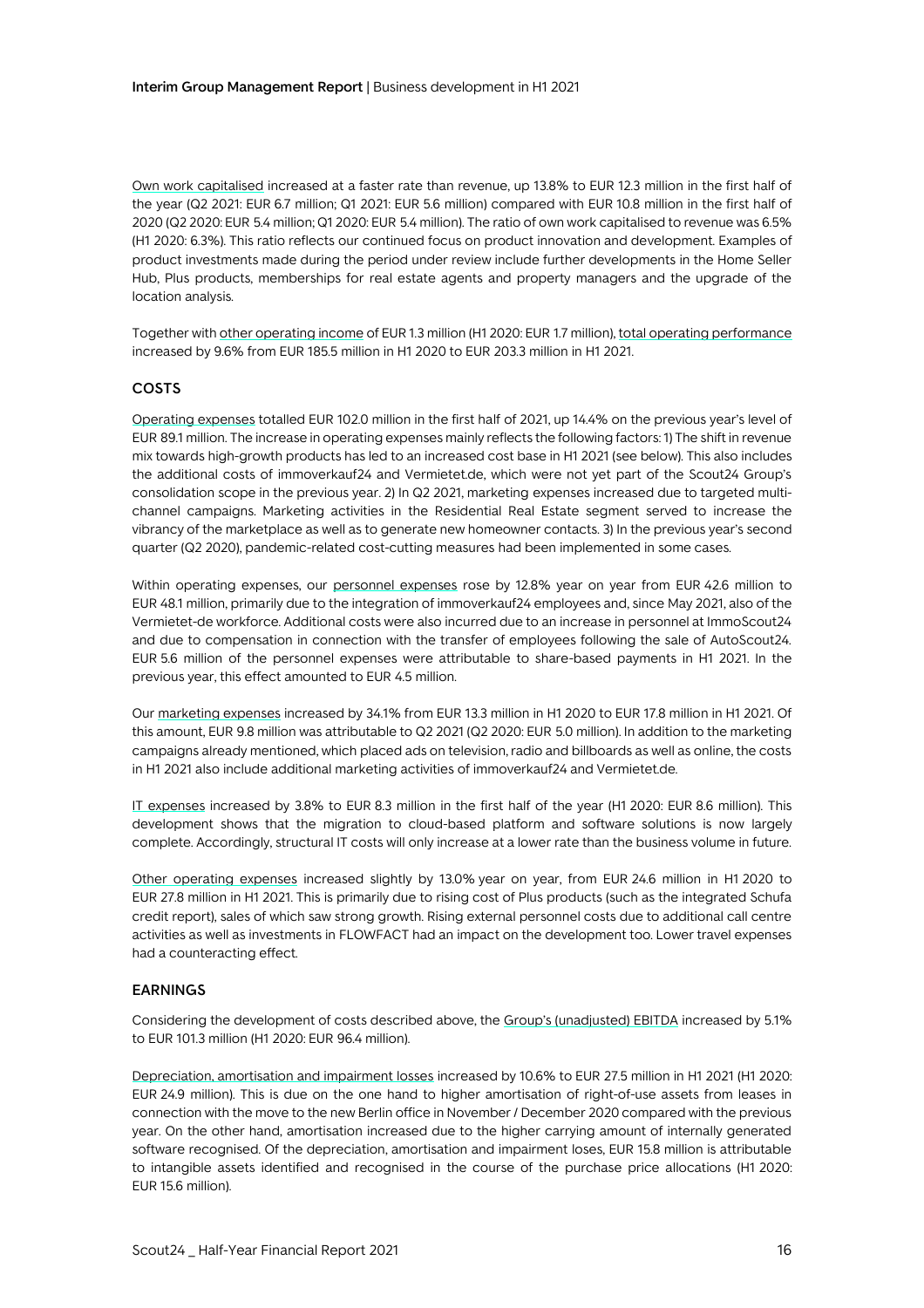With the financial result improving by EUR 2.2 million year on year to EUR -5.6 million (H1 2020: EUR -7.8 million,) and the tax expense increasing by EUR 3.5 million to EUR 21.4 million (H1 2020: EUR 17.9 million), earnings after tax from continuing operations increased by 2.0% to EUR 46.8 million in H1 2021 (H1 2020: EUR 45.9 million). Including discontinued operations, our earnings after tax for the half year under review came to EUR 46.7 million compared with EUR 2,305.2 million in H1 2020. With regard to the subsequent adjustment of the financial result and the earnings from discontinued operations for the first half of 2020, see notes 2.3. and 4. of the notes to the financial statements.

Based on a volume-weighted average number of shares of 92,866,950, this results in 13.6% higher (basic) earnings per share from continuing operations of EUR 0.50 in the first half of 2021 (H1 2020: EUR 0.44, adjusted from EUR 0.42 due to the reclassification of certain securities of the special fund, see note 4 to the financial statements; number of shares: 104,244,555). Including discontinued operations, (basic) earnings per share for the half year under review also amounted to EUR 0.50 (H1 2020: EUR 22.11, adjusted from EUR 22.06 due to a subsequent adjustment of the result of discontinued operations, see note 2.3. to the financial statements).

#### **ORDINARY OPERATING EBITDA**

The performance indicator ordinary operating EBITDA is adjusted for non-operating effects (see table below).

| EUR million                          | Q2 2021 | Q2 2020 | Change    | H1 2021 | H <sub>1</sub> 2020 | Change    |
|--------------------------------------|---------|---------|-----------|---------|---------------------|-----------|
| (Unadjusted) EBITDA                  | 49.0    | 43.8    | $+11.8%$  | 101.3   | 96.4                | $+5.1%$   |
| Non-operating effects <sup>1</sup>   | 6.2     | 6.5     | $-5.6%$   | 8.9     | 9.1                 | $-1.2%$   |
| of which share-based payments        | 4.2     | 4.8     | $-12.2%$  | 5.6     | 4.5                 | $+23.4%$  |
| of which M&A transactions            | 1.6     | 0.1     | +1.160.4% | n.      | 0.7                 | $+214.9%$ |
| of which reorganisation              | 0.3     | 1.6     | $-79.3%$  |         | 3.6                 | $-65.0%$  |
| of which other non-operating effects | 0.0     | 0.0     |           | 0.0     | 0.3                 | $-91.3%$  |
| Ordinary operating EBITDA            | 55.2    | 50.3    | $+9.6%$   | 110.2   | 105.4               | $+4.5%$   |

#### **RECONCILIATION OF (UNADJUSTED) EBITDA TO ORDINARY OPERATING EBITDA**

In the first half of 2021, these non-operating effects amounted to EUR 8.9 million, down slightly, by 1.2% year on year (H1 2020: EUR 9.1 million). Non-operating effects comprise, in particular, non-recurring costs attributable to M&A transactions including post-merger integration, as well as personnel expenses from sharebased payments and costs in connection with changes in the organisational structure. In H1 2021, increased expenses for share-based payments and M&A activities were largely offset by lower reorganisation expenses.

The remaining ordinary operating effects (see table above) outpaced total costs, growing by 17.1% year on year from EUR 78.4 million in H1 2020 to EUR 91.8 million in H1 2021.

As a result, the Group's ordinary operating EBITDA grew by 4.5%, and thus at a slightly slower rate than unadjusted EBITDA, which increased 5.1%. In absolute terms, the Group's ordinary operating EBITDA increased from EUR 105.4 million in the first half of 2020 to EUR 110.2 in the first half of 2021.

#### **DEVELOPMENT OF OPERATING COSTS AND THE CORRESPONDING IMPACT ON ORDINARY OPERATING EBITDA**

| <b>EUR</b> million                   | Q2 2021 | Q2 2020 | Change    | H1 2021 | H <sub>1</sub> 2020 | Change    |
|--------------------------------------|---------|---------|-----------|---------|---------------------|-----------|
| Revenue                              | 95.9    | 83.9    | $+14.4%$  | 189.7   | 173.0               | $+9.7%$   |
| Own work capitalised                 | 6.7     | 5.4     | $+23.5%$  | 12.3    | 10.8                | +13.8%    |
| Own work capitalised as % of revenue | 7.0%    | 6.5%    | $+0.5$ pp | 6.5%    | 6.3%                | $+0.2$ pp |
| Ordinary operating effects           | $-47.5$ | $-39.0$ | $+21.8%$  | $-91.8$ | $-78.4$             | $+17.1%$  |
| of which personnel expenses          | $-21.2$ | $-18.4$ | $+15.3%$  | $-41.4$ | $-35.7$             | $+16.0%$  |
| of which marketing expenses          | $-9.7$  | $-5.0$  | $+94.3%$  | $-17.8$ | $-13.3$             | $+34.1%$  |
| of which IT expenses                 | $-4.2$  | $-4.4$  | $-3.2%$   | $-8.1$  | $-8.3$              | $-3.0%$   |
| of which other operating expenses    | $-12.3$ | $-11.2$ | $+9.7%$   | $-24.5$ | $-21.1$             | $+16.4%$  |
| Ordinary operating EBITDA            | 55.2    | 50.3    | $+9.6%$   | 110.2   | 105.4               | $+4.5%$   |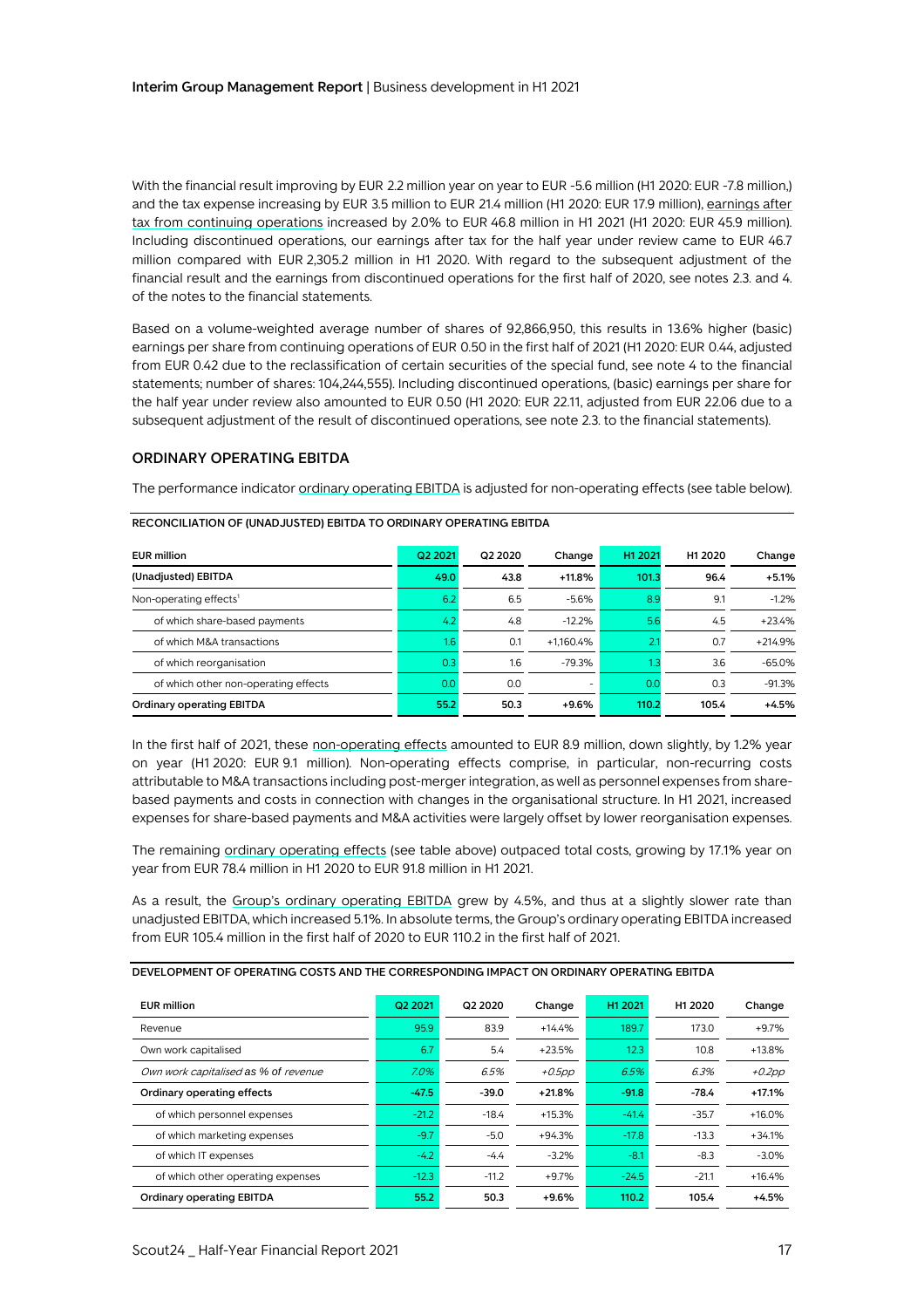Accordingly, our ordinary operating EBITDA margin decreased by 2.9 percentage points to 58.1% (H1 2020: 61.0%). In the second quarter, it was 57.5% (Q2 2020: 60.0%), in particular due to the additional marketing activities described above as well as higher operating personnel expenses. However, if the cost effects of the immoverkauf24 and Vermietet.de acquisitions are excluded, the organic ordinary operating EBITDA margin for Q2 was stable year on year at 60.0%. Relative to the first half of the previous year, the organic margin declined slightly, by 0.9 percentage points to 60.1% in the first half of 2021. This shows that the strategic shift towards building a comprehensive market network had a dampening effect on the margin initially. However, this effect should improve steadily in the medium term. This is because our ecosystem strategy goes hand in hand with an improved revenue mix in favour of recurring revenue with accelerated growth.

#### **Net assets**

| EUR million                              | 30 June 2021 | 31 Dec. 2020 | Change   |  |
|------------------------------------------|--------------|--------------|----------|--|
| <b>Current assets</b>                    | 716.5        | 1,769.4      | $-59.5%$ |  |
| of which cash and cash equivalents       | 166.0        | 177.7        | $-6.6%$  |  |
| of which trade receivables               | 23.4         | 20.9         | $+12.1%$ |  |
| of which financial assets                | 514.6        | 1,564.8      | $-67.1%$ |  |
| Non-current assets                       | 1,793.0      | 1,751.0      | $+2.4%$  |  |
| of which goodwill                        | 766.5        | 712.6        | $+7.6%$  |  |
| of which trademarks                      | 877.2        | 877.4        | $-0.0%$  |  |
| of which other intangible assets         | 65.4         | 75.2         | $-13.0%$ |  |
| of which right-of-use assets from leases | 54.2         | 55.6         | $-2.5%$  |  |
| of which property, plant and equipment   | 16.5         | 16.3         | $+1.3%$  |  |
| of which financial assets                | 12.3         | 13.0         | $-5.2%$  |  |
| Total equity and liabilities             | 2,509.5      | 3,520.4      | $-28.7%$ |  |

#### **STATEMENT OF FINANCIAL POSITION – ASSETS (CONDENSED)**

Our consolidated statement of financial position continues to show the effects of the proceeds from the AutoScout24 transaction. The funds from the purchase price payment that remain after the aforementioned share buybacks are primarily invested in special funds as of the half-year reporting date, which are reported under cash and cash equivalents and under the current financial assets of the Scout24 Group. Cash and cash equivalents amounted to EUR 166.0 million as of 30 June 2021 (31 December 2020: EUR 177.7 million). Current financial assets decreased by EUR 1,050.2 million, or 67.1%, to EUR 514.6 million (31 December 2020: EUR 1,564.8 million) due to the liquidation of money market and special funds to finance share buybacks.

Current assets of the Scout24 Group totalled EUR 716.5 million as of the reporting date of 30 June 2021, 59.5% below the balance of EUR 1,769.4 million as of 31 December 2020.

Non-current assets stood at EUR 1,793.0 million as of 30 June 2021, compared with EUR 1,751.0 million as of 31 December 2020. The increase is mainly due to the provisional goodwill of EUR 53.9 million resulting from the acquisitions of Vermietet.de and Wohnungsbörse.net, which led to an increase in this line item to EUR 766.5 million (31 December 2020: EUR 712.6 million). The decrease in other intangible assets by EUR 9.8 million to EUR 65.4 million due to scheduled amortisation as part of purchase price allocations (31 December 2020: EUR 75.2 million) had an offsetting effect.

Total assets increased by EUR 1,010.9 million to EUR 2,509.5 million compared with 31 December 2020 (EUR 3,520.4 million).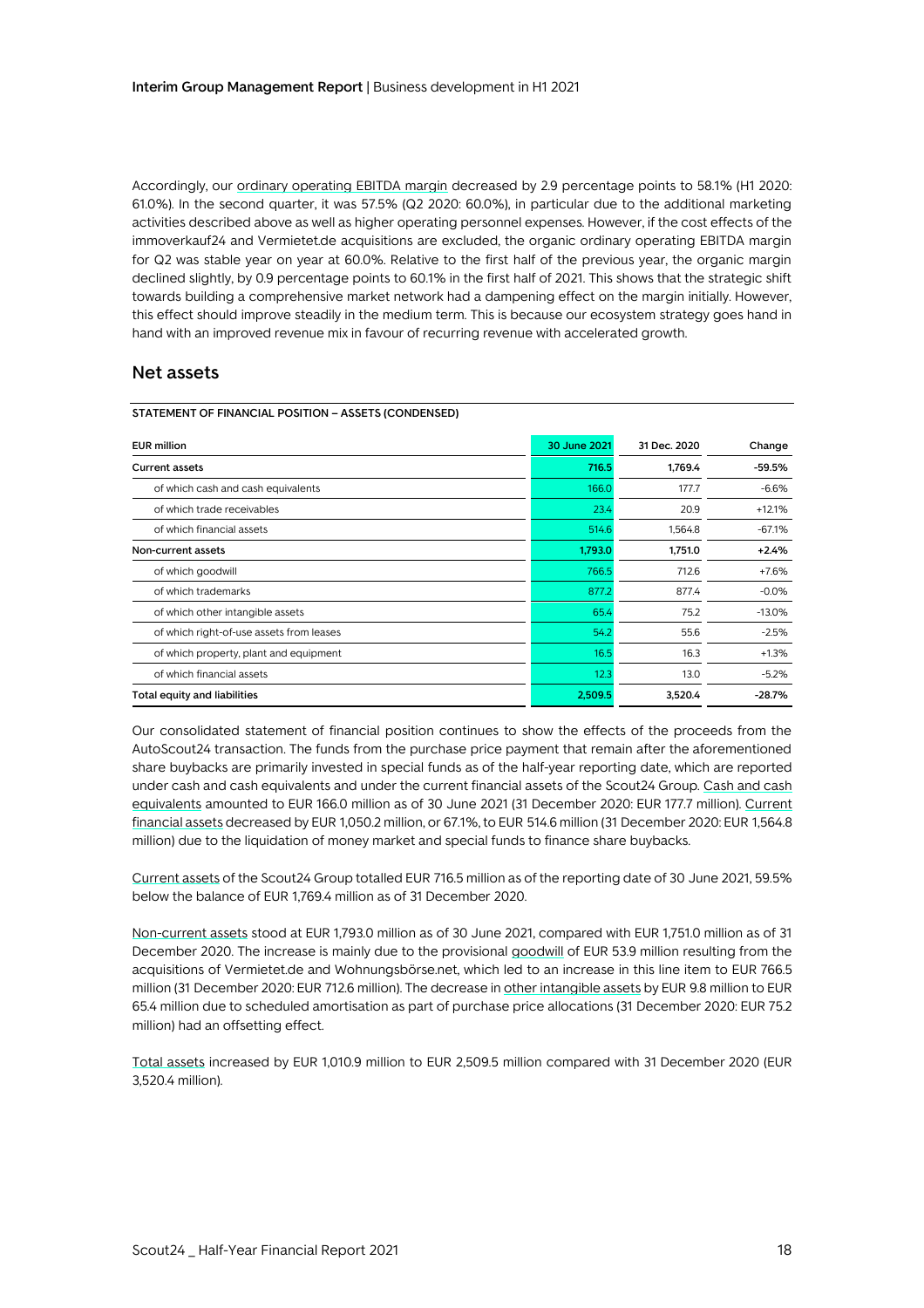#### **Financial position**

#### **CAPITAL STRUCTURE**

**STATEMENT OF FINANCIAL POSITION – EQUITY AND LIABILITIES (CONDENSED)**

| <b>EUR million</b>                | 30 June 2021 | 31 Dec. 2020 | Change   |
|-----------------------------------|--------------|--------------|----------|
| <b>Current liabilities</b>        | 132.0        | 142.6        | $-7.4%$  |
| of which financial liabilities    | 66.3         | 69.9         | $-5.3%$  |
| of which lease liabilities        | 8.9          | 8.3          | $+7.5%$  |
| of which other provisions         | 19.2         | 23.1         | $-17.1%$ |
| Non-current liabilities           | 512.5        | 564.0        | $-9.1%$  |
| of which financial liabilities    | 145.9        | 193.9        | $-24.7%$ |
| of which lease liabilities        | 57.6         | 60.2         | $-4.3%$  |
| of which other provisions         | 22.7         | 21.1         | $+7.6%$  |
| of which deferred tax liabilities | 285.2        | 287.7        | $-0.9%$  |
| Equity                            | 1,865.1      | 2,813.8      | $-33.7%$ |
| of which subscribed share capital | 92.1         | 105.7        | $-12.9%$ |
| of which capital reserve          | 186.6        | 173.0        | $+7.9%$  |
| of which retained earnings        | 2,153.5      | 3,049.7      | $-29.4%$ |
| of which treasury shares          | $-568.0$     | $-515.5$     | $-10.2%$ |
| Total equity and liabilities      | 2,509.5      | 3,520.4      | $-28.7%$ |

Current liabilities decreased by EUR 10.6 million to EUR 132.0 million as of 30 June 2021. Part of this decrease stems from the reduction of provisions by EUR 3.9 million (EUR 3.1 million of which is attributable to the longterm incentive programme – LTIP). In addition, financial liabilities decreased by EUR 3.6 million. This net amount comprises the derecognition of EUR 9.6 million that had been booked at the turn of the year to be invested in special funds. A further reduction of EUR 1.2 million resulted from the repayment of earn-out liabilities in connection with the immoverkauf24 transaction. This was offset by a liability of EUR 7.2 million, which was recognized as a liability for transactions not yet settled as part of the EUR 200 million share buyback programme.

Non-current liabilities decreased by EUR 51.5 million to EUR 512.5 million as of 30 June 2021. This development is primarily driven by the reduction of financial liabilities. Here, promissory note loans ("Schuldscheindarlehen") in the amount of EUR 57.0 million were reclassified to current financial liabilities, while a total of EUR 57.5 million in promissory note loans was repaid in the reporting period. This movement was counterbalanced by newly recognised purchase price liabilities at a provisionally calculated amount of EUR 8.9 million in connection with the Vermietet.de acquisition.

Adjusted for the item "cash and cash equivalents", net debt<sup>14</sup> amounted to EUR 112.7 million as of 30 June 2021 compared with EUR 154.6 million as of 31 December 2020, due to the repayment of financial liabilities. This results in a leverage ratio<sup>15</sup> of 0.52 : 1 as of 30 June 2021 (31 December 2020: 0.73 : 1). If the investments in special securities funds reported under other financial assets are also taken into account, a net financial asset position<sup>16</sup> (as opposed to net debt) of EUR 414.3 million results as at 30 June 2020 (31 December: EUR 1,423.2 million including investments in money market and special securities funds). The leverage ratio is not meaningful from this perspective.

<sup>14</sup> Total current and non-current financial liabilities (including lease liabilities) less cash.

<sup>&</sup>lt;sup>15</sup> Ratio of net debt in relation to ordinary operating EBITDA for the last twelve months.

<sup>16</sup> Cash and cash equivalents (including current and non-current financial assets) less total current and non-current financial liabilities (including lease liabilities).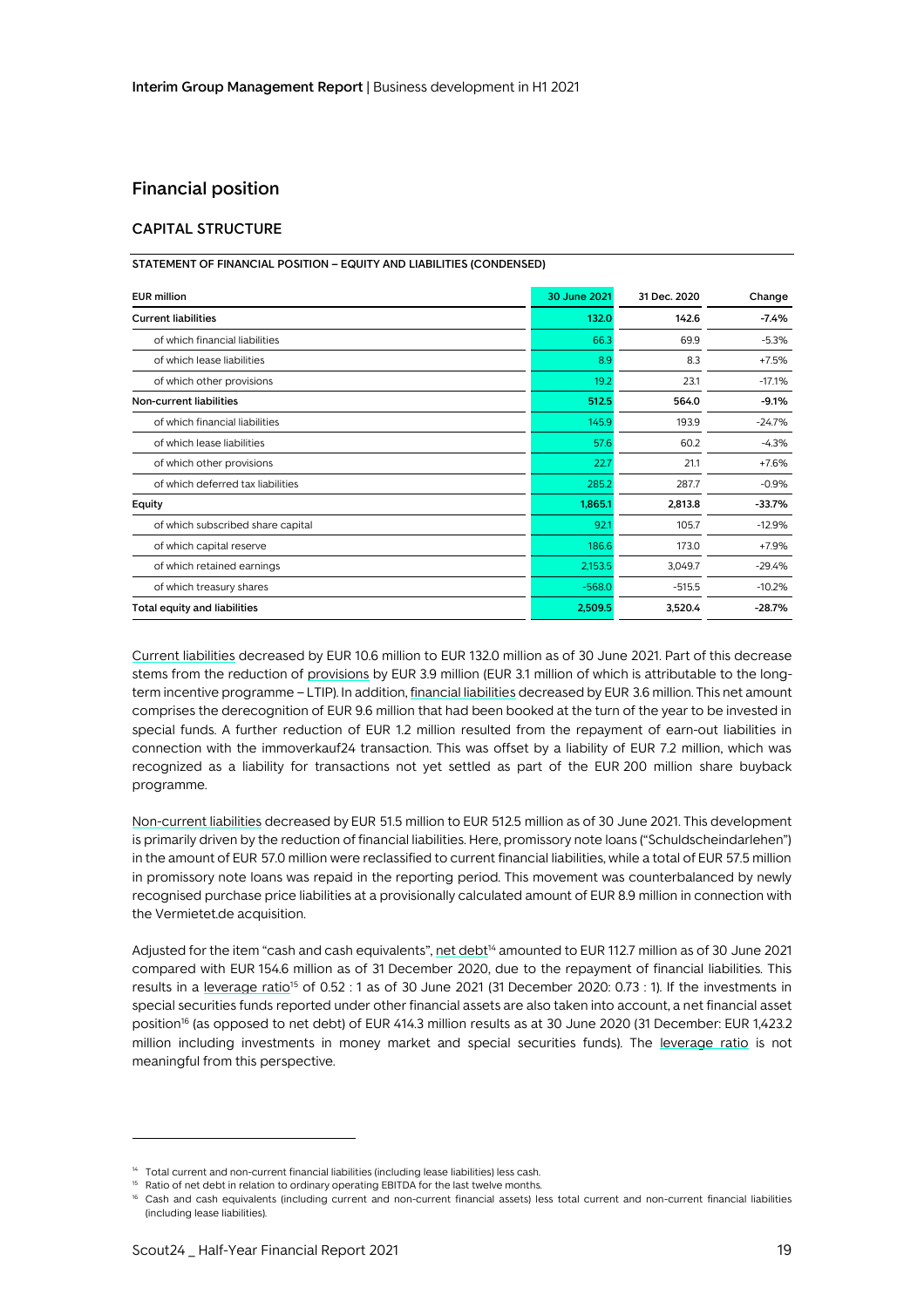Equity decreased to EUR 1,865.1 million as of 30 June 2021 (31 December 2020: EUR 2,813.8 million) as a result of the share buybacks and capital reductions carried out during the reporting period. As a result, the equity ratio came to 74.3% (31 December 2020: 79.9%).

#### **Financial liabilities and credit facilities**

As of 30 June 2021, liabilities under the term loan of our syndicated loan agreement (term loan and revolving facilities agreement – RFA) amounted to EUR 100 million (31 December 2020: EUR 100.0 million). After the aforementioned repayment, the promissory note loan ("Schuldscheindarlehen") amounted to EUR 94.5 million (31 December 2020: EUR 152.0 million). Other financial liabilities of EUR 17.7 million are mainly attributable to the Vermietet.de purchase price liabilities of EUR 8.9 million based on provisional calculations and the EUR 7.2 million related to the share buyback programme.

As of 30 June 2021, we also have available under the RFA a revolving credit facility of EUR 200.0 million and a revolving credit facility totalling EUR 500.0 million earmarked for acquisition purposes, which were not drawn, neither as of the reporting date nor as of 31 December 2020. In December 2020, we exercised an option visà-vis the RFA's syndicate of banks to extend the revolving credit facility earmarked for acquisition purposes by one year with a reduced volume of EUR 397.5 million effective as of July 2021.

The interest rate charged on the facilities drawn under the RFA is based on the EURIBOR plus an interest margin linked to the leverage ratio. A floor of 0.0% is set for the EURIBOR. The RFA includes a covenant based on the leverage ratio (see footnote 10) for the last twelve months, which is 3.50 : 1. This covenant was still clearly adhered to despite the large capital reduction in the first half of 2021.

The promissory note issued in the 2018 financial year comprises tranches with terms ranging between three and six years and both fixed and variable interest rates; the variable tranches have already been repaid. The promissory note is not subject to any covenants, although the investors are entitled to an interest rate increase if a leverage ratio of 3.25 : 1 is exceeded. In March 2022, a further EUR 57.0 million of the remaining promissory note loans in the amount of EUR 94.5 million will fall due for repayment.

#### **Share buybacks**

In connection with the public repurchase offer issued on 30 March 2021, we repurchased 11,400,875 Scout24 shares, which corresponds to a volume of EUR 794.2 million. The cancellation of the shares from the public repurchase offer and the cancellation of a further 2,199,125 treasury shares resulted in a capital reduction by a total of 13,600,000 shares to 92,100,000 shares, effective 28/29 April 2021. In the period from 26 April to 30 June 2021, 2,921,878 Scout24 shares with an equivalent value of EUR 200.0 million were repurchased as part of a further share buyback tranche.

As of the cut-off date for the first half of 2021, the number of treasury shares amounted to 8,586,462, or 9.3% of the share capital.

The share buybacks also led to an adjustment of the proposed dividend per share, from EUR 0.70 (March 2021 proposal) to EUR 0.82, based on the total dividend of EUR 68.5 million.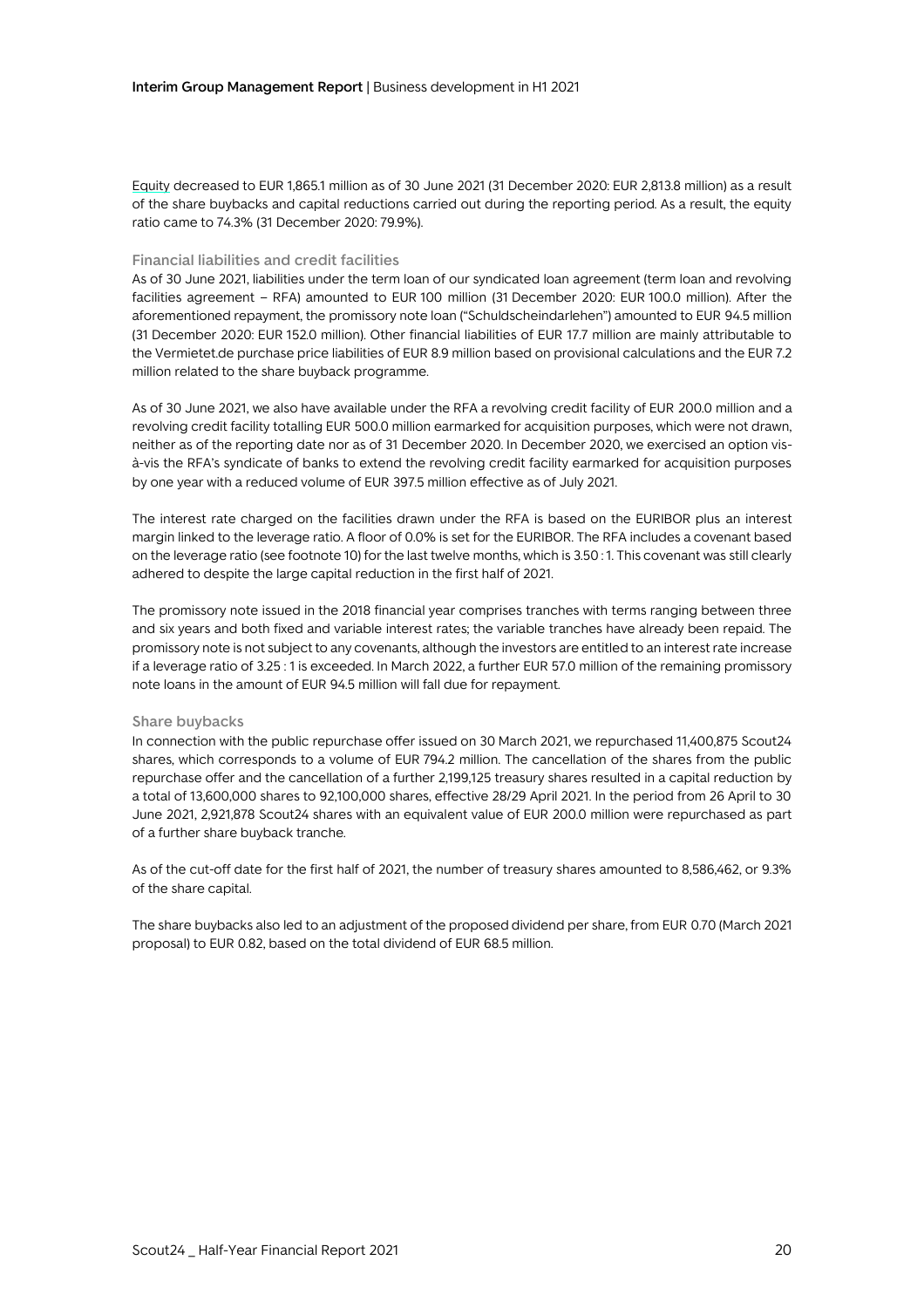#### **CASH FLOWS**

| <b>EUR</b> million                                             | H1 2021    | H <sub>1</sub> 2020 | Change     |
|----------------------------------------------------------------|------------|---------------------|------------|
| Cash flow from operating activities of continuing operations   | 71.5       | 53.0                | $+18.5$    |
| Cash flow from operating activities of discontinued operations | $-7.3$     | $-14.7$             | $+7.4$     |
| Cash flow from operating activities                            | 64.2       | 38.3                | $+25.9$    |
| Cash flow from investing activities of continuing operations   | 982.0      | $-677.4$            | $+1,659.5$ |
| Cash flow from investing activities of discontinued operations |            | 2,794.1             | $-2,794.1$ |
| Cash flow from investing activities                            | 982.0      | 2,116.7             | $-1,134.7$ |
| Cash flow from financing activities of continuing operations   | $-1,057.9$ | $-840.6$            | $-217.4$   |
| Cash flow from financing activities of discontinued operations |            | $-0.5$              | $+0.5$     |
| Cash flow from financing activities                            | $-1,057.9$ | $-841.1$            | $-216.8$   |
| Change in cash and cash equivalents                            | $-11.7$    | 1.313.9             | $-1,325.6$ |
| Cash and cash equivalents at beginning of period               | 177.7      | 70.4                | $+107.3$   |
| Cash and cash equivalents at end of period                     | 166.0      | 1,384.3             | $-1,218.3$ |

Cash flow from operating activities of continuing operations came to EUR 71.5 million in the first half of 2021, up EUR 18.5 million year on year (H1 2020: EUR 53.0 million). This is attributable in particular to the lower change in trade payables in the first half of 2021 and lower income tax paid, as back payments for the 2018 and 2019 financial year had to be made in the previous year. Cash flow from operating activities from discontinued operations came to EUR -7.3 million in the first half of 2021, largely due to LTIP payouts (EUR -6.9 million). The previous year's figure of EUR -14.7 million mainly reflects the LTIP/bonus payments as well as operating burdens caused by the outbreak of the Covid-19 pandemic.

The high cash flow from investing activities of continuing operations primarily results from the liquidation of financial assets (special securities funds and money market funds) in the net amount of EUR 1,031.0 million, which was mainly used for implementing the public repurchase offer. Discontinued operations in the first half of 2020 reflected the EUR 2,794.1 million cash inflow from the AutoScout24 transaction.

Cash outflow of EUR 1,057.9 million is reported under cash flow from financing activities of continuing operations in the reporting period (H1 2020: cash outflow of EUR 840.6 million). This is mainly due to the payments made in connection with the public repurchase offer and a further tranche of the share buyback programme (acquisition of treasury shares).

In total, cash and cash equivalents available in the first half of 2021 decreased by EUR 11.7 million to EUR 166.0 million as of 30 June 2021 from EUR 177.7 million as of 31 December 2020.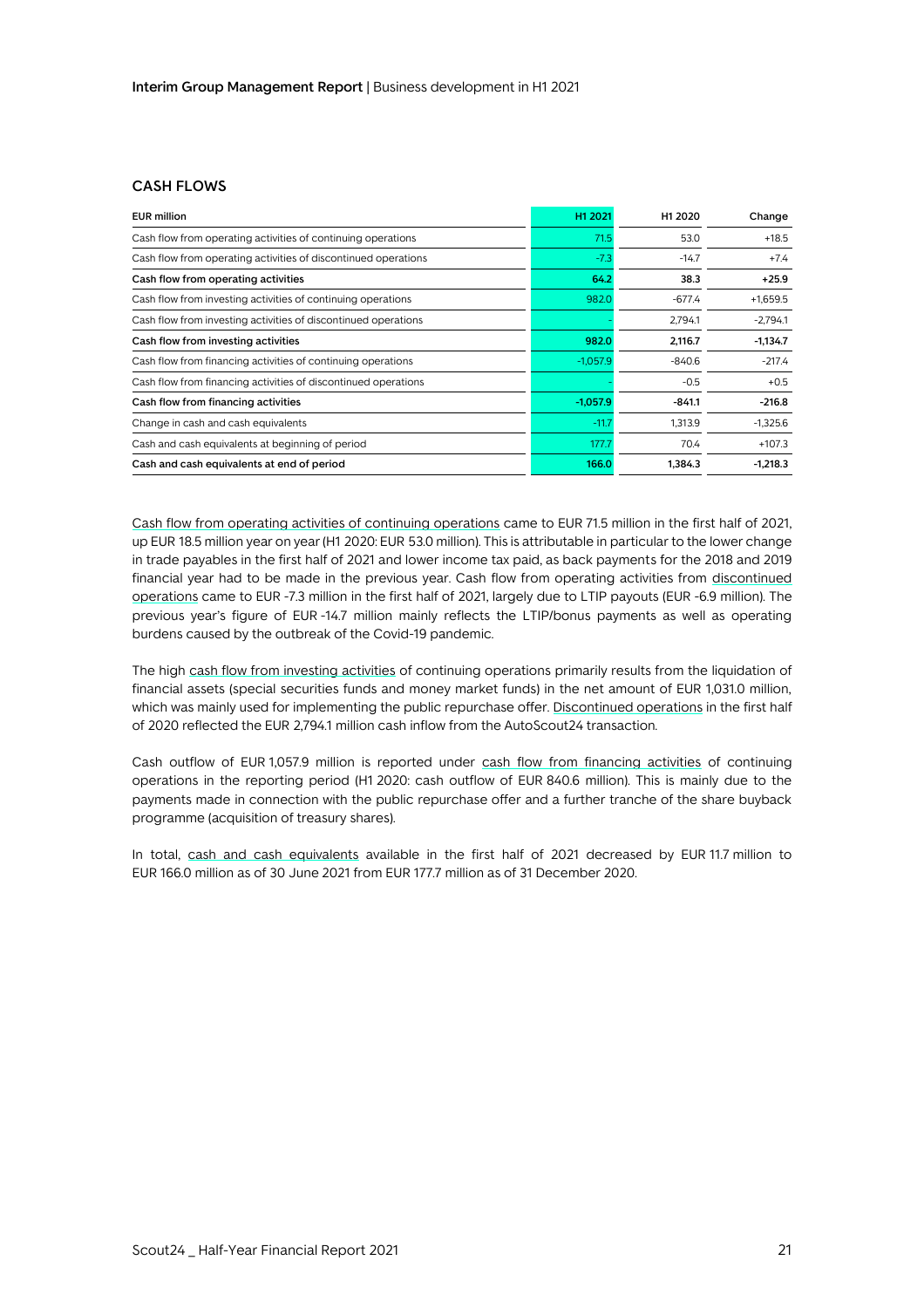# <span id="page-21-0"></span>**Business performance of the segments**

#### **Residential Real Estate**

In the first half of 2021, the Residential Real Estate segment's contribution to the combined revenue of all segments was 74% (H1 2020: 71%). In the first half of 2021, total Residential Real Estate revenue increased by 13.6% to EUR 140.0 million compared with EUR 123.2 million in the first half of 2020. Revenue in the second quarter grew even faster, by 19.0% to EUR 71.2 million, compared to the pandemic-burdened previous year quarter (Q2 2020: EUR 59.9 million). The figures for the first half and second quarter of the year also include revenue of EUR 5.4 million and EUR 2.8 million respectively from the acquired entities immoverkauf24, Wohnungsbörse and Vermietet.de, of which Immoverkauf24 accounts for EUR 5.2 million and EUR 2.7 million respectively.

|                                                                                                      | Q2 2021 | Q2 2020 | Change    | H1 2021 | H <sub>1</sub> 2020 | Change    |
|------------------------------------------------------------------------------------------------------|---------|---------|-----------|---------|---------------------|-----------|
| Revenue of Residential Real Estate segment                                                           | 71.2    | 59.9    | +19.0%    | 140.0   | 123.2               | +13.6%    |
| of which residential real estate partners                                                            | 49.7    | 41.6    | +19.5%    | 97.9    | 84.9                | $+15.3%$  |
| of which consumers                                                                                   | 21.5    | 18.2    | $+18.0%$  | 42.1    | 38.3                | $+9.9%$   |
| Ordinary operating EBITDA of Residential Real Estate<br>segment                                      | 4178    | 38.2    | $+9.1%$   | 84.2    | 79.5                | $+5.9%$   |
| Ordinary operating EBITDA margin of Residential Real<br>Estate segment                               | 58.6%   | 63.9%   | $-5.3$ pp | 60.1%   | 64.5%               | $-4.4$ pp |
| Residential real estate partners (number of core<br>customers <sup>1</sup> at the end of the period) | 17.668  | 17.020  | $+3.8%$   | 17,668  | 17.020              | $+3.8%$   |
| ARPU <sup>2</sup> with residential real estate partners (EUR,<br>monthly)                            | 752     | 690     | $+9.0%$   | 745     | 709                 | $+5.1%$   |

#### **RESIDENTIAL REAL ESTATE PERFORMANCE INDICATORS (NOT INCLUDED IN AUDITOR'S REVIEW)**

1 Customers with a fee-based contract extending beyond the reporting period that entitles them to market more than one property

2 Average revenue per user per month, calculated by dividing the revenue generated with the respective core customers in the reported period by the average number of core customers in the same period (calculated based on opening and closing balances) further divided by the number of months in the corresponding period

Revenue from residential real estate partners, i.e. real estate agents (including finance partners) and property managers, which are included in the segment revenue, increased by 15.3% compared with the first six months of the previous year (Q2 2021: up 19.5%). The main reason for this development was the strong growth of the Realtor Lead Engine revenue (in H1 2021, including the immoverkauf.24 business) by 162.2% to EUR 15.7 million (H1 2020: EUR 6.0 million).

ARPU with residential real estate partners increased by 5.1% to EUR 745 year on year. In the second quarter of 2021, it rose even more significantly, by 9.0% to EUR 752, as a result of our agents' increased demand and willingness to pay. At the same time, migration to the new membership models has slowed somewhat.

The number of our customers also continued to rise as of the half-year reporting date. Compared with the previous year, we were able to gain 648 (smaller) customers (compared with the end of 2020: up 455).

Revenue with consumers, which is also included in the Residential Real Estate segment, rose by 9.9% compared with the same six-month period of the previous year, and indeed by 18.0% in the second quarter. With the introduction of free-to-list at the end of the first quarter of 2020, foregone listing revenue was offset by the dynamic growth of our Plus product revenue. This increased by 30.5% to EUR 25.1 million in the first half of 2021 (up 32.8% to EUR 13.2 million in Q2 2021) and for the first time exceeded our total pay-per-ad revenue (private and professional listings), which amounted to EUR 23.2 million in the first half of 2021.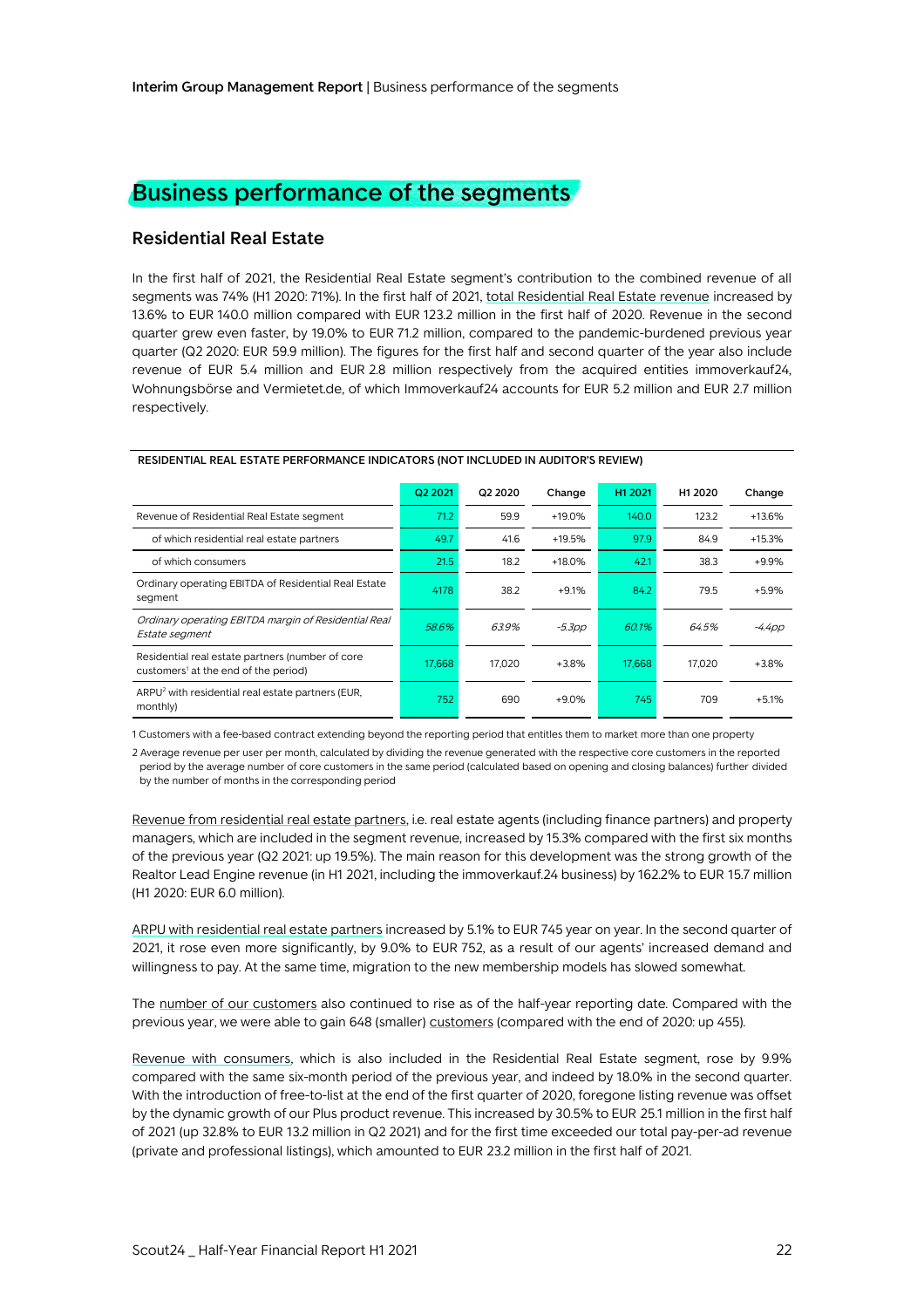The Residential Real Estate ordinary operating EBITDA margin reached 60.1% in the first half of 2021 (Q2 2021: 58.6%), and was thus down 4.4 percentage points from 64.5% in the previous year (Q2 2020: 63.9%). On the one hand, this reflects the increased operating costs discussed above. On the other hand, the margin development reflects the changed revenue mix associated with our market network strategy. Pay-per-ad revenue is increasingly being replaced by high-growth revenue from Plus products and the Realtor Lead Engine (including immoverkauf24). The acquisition of Vermietet.de is also consistent with this strategy.

#### **Business Real Estate**

The Business Real Estate segment accounted for around 18% of total revenue for all segments in the first half of 2021 (H1 2020: 20%). In this segment, the pandemic's impact is still clearly evident. Although revenue with developers and new home builders increased slightly compared with the first half of the previous year, business with commercial agents declined. Overall, Business Real Estate revenue decreased slightly to EUR 34.3 million in the first half of 2021 (H1 2020: EUR 34.6 million), with a slight increase of 2.4% to EUR 17.0 million in the second quarter.

|                                                                                                                                                                             | Q2 2021 | Q <sub>2</sub> 20 <sub>20</sub> | Change    | H1 2021 | H <sub>1</sub> 2020 | Change    |
|-----------------------------------------------------------------------------------------------------------------------------------------------------------------------------|---------|---------------------------------|-----------|---------|---------------------|-----------|
| Revenue of Business Real Estate segment                                                                                                                                     | 17.0    | 16.6                            | $+2.4%$   | 34.3    | 34.6                | $-0.8%$   |
| Ordinary operating EBITDA of Business Real Estate<br>segment                                                                                                                | 12.4    | 11.7                            | $+5.7%$   | 24.8    | 24.9                | $-0.5%$   |
| Ordinary operating EBITDA margin of Business Real<br>Estate segment                                                                                                         | 72.7%   | 70.4%                           | $+2.3$ pp | 72.3%   | 72.1%               | $+0.2$ pp |
| Business real estate partners (commercial real estate<br>agents, project developers, new home builders)<br>(number of core customers <sup>1</sup> at the end of the period) | 2.820   | 2.795                           | $+0.9%$   | 2.820   | 2.795               | $+0.9%$   |
| ARPU <sup>2</sup> with business real estate partners (EUR,<br>monthly)                                                                                                      | 1.720   | 1.706                           | $+0.8%$   | 1.737   | 1.747               | $-0.6%$   |

#### **BUSINESS REAL ESTATE PERFORMANCE INDICATORS (NOT INCLUDED IN AUDITOR'S REVIEW)**

1 Customers with a fee-based contract extending beyond the reporting period that entitles them to market more than one property

2 Average revenue per user per month, calculated by dividing the revenue generated with the respective core customers in the reported period by the average number of core customers in the same period (calculated based on opening and closing balances) further divided by the number of months in the corresponding period

Our number of business real estate partners increased by 25 partners compared with the previous year's cutoff date 30 June (or up 20 compared with year-end 2020).

In parallel with the development of revenue, ARPU with business real estate partners remained largely unchanged. In a half-year comparison, it declined slightly by 0.6% to EUR 1,737 (from EUR 1,747 in H1 2020). Quarter on quarter, it was up slightly by 0.8% to 1,720 (from 1,706 in Q2 2020).

The ordinary operating EBITDA margin of the Business Real Estate segment also remained relatively stable in a half-year comparison. It increased from 72.1% in H1 2020 to 72.3% in H1 2021. In the second quarter, it rose by 2.3 percentage points to 72.7%.

#### **Media & Other**

As a percentage of total segment revenue, Media & Other revenue continued to decline, reaching 8% in H1 2021 (H1 2020: 9%). In absolute terms, Media & Other segment revenue increased slightly year on year from EUR 15.1 million to EUR 15.2 million. Quarter on quarter, it increased by 4.2% to EUR 7.6 million (Q2 2020: EUR 7.3 million). This increase was primarily driven by the strong ImmoScout24 Austria business, which grew by 25.2% compared with the same six months of the previous year. At the same time, advertising business with third parties declined due to market conditions and the pandemic. We are now increasingly offering free advertising space "internally", in other words, to our core customers. FLOWFACT also recorded a declining revenue due to the ongoing conversion of the payment model to software-as-a-service.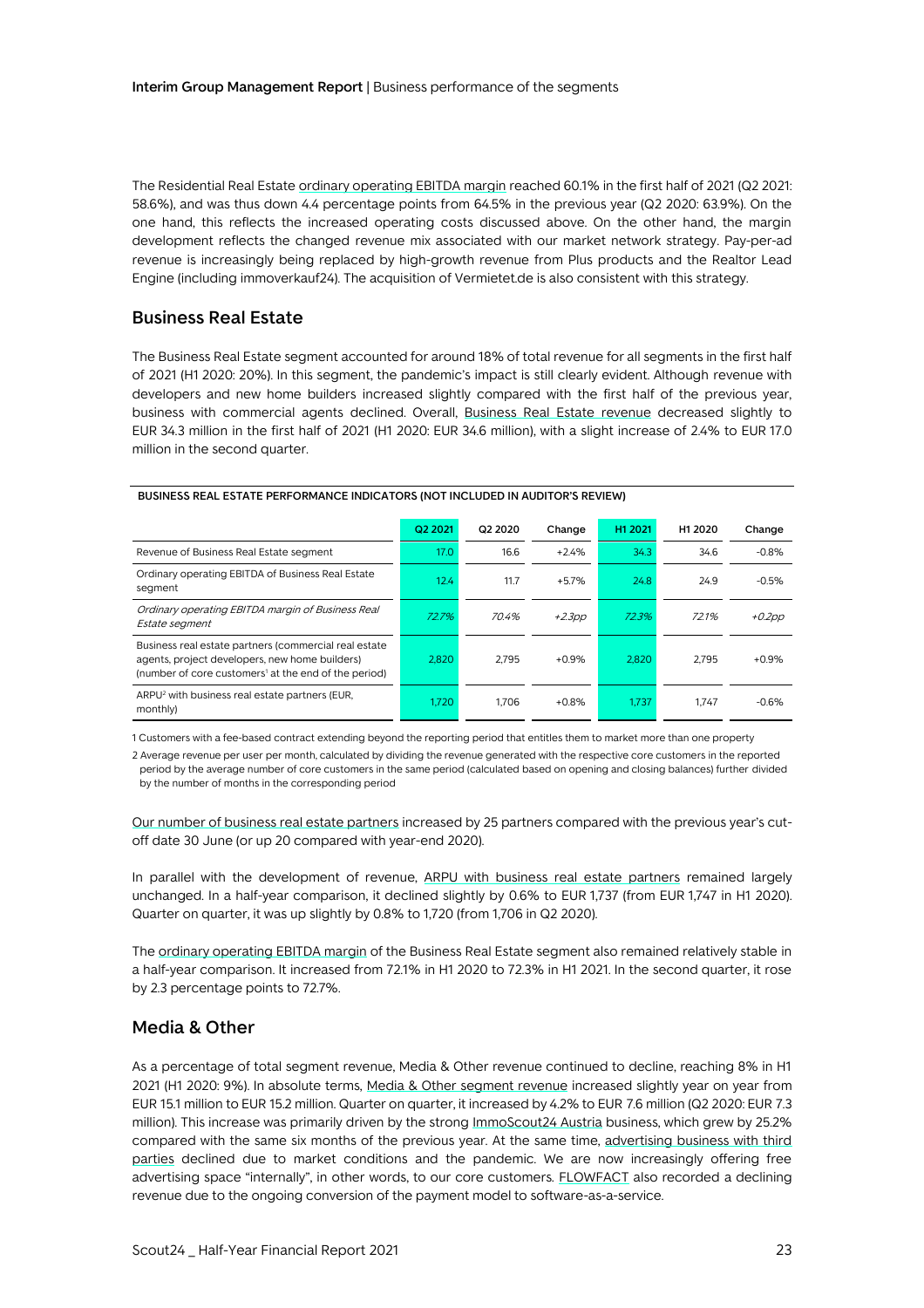The ordinary operating EBITDA margin of the Media & Other segment decreased by 4.2 percentage points from 40.4% in H1 2020 to 35.2% in H1 2021 (Q2 2020: 41.0%; Q2 2021: 38.8%) primarily due to the decline in the advertising business.

|                                                              | Q2 2021 | Q2 2020 | Change    | H1 2021 | H1 2020 | Change    |
|--------------------------------------------------------------|---------|---------|-----------|---------|---------|-----------|
| Revenue of Media & Other segment                             | 7.6     | 7.3     | $+4.2%$   | 15.2    | 15.1    | $+1.1%$   |
| Ordinary operating EBITDA of Media & Other<br>segment        | 2.9     | 3.0     | $-4.3%$   | 5.5     | 6.1     | $-9.6%$   |
| Ordinary operating EBITDA margin of Media & Other<br>segment | 38.8%   | 41.0%   | $-2.2$ pp | 36.2%   | 40.4%   | $-4.2$ pp |

# <span id="page-23-0"></span>**Risks and opportunities report**

#### **Risks**

Scout24 is exposed to a number of risks described in detail in the "Risks and opportunities report" section of the combined management report of the Scout24 Group and Scout24 AG for the 2020 financial year. The Management Board is aware of the following relevant changes as of the end of the first six months of 2021 resulting from an updated assessment of existing risks or risks that are objectively becoming more manifest:

#### **EXTERNAL RISKS**

#### **1.8. Nature and environment**

The risk arising from the Covid-19 pandemic has dominated the "nature & environment" risk position. In this context, the market and economic conditions, which have been completely altered by Covid-19, had a significant influence on activities on ImmoScout24's marketplace in the past financial year. This situation did not continue at the same level of materiality in the past six months. In this respect, as of the reporting date, the risk – after factoring in risk occurrence in the form of revenue losses in 2020 – is significantly lower going forward. Several effects are important in this respect. On the one hand, there is a higher resilience of the business in many operating segments. Second, despite the risk of recurring waves of infection and new variants, the impact is expected to be less material than was the case with the first wave of infection in the first half of the 2020 financial year.

As was the case in the annual report for 2020, the conclusion for the first half of the year is that the existing individual risks are manageable and the overall risk is manageable and covered several times over by the available equity. No risks have been identified that, either individually or collectively with other risks, could jeopardise the Scout24 Group's ability to continue as a going concern.

#### **OPPORTUNITIES**

Digital business models continue on a growth track – in Germany, the rest of Europe and globally. This uninterrupted trend holds significant growth potential for Scout24's business models.

Through its powerful brand awareness and large number of users, the Scout24 Group has achieved an excellent positioning in all significant operating segments. Accordingly, the Management Board sees the Scout24 Group's overall business activities on a growth track overall.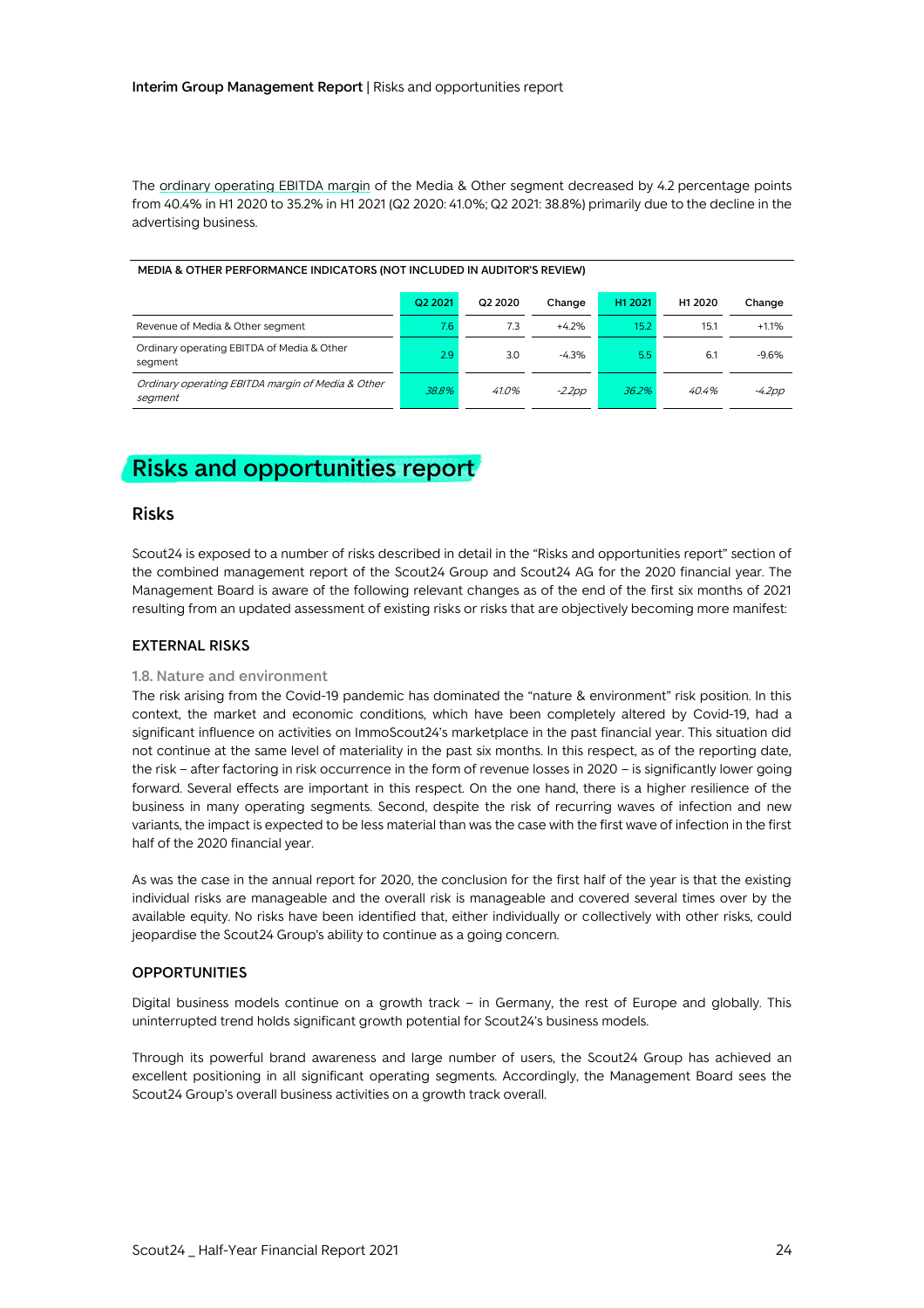From the Management Board's perspective, Scout24 AG is overall well positioned to systematically identify and benefit from the opportunities that arise from the major trends in its markets.

Opportunities are also detailed in the "Risks and opportunities report" section of the combined management report of the Scout24 Group and Scout24 AG for the 2020 financial year. The Management Board is not aware of any material changes in the opportunity cluster as of the end of the first six months of 2021. There have been no fundamental changes compared with the opportunities presented in the combined management report.

# <span id="page-24-0"></span>**Events after the reporting period**

#### **ANNUAL GENERAL MEETING**

The Annual General Meeting of Scout24 AG on 8 July 2021 was again held as a purely virtual event without the physical presence of shareholders or their proxies. The shareholders approved all the resolutions proposed by management by large majority. A total of 76.2% of the Company's voting share capital participated in the resolutions. The voting focused on the dividend in the volume of EUR 68.5 million or EUR 0.82 per share, the approval of the compensation system for the Management Board and the Supervisory Board, the conversion of the legal form into a Societas Europaea (SE) and the authorisation for further share buybacks. The detailed voting results, the recording of the speeches of the Supervisory Board and the Management Board and the associated presentation are available on the Scout24 AG website at **[WWW.SCOUT24.COM/EN/INVESTOR-](https://www.scout24.com/en/investor-relations/annual-general-meeting)[RELATIONS/ANNUAL-GENERAL-MEETING](https://www.scout24.com/en/investor-relations/annual-general-meeting)**.

#### **TOBIAS HARTMANN'S MANAGEMENT BOARD SERVICE AGREEMENT**

In a statement dated 2 July 2021, we announced the appointment of Tobias Hartmann as Chief Executive Officer (CEO) until the end of December 2025. Hartmann has been CEO of Scout24 AG since November 2018. With the extension of the agreement, the Supervisory Board is creating continuity in the Company's senior management. Hartmann has successfully repositioned Scout24 with a focus on the real estate business in recent years.

## <span id="page-24-1"></span>**Overall assessment and outlook**

The Management Board of Scout24 AG is very satisfied with the operational and financial development of the Scout24 Group in the first half of 2021, seeing in it a confirmation of the Group's strategic agenda. The positive development of revenue – up 9.7% to EUR 189.7 million – together with the changed sales mix in the first half of 2021 are testament to our consistent implementation of our ecosystem strategy, in other words, the development of ImmoScout24 into a comprehensive market network.

With the persisting impact of Covid-19 on the Business Real Estate and Media activities, revenue growth was primarily driven by the Residential Real Estate segment. On the product side, the Consumer Plus products and the Realtor Lead Engine (including the immoverkauf.24 business) had the strongest impact on revenue momentum. Both product groups complement our traditional listing business and give us deeper insights into actual real estate transactions. Our revenue with residential real estate partners and, in turn, ARPU benefited from agents' increased demand and greater willingness to pay. At the same time, the migration to the new agent membership editions has slowed somewhat. That said, we now expect the migration to be completed by the end of the year at the latest.

For the full 2021 financial year, the Management Board therefore confirms its forecast of mid to high singledigit percentage revenue growth for the Group (Group revenue FY 2020: EUR 353.8 million).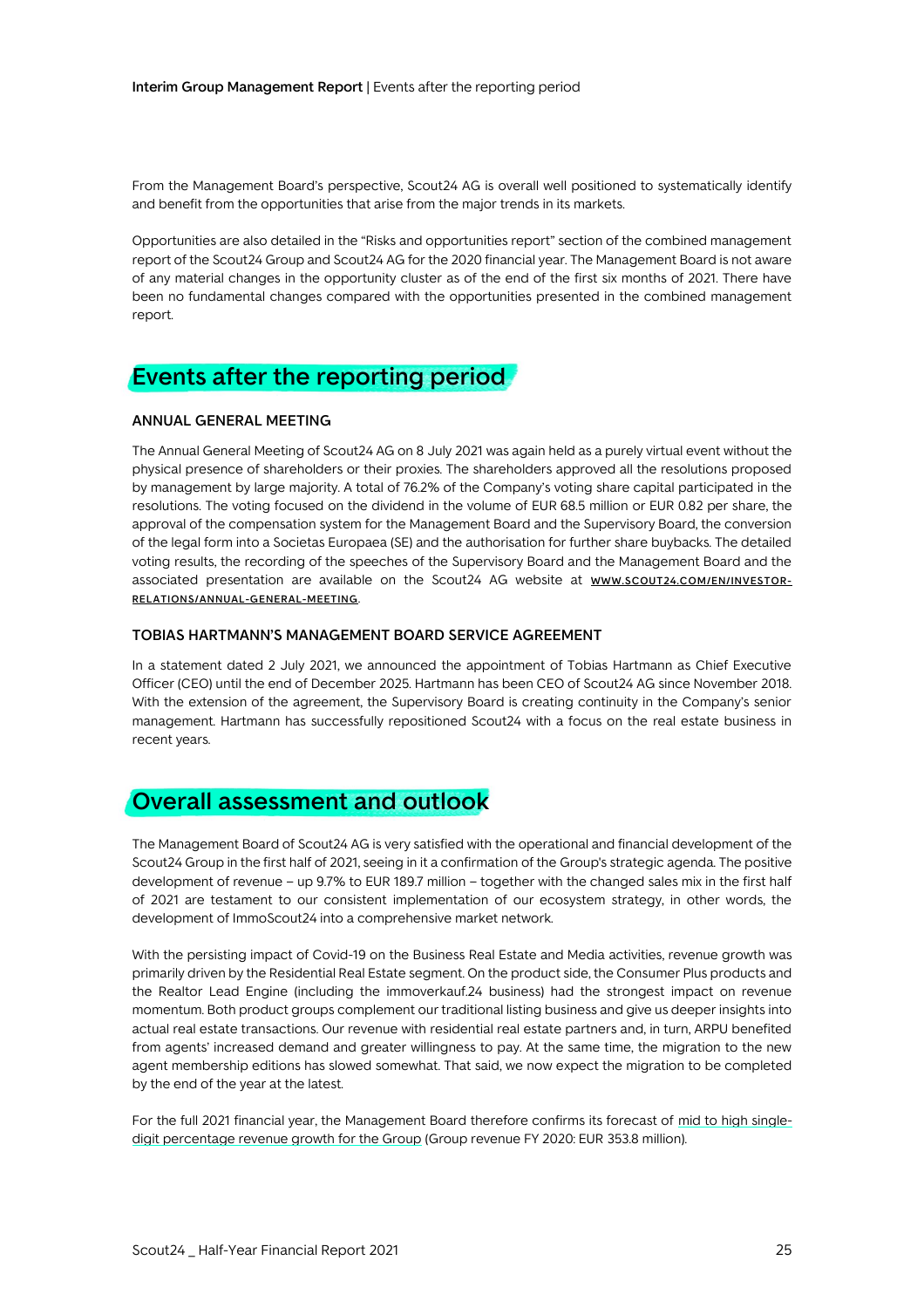Cascaded down to our three segments, that means:

- Residential Real Estate: low double-digit percentage growth rate
- Business Real Estate: low single-digit percentage growth rate
- Media & Other: slightly declining

Ordinary operating EBITDA for the Group rose by 4.5% in the first half of the year, and thus at a slower pace than revenue. The newly acquired immoverkauf24 and Vermietet.de have yet to make a positive contribution to EBITDA. Already reported repeatedly, this shows that the strategic shift towards building a comprehensive market network initially has a dampening effect on the margin. In addition to the investments in growth, dissynergies resulting from the sale of AutoScout24 as well as additional marketing activities and higher personnel expenses had an impact on the development of costs. Accordingly, our ordinary operating EBITDA margin decreased by 2.9 percentage points to 58.1%.

Assuming an improved margin especially in the fourth quarter, the Management Board – without taking Vermietet.de into account – likewise confirms its earnings forecast. This is premised on an ordinary operating EBITDA margin for the Group (including holding costs) of up to 60% (Group ordinary operating EBITDA margin in FY 2020: 60.0%).

Completed in May 2021, the acquisition of Vermietet.de is a perfect fit for our market network strategy. It gives us a significant head start in product development for the rent market, which is key in Germany and Austria. With Vermietet.de, we are expanding our offer for private landlords, over the lifecycle of one or even several tenancies. In the short term, the revenue contribution will still be low and investments will initially have a negative impact on the EBITDA margin. From next year onwards, however, we expect a positive effect on the Group's revenue and, in the medium term, also on its margin.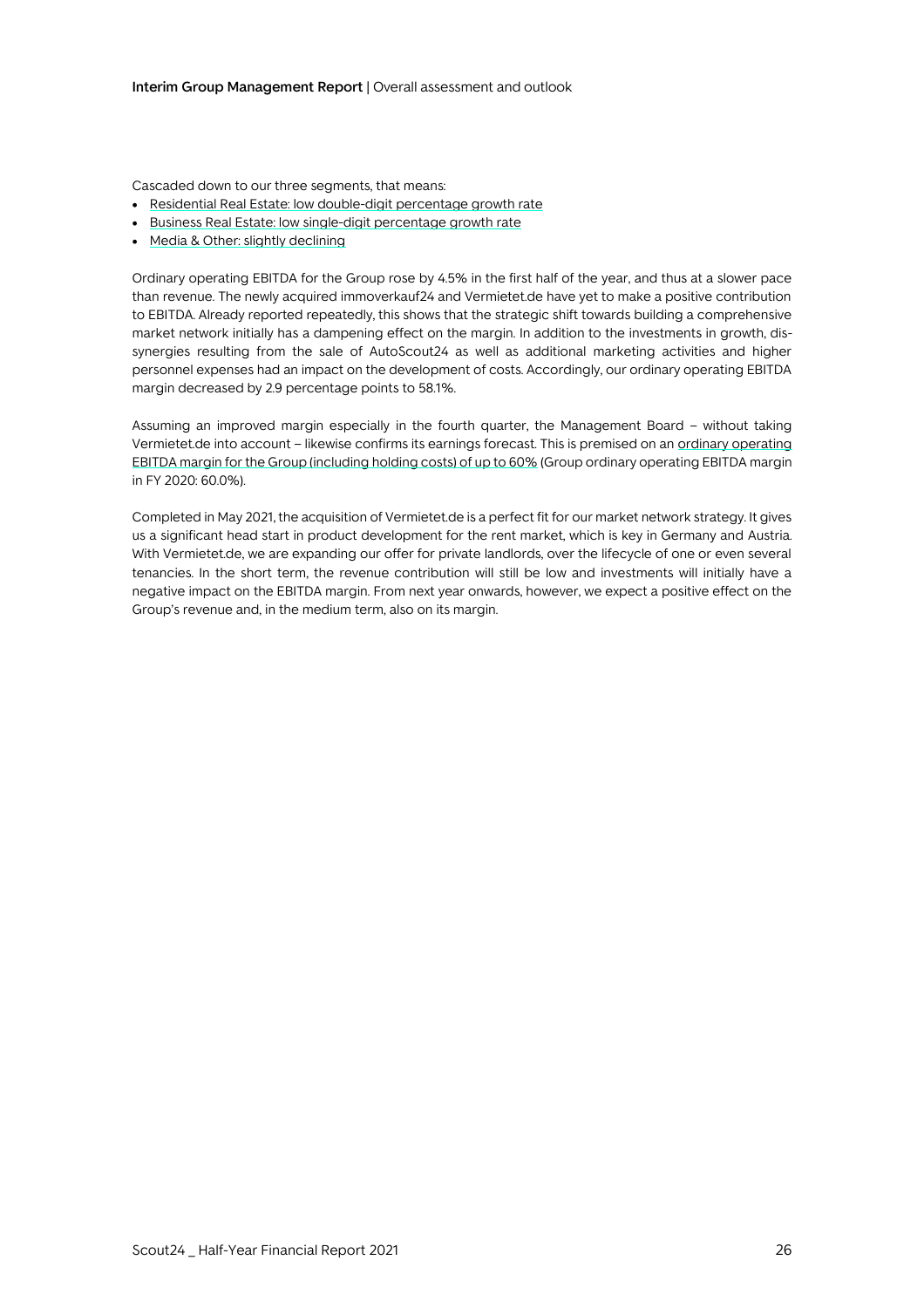# <span id="page-26-0"></span>Consolidated half-year financial statements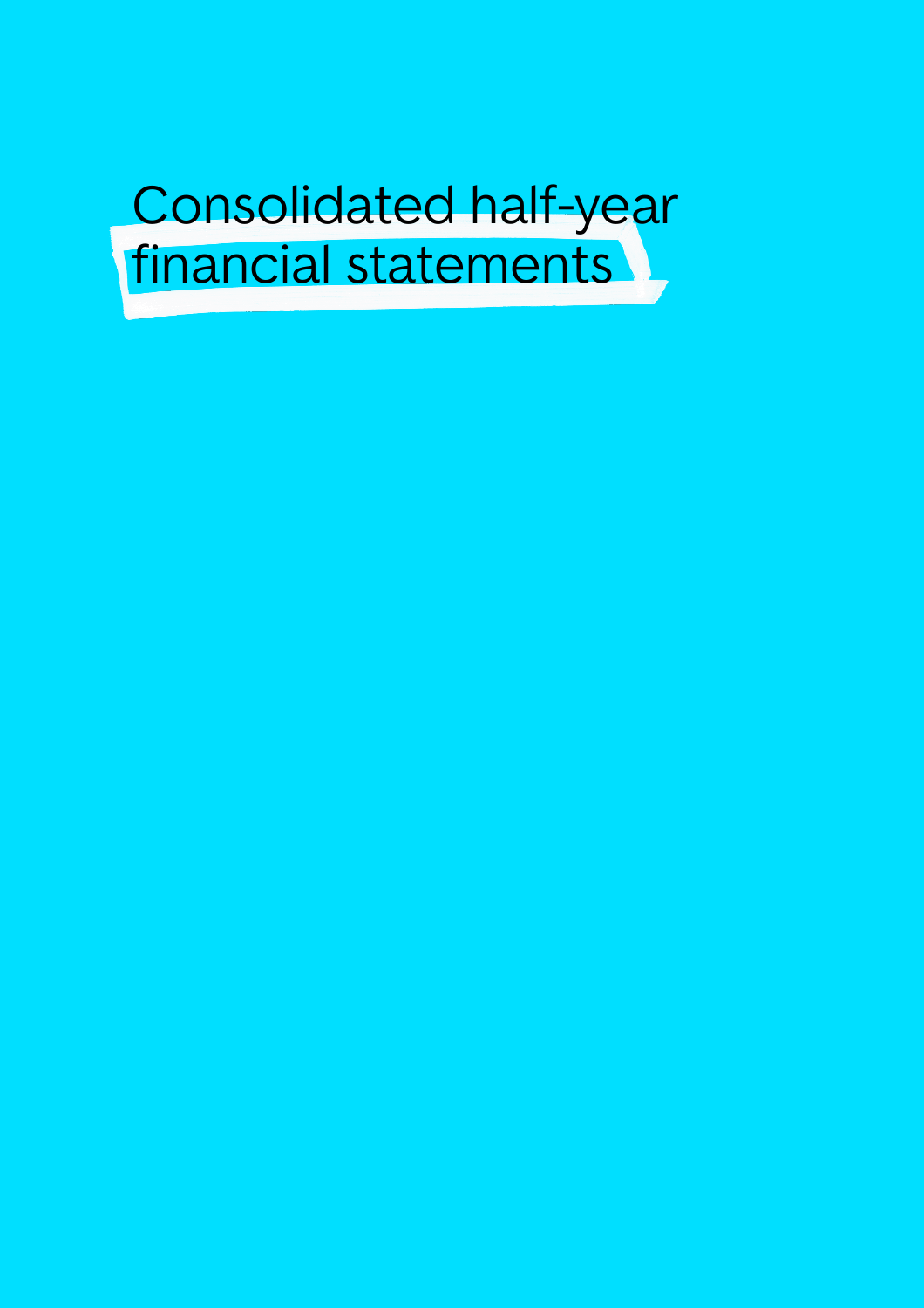# <span id="page-27-0"></span>**Consolidated statement of profit or loss**

| <b>EUR '000</b>                                                                             | Note | Q2 2021   | Q2 2020<br>(restated <sup>17</sup> ) | H1 2021   | H1 2020<br>(restated $17$ ) |
|---------------------------------------------------------------------------------------------|------|-----------|--------------------------------------|-----------|-----------------------------|
| Revenue                                                                                     | 3.1  | 95.911    | 83,874                               | 189,676   | 172,985                     |
| Own work capitalised                                                                        |      | 6,721     | 5,443                                | 12,325    | 10,826                      |
| Other operating income                                                                      |      | 320       | 1,429                                | 1,266     | 1.725                       |
| Total operating performance                                                                 |      | 102,952   | 90,746                               | 203,268   | 185,536                     |
| Personnel expenses                                                                          |      | $-26.228$ | $-24,730$                            | $-48,073$ | $-42,620$                   |
| Marketing expenses                                                                          |      | $-9,751$  | $-5,015$                             | $-17,794$ | $-13,279$                   |
| IT expenses                                                                                 |      | $-4.287$  | $-4,449$                             | $-8.298$  | $-8.622$                    |
| Other operating expenses                                                                    |      | $-13,697$ | $-12,743$                            | $-27,826$ | $-24,620$                   |
| Earnings before interest, tax, depreciation,<br>amortisation and impairment losses - EBITDA |      | 48,988    | 43,809                               | 101,276   | 96,395                      |
| Depreciation, amortisation and impairment losses                                            |      | $-14,171$ | $-12,073$                            | $-27,492$ | $-24,859$                   |
| Earnings before interest and tax - EBIT                                                     |      | 34.817    | 31.737                               | 73,784    | 71,536                      |
| Profit/loss from investments accounted for using the<br>equity method                       |      | 17        | 48                                   |           | 82                          |
| Finance income                                                                              |      | 3,555     | 2,745                                | 9,319     | 4,367                       |
| Finance expenses                                                                            |      | $-5.619$  | $-4,193$                             | $-14,962$ | $-12,265$                   |
| <b>Financial result</b>                                                                     |      | $-2,047$  | $-1,401$                             | $-5,641$  | $-7,816$                    |
| Earnings before tax                                                                         |      | 32,771    | 30,336                               | 68,143    | 63,720                      |
| Income taxes                                                                                | 3.2  | $-10.447$ | $-11.106$                            | $-21.383$ | $-17.861$                   |
| Earnings from continuing operations after tax                                               |      | 22,324    | 19,230                               | 46.760    | 45,859                      |
| Earnings from discontinued operations after tax                                             |      | O         | 2,259,254                            | $-96$     | 2,259,379                   |
| Earnings after tax                                                                          |      | 22,324    | 2,278,483                            | 46,664    | 2,305,238                   |
| Of which attributable to:                                                                   |      |           |                                      |           |                             |
| Shareholders of the parent company                                                          |      |           |                                      |           |                             |
| of which: continuing operations, after tax                                                  |      | 22,324    | 19,230                               | 46,760    | 45,859                      |
| of which: discontinued operations, after tax                                                |      |           | 2,259,254                            | -96       | 2,259,379                   |

<sup>&</sup>lt;sup>17</sup> The financial result of continuing operations takes into account an effect due to the reclassification of certain securities of the special fund, see note 4; furthermore, an IFRS 5 adjustment was made to the Q2/H1 2020 earnings after tax of discontinued operations, see note 2.3.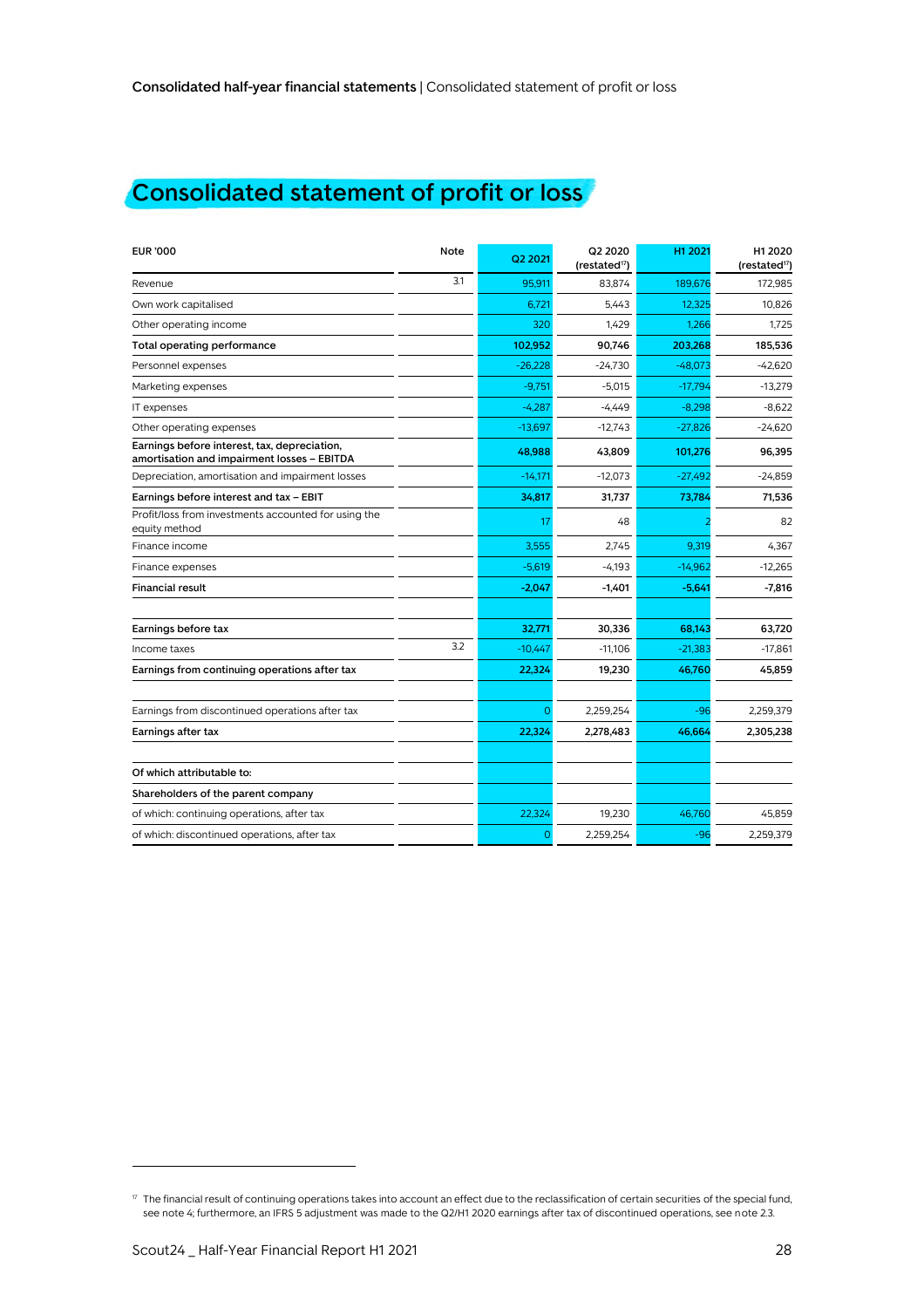#### **EARNINGS PER SHARE**

| <b>EUR</b>                   | Note | Q2 2021 | Q2 2020<br>(restated <sup>18</sup> ) | H1 2021 | H1 2020<br>(restated <sup>18</sup> ) |
|------------------------------|------|---------|--------------------------------------|---------|--------------------------------------|
| Basic earnings per share     |      |         |                                      |         |                                      |
| Earnings per share after tax | 3.3  | 0.25    | 21.99                                | 0.50    | 22.11                                |
| Diluted earnings per share   |      |         |                                      |         |                                      |
| Earnings per share after tax | 3.3  | 0.25    | 21.99                                | 0.50    | 22.11                                |

#### **EARNINGS PER SHARE FROM CONTINUING OPERATIONS**

| <b>EUR</b>                   | Note | Q2 2021 | Q2 2020<br>(restated <sup>18</sup> ) | H1 2021 | H1 2020<br>(restated <sup>18</sup> ) |
|------------------------------|------|---------|--------------------------------------|---------|--------------------------------------|
| Basic earnings per share     |      |         |                                      |         |                                      |
| Earnings per share after tax | 3.3  | 0.25    | 0.19                                 | 0.50    | 0.44                                 |
| Diluted earnings per share   |      |         |                                      |         |                                      |
| Earnings per share after tax | 3.3  | 0.25    | 0.19                                 | 0.50    | 0.44                                 |

#### **EARNINGS PER SHARE FROM DISCONTINUED OPERATIONS**

| <b>EUR</b>                   | Note | Q2 2021 | Q2 2020<br>$(rested^{18})$ | H1 2021 | H1 2020<br>(restated <sup>18</sup> ) |
|------------------------------|------|---------|----------------------------|---------|--------------------------------------|
| Basic earnings per share     |      |         |                            |         |                                      |
| Earnings per share after tax | 3.3  | 0.00    | 21.80                      | 0.00    | 21.67                                |
| Diluted earnings per share   |      |         |                            |         |                                      |
| Earnings per share after tax | 3.3  | 0.00    | 21.80                      | 0.00    | 21.67                                |

<sup>&</sup>lt;sup>18</sup> The financial result of continuing operations takes into account an effect due to the reclassification of certain securities of the special fund, see note 4; furthermore, an IFRS 5 adjustment was made to the Q2/H1 2020 earnings after tax of discontinued operations, see note 2.3.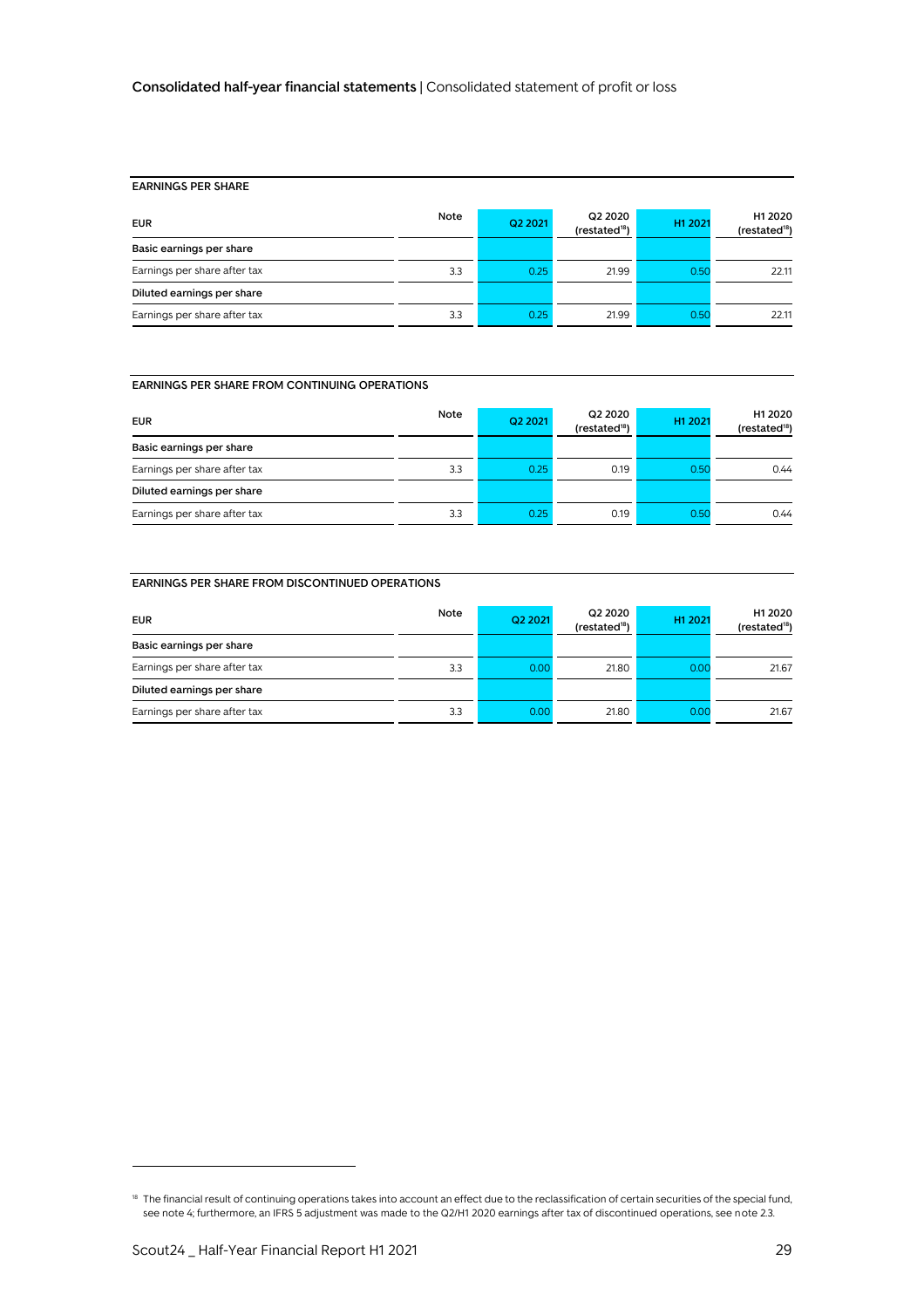# <span id="page-29-0"></span>**Consolidated statement of comprehensive income**

| <b>EUR '000</b>                                                                        | Note | Q2 2021 | Q2 2020<br>(restated <sup>19</sup> ) | H1 2021 | H1 2020<br>(restated <sup>19</sup> ) |
|----------------------------------------------------------------------------------------|------|---------|--------------------------------------|---------|--------------------------------------|
| Earnings after tax                                                                     |      | 22,324  | 2,278,483                            | 46,664  | 2,305,238                            |
|                                                                                        |      |         |                                      |         |                                      |
| Currency translation differences                                                       |      |         | $-2$                                 | $-12$   | 6                                    |
| Sum of the items that may be reclassified<br>subsequently to profit or loss            |      |         | $-2$                                 | $-12$   | 6                                    |
| Other comprehensive income, after tax                                                  |      | 6       | $-2$                                 | $-12$   | 6                                    |
| Total comprehensive income                                                             |      | 22,330  | 2,278,481                            | 46,652  | 2,305,244                            |
| Of which attributable to:                                                              |      |         |                                      |         |                                      |
| Shareholders of the parent company                                                     |      | 22,330  | 2,278,481                            | 46,652  | 2,305,244                            |
| Total comprehensive income                                                             |      | 22,330  | 2,278,481                            | 46,652  | 2,305,244                            |
| Total comprehensive income attributable to<br>shareholders of the parent company from: |      |         |                                      |         |                                      |
| Continuing operations                                                                  |      | 22,330  | 19,228                               | 46,748  | 45,865                               |
| Discontinued operations                                                                |      |         | 2,259,254                            | $-96$   | 2,259,379                            |
|                                                                                        |      | 22,330  | 2,278,481                            | 46,652  | 2,305,244                            |

<sup>&</sup>lt;sup>19</sup> The financial result of continuing operations takes into account an effect due to the reclassification of certain securities of the special fund, see note 4; furthermore, an IFRS 5 adjustment was made to the Q2/H1 2020 earnings after tax of discontinued operations, see note 2.3.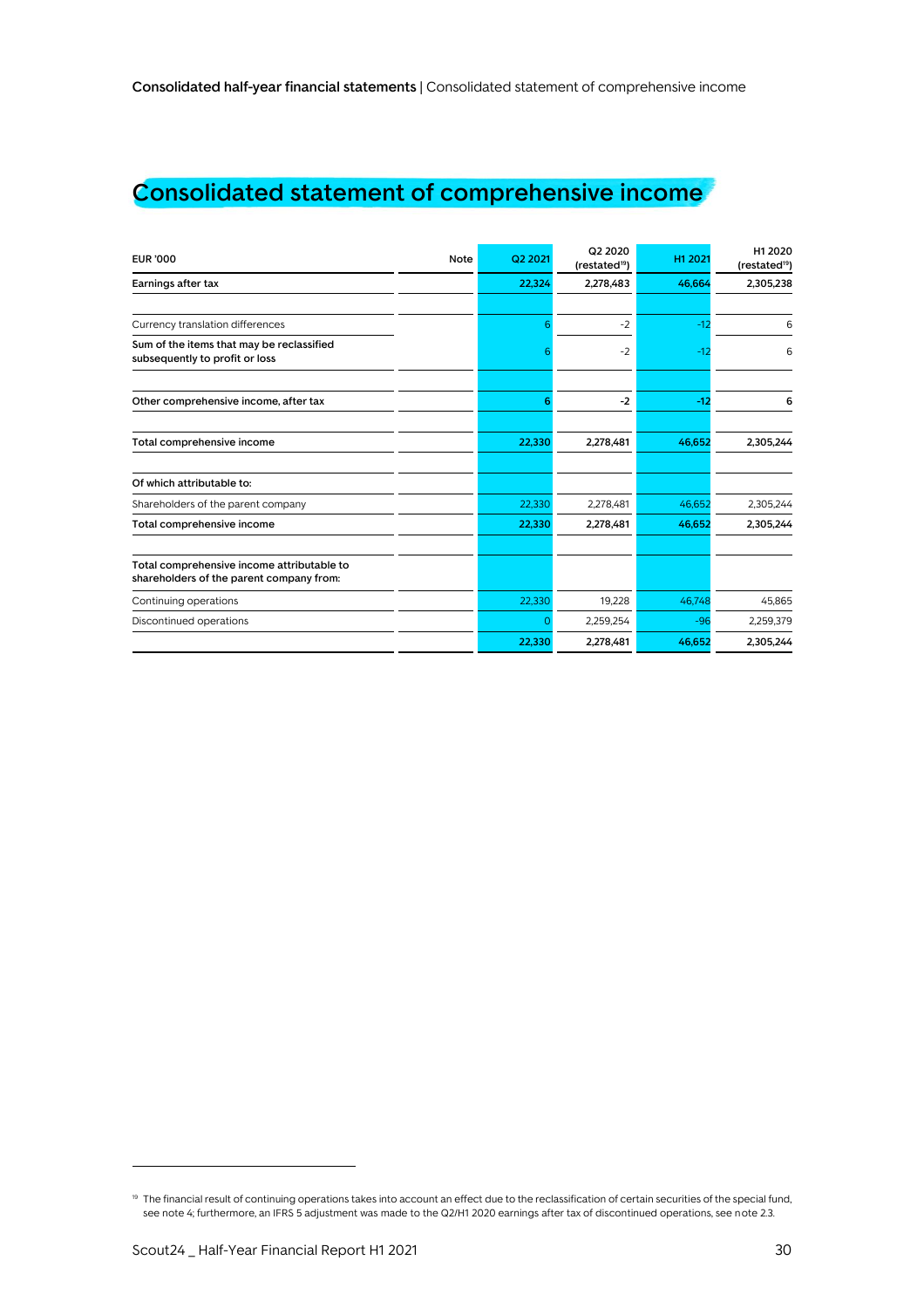# <span id="page-30-0"></span>**Consolidated statement of financial position**

| <b>ASSETS</b>                                     |      |              |              |
|---------------------------------------------------|------|--------------|--------------|
| <b>EUR '000</b>                                   | Note | 30 June 2021 | 31 Dec. 2020 |
| <b>Current assets</b>                             |      | 716,533      | 1,769,432    |
| Cash and cash equivalents                         |      | 165,978      | 177,663      |
| Trade receivables                                 |      | 23,442       | 20,911       |
| Financial assets                                  | 4    | 514,629      | 1,564,788    |
| Income tax assets                                 |      | 2,980        | 87           |
| Other assets                                      |      | 9,505        | 5,984        |
| Non-current assets                                |      | 1,792,987    | 1,750,959    |
| Goodwill                                          |      | 766,467      | 712,610      |
| Trademarks                                        |      | 877,196      | 877,352      |
| Other intangible assets                           |      | 65,376       | 75,152       |
| Right-of-use assets from leases                   |      | 54,205       | 55,596       |
| Property, plant and equipment                     |      | 16,547       | 16,330       |
| Investments accounted for using the equity method |      | 362          | 360          |
| Financial assets                                  | 4    | 12,304       | 12,983       |
| Deferred tax assets                               |      | 521          | 568          |
| Other assets                                      |      | 10           | 10           |
| <b>Total assets</b>                               |      | 2,509,520    | 3,520,391    |

| <b>EQUITY AND LIABILITIES</b>                                       |              |              |
|---------------------------------------------------------------------|--------------|--------------|
| <b>Note</b><br><b>EUR '000</b>                                      | 30 June 2021 | 31 Dec. 2020 |
| <b>Current liabilities</b>                                          | 131,984      | 142,568      |
| Trade payables                                                      | 13.466       | 13,250       |
| 4<br><b>Financial liabilities</b>                                   | 66,251       | 69,931       |
| Lease liabilities                                                   | 8,883        | 8,263        |
| Other provisions                                                    | 19,150       | 23,094       |
| Income tax liabilities                                              | 1.243        | 2,710        |
| Contract liabilities                                                | 9.251        | 8.950        |
| Other liabilities                                                   | 13,740       | 16,371       |
| <b>Non-current liabilities</b>                                      | 512,480      | 564,007      |
| 4<br><b>Financial liabilities</b>                                   | 145.889      | 193,858      |
| Lease liabilities                                                   | 57,590       | 60,187       |
| Other provisions                                                    | 22.730       | 21.123       |
| Deferred tax liabilities                                            | 285,158      | 287,712      |
| Other liabilities                                                   | 1,113        | 1,126        |
| 5<br>Equity                                                         | 1,865,055    | 2,813,815    |
| Subscribed share capital                                            | 92,100       | 105,700      |
| Capital reserve                                                     | 186,633      | 173,033      |
| Retained earnings                                                   | 2,153,479    | 3,049,733    |
| Other reserves                                                      | 871          | 883          |
| Treasury shares (8,586,462 shares; previous year: 7,863,709 shares) | $-568,028$   | $-515,534$   |
| Equity attributable to shareholders of parent company               | 1,865,055    | 2,813,815    |
| Total equity and liabilities                                        | 2,509,520    | 3,520,391    |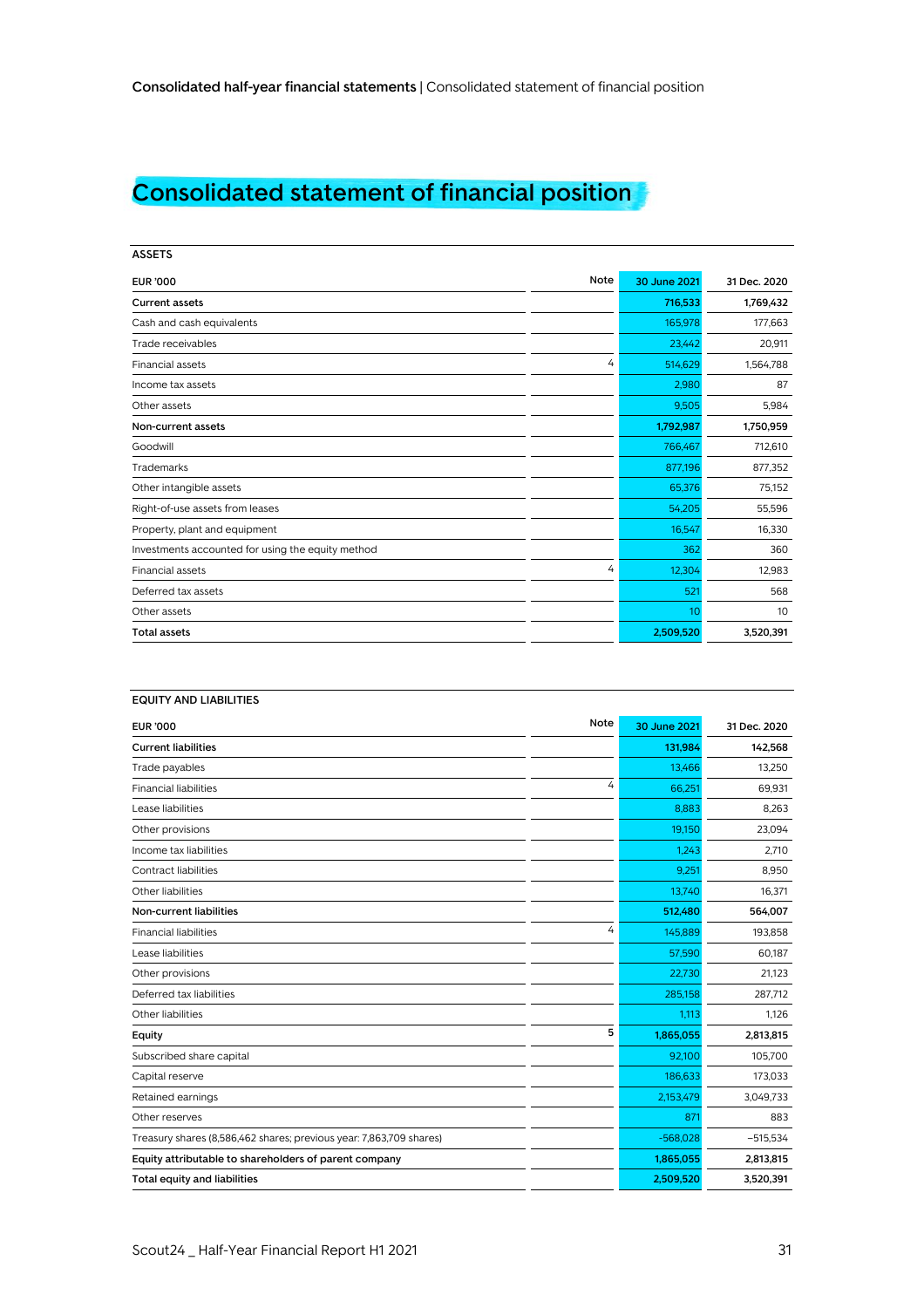# <span id="page-31-0"></span>**Consolidated statement of changes in equity**

| <b>EUR '000</b>                                                                                                                       | Note | capital<br>Subscribed share | Capital reserve | Retained earnings | Measurement of pension<br>obligations | Measurement of pension<br>sale<br>associated<br>assets held for<br>obligations<br>with | Other reserves | Treasury shares | Equity attributable to<br>shareholders | Total equity |
|---------------------------------------------------------------------------------------------------------------------------------------|------|-----------------------------|-----------------|-------------------|---------------------------------------|----------------------------------------------------------------------------------------|----------------|-----------------|----------------------------------------|--------------|
| Balance at 1 Jan. 2020                                                                                                                |      | 107,600                     | 171,133         | 904,083           |                                       | $-206$                                                                                 | 879            | $-129,571$      | 1,053,919                              | 1,053,919    |
| Reclassification of the<br>remeasurement gains/losses<br>on pension obligations<br>associated with assets held for<br>sale, after tax |      |                             |                 | $-206$            |                                       | 206                                                                                    |                |                 | 0                                      | $\mathbf 0$  |
| Currency translation<br>differences                                                                                                   |      |                             |                 |                   |                                       |                                                                                        | 6              |                 | 6                                      | 6            |
| Earnings after tax                                                                                                                    |      |                             |                 | 2,305,238         |                                       |                                                                                        |                |                 | 2,305,238                              | 2,305,238    |
| Total comprehensive income                                                                                                            |      |                             |                 | 2,305,032         |                                       | 206                                                                                    | 6              | -               | 2,305,244                              | 2,305,244    |
| <b>Dividends</b>                                                                                                                      |      |                             |                 | $-93,663$         |                                       |                                                                                        |                |                 | $-93,663$                              | $-93,663$    |
| Purchase of treasury shares                                                                                                           |      |                             |                 |                   |                                       |                                                                                        |                | $-165,121$      | $-165,121$                             | $-165,121$   |
| Balance at 30 Jun. 2020                                                                                                               |      | 107,600                     | 171,133         | 3,115,452         |                                       | ۰                                                                                      | 885            | $-294,692$      | 3,100,378                              | 3,100,378    |
|                                                                                                                                       |      |                             |                 |                   |                                       |                                                                                        |                |                 |                                        |              |
| Balance at 1 Jan. 2021                                                                                                                |      | 105,700                     | 173,033         | 3,049,733         |                                       |                                                                                        | 883            | $-515,534$      | 2,813,815                              | 2,813,815    |
| <b>Currency translation</b><br>differences                                                                                            |      |                             |                 |                   |                                       |                                                                                        | $-12$          |                 | $-12$                                  | $-12$        |
| Earnings after tax                                                                                                                    |      |                             |                 | 46,664            |                                       |                                                                                        |                |                 | 46,664                                 | 46,664       |
| <b>Total comprehensive income</b>                                                                                                     |      |                             |                 | 46,664            |                                       |                                                                                        | $-12$          |                 | 46,652                                 | 46,652       |

Purchase of treasury shares 5 **– – – – – –** -995,412 -995,412 -995,412 **Balance at 30 Jun. 2021 92,100 186,633 2,153,479 – – 871 -568,028 1,865,055 1,865,055**

Capital reduction 5 -13,600 13,600 -942,918 **– – –** 942,918 **– –**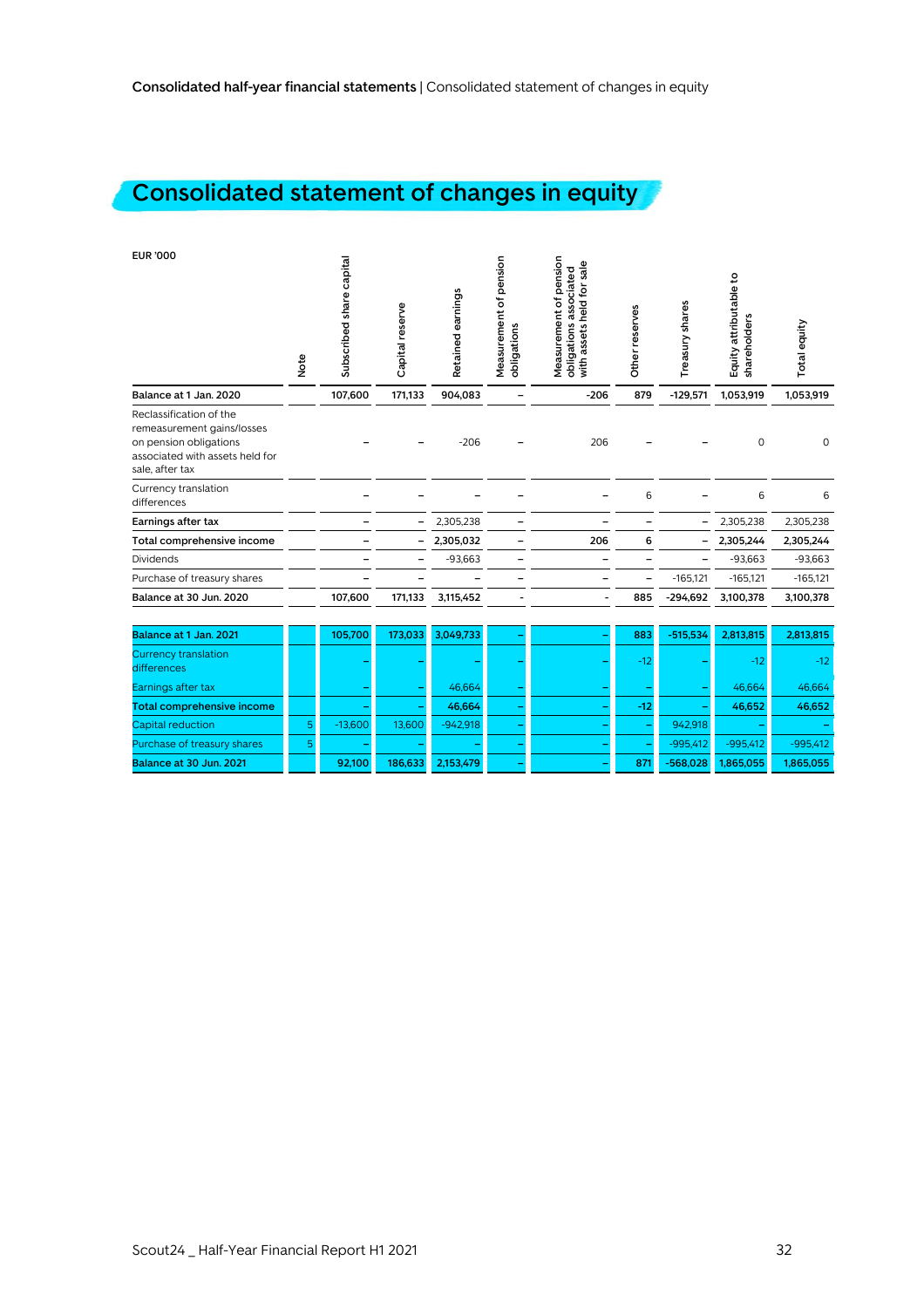# <span id="page-32-0"></span>**Consolidated statement of cash flows**

| <b>EUR '000</b>                                                                                                               | Note | H1 2021      | H1 2020<br>(rested <sup>20</sup> ) |
|-------------------------------------------------------------------------------------------------------------------------------|------|--------------|------------------------------------|
| Earnings from continuing operations after tax                                                                                 |      | 46,760       | 45,859                             |
| Depreciation, amortisation and impairment losses                                                                              |      | 27,492       | 24,859                             |
| Income tax expense                                                                                                            | 3.2  | 21,383       | 17,861                             |
| Finance income                                                                                                                |      | $-9,319$     | $-4,367$                           |
| Finance expenses                                                                                                              |      | 14,962       | 12,265                             |
| Profit/loss from investments accounted for using the equity method                                                            |      | -2           | -82                                |
| Gain/loss on disposal of intangible assets and property, plant and equipment                                                  |      |              | $-524$                             |
| Other non-cash transactions                                                                                                   |      |              | $-691$                             |
| Change in trade receivables and other assets not attributable to investing or financing<br>activities                         |      | -6,175       | $-2.760$                           |
| Change in trade payables and other liabilities not attributable to investing or financing<br>activities                       |      | 1,466        | $-6,090$                           |
| Change in provisions                                                                                                          |      | 1,506        | 2,056                              |
| Income taxes paid                                                                                                             |      | $-26,565$    | $-35,382$                          |
| Cash flow from operating activities of continuing operations                                                                  |      | 71,511       | 53,004                             |
| Cash flow from operating activities of discontinued operations                                                                |      | -7,289       | -14.671                            |
| Cash flow from operating activities                                                                                           |      | 64,222       | 38,333                             |
| Investments in intangible assets, including internally generated intangible assets and<br>intangible assets under development |      | $-12,325$    | $-11,269$                          |
| Investments in property, plant and equipment                                                                                  |      | $-1,813$     | $-1,309$                           |
| Proceeds from disposal of intangible assets and property, plant and equipment                                                 |      | 3            | 6                                  |
| Investments in financial assets                                                                                               | 4    | $-638,334$   | $-641.706$                         |
| Proceeds from disposal of financial assets                                                                                    | 4    | 1,669,365    |                                    |
| Consideration transferred for a subsidiary, net of cash and cash equivalents acquired                                         | 2.1  | $-40,565$    |                                    |
| Interest received                                                                                                             |      | 7,014        | 131                                |
| Consideration transferred for subsidiaries acquired in the previous year                                                      |      | $-1,297$     | $-23,800$                          |
| Proceeds from subsidiaries sold in previous years                                                                             |      |              | 504                                |
| Cash flow from investing activities of continuing operations                                                                  |      | 982,048      | -677,443                           |
| Cash flow from investing activities of discontinued operations                                                                |      |              | 2,794,147                          |
| Cash flow from investing activities                                                                                           |      | 982,048      | 2,116,704                          |
| Raising of short-term financial liabilities                                                                                   | 4    | 130,000      | 100,000                            |
| Repayment of short-term financial liabilities                                                                                 | 4    | $-187,500$   | $-120,000$                         |
| Repayment of medium- and long-term financial liabilities                                                                      |      |              | $-560,000$                         |
| Repayment of lease liabilities                                                                                                |      | $-4,144$     | $-2.463$                           |
| Proceeds from lease receivables                                                                                               |      | 663          | 323                                |
| Interest paid                                                                                                                 |      | $-8,024$     | $-7,297$                           |
| Dividends paid                                                                                                                |      |              | $-93,663$                          |
| Purchase of treasury shares                                                                                                   | 5    | $-988,938$   | $-157,467$                         |
| Cash flow from financing activities of continuing operations                                                                  |      | $-1.057.943$ | -840,567                           |
| Cash flow from financing activities of discontinued operations                                                                |      |              | -541                               |
| Cash flow from financing activities                                                                                           |      | $-1,057,943$ | -841,108                           |
| Net foreign exchange difference, continuing operations                                                                        |      | $-12$        | 5                                  |
| Change in cash and cash equivalents                                                                                           |      | $-11,685$    | 1,313,934                          |
| Cash and cash equivalents at beginning of period                                                                              |      | 177,663      | 70,385                             |
| Cash and cash equivalents at end of period                                                                                    |      | 165,978      | 1,384,319                          |

<sup>20</sup> The financial result from continuing operations takes into account an effect stemming from the reclassification of certain securities of the special fund, see note 4.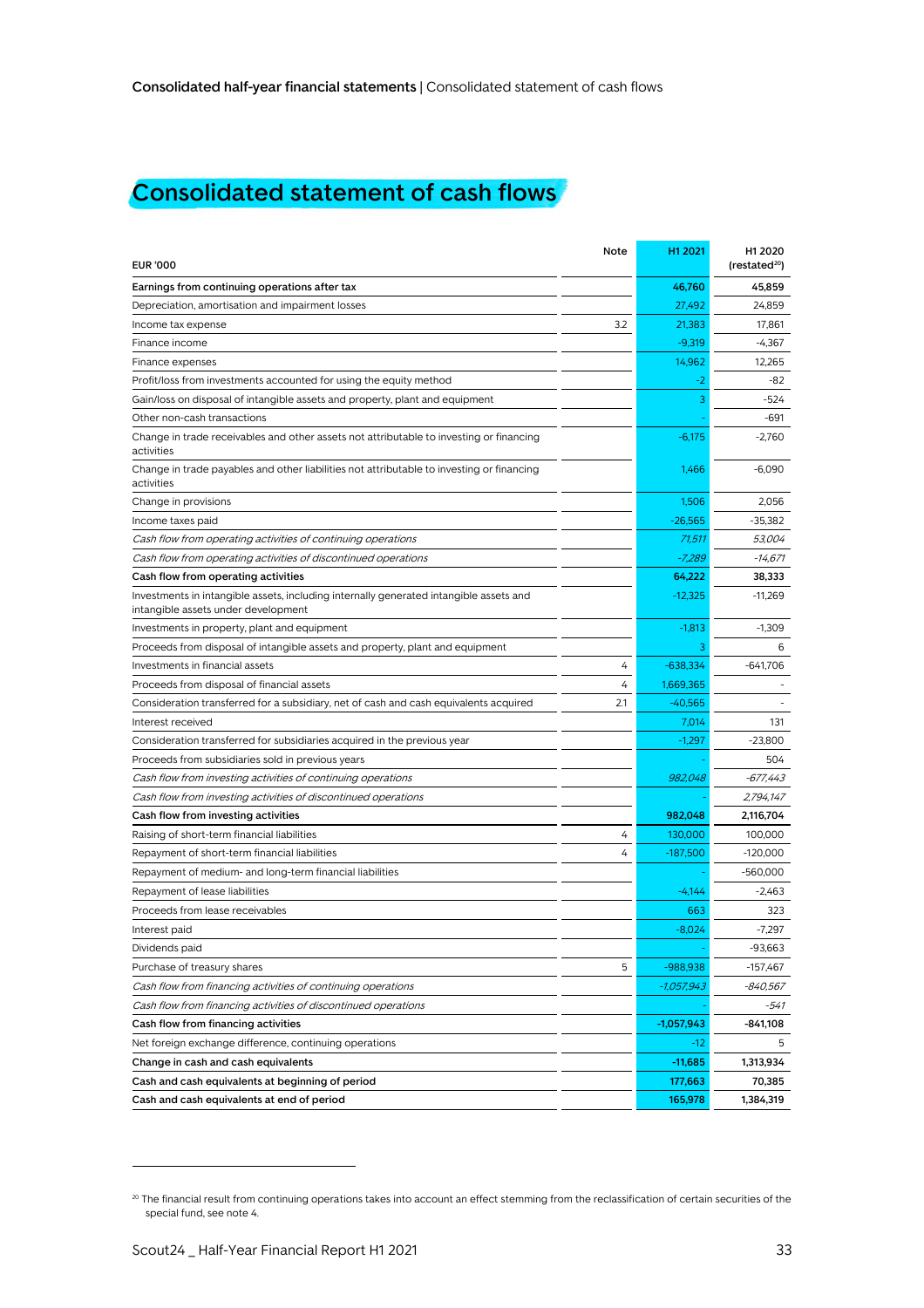<span id="page-33-0"></span>Selected notes to the consolidated half-year financial statements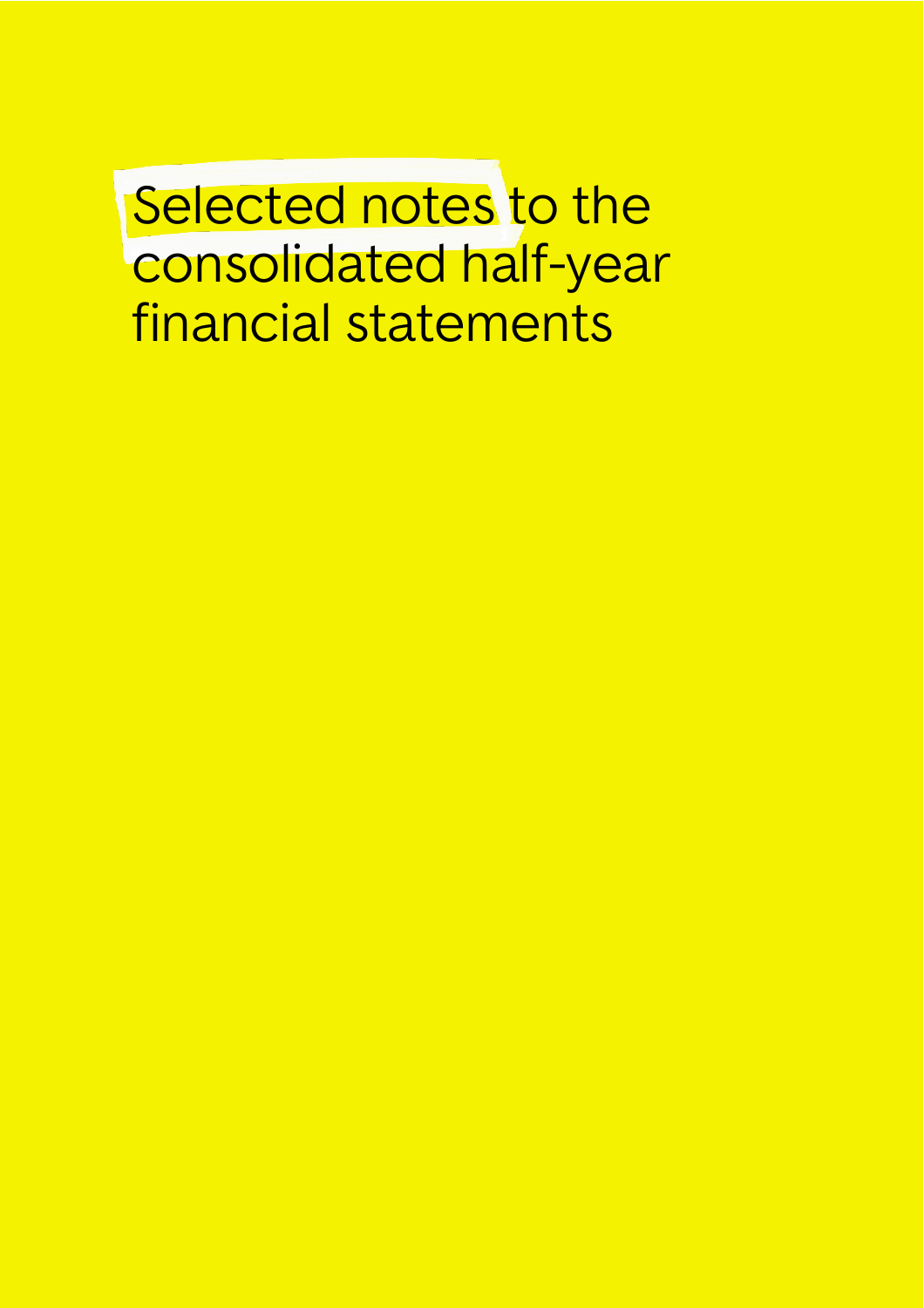**Selected notes to the consolidated half-year financial statements** | Company information and basis of preparation

# <span id="page-34-0"></span>**1. Company information and basis of preparation**

#### **1.1. Company information**

Scout24 AG (hereinafter also referred to as the "Company") is a listed public stock corporation with its registered office in Munich, Germany. The business address is: Bothestrasse 13-15, 81675 Munich, Germany. Scout24 AG is registered at the Munich District Court (HRB 220 696).

The shares of Scout24 AG have been listed on the Prime Standard of the Frankfurt Stock Exchange since 1 October 2015.

Scout24 AG as the parent entity and its direct and indirect subsidiaries together form the Scout24 Group (hereinafter also referred to as "Scout24" or the "Group").

Scout24 is a leading German digital company. With the ImmoScout24 online platform for residential and commercial properties, Scout24 has been successfully bringing together home sellers, agents, tenants and buyers for over 20 years. ImmoScout24 has also been active on the Austrian residential and commercial real estate market since 2012. To enable the digital handling of real estate transactions in the future, ImmoScout24 is continually developing new products and establishing an ecosystem for property rental and purchase as well as for commercial properties in Germany, Austria and Switzerland.

The Management Board and Supervisory Board of Scout24 AG have proposed a resolution to the Annual General Meeting to change the legal form of the Company to a European stock corporation (Societas Europaea, SE). The change of legal form is intended to underscore Scout24's positioning as a future-oriented European technology company. The previous structure entailing a separation of the Supervisory Board and the Management Board will remain in place. The shareholders of Scout24 AG automatically become shareholders in Scout24 SE. The Company's registered office will remain in Munich. The Annual General Meeting of Scout24 AG approved the change of legal form on 8 July 2021. The change of legal form is valid upon entry in the commercial register and not before then. For the expected course of events, please refer to the Transformation Report, which is available on the website at **[WWW.SCOUT24.COM/EN/INVESTOR-](https://www.scout24.com/en/investor-relations/annual-general-meeting)[RELATIONS/ANNUAL-GENERAL-MEETING](https://www.scout24.com/en/investor-relations/annual-general-meeting)**.

#### **1.2. Basis of preparation**

These interim condensed consolidated financial statements ("interim consolidated financial statements") as of 30 June 2021 have been prepared applying International Accounting Standard (IAS) 34 "Interim Financial Reporting" and in accordance with Article 115 of the German Securities Trading Act (WpHG). Generally, the same accounting policies and estimation methods are applied as in the consolidated financial statements for the 2020 financial year. A detailed description of such policies and methods is published in the notes to the consolidated financial statements for 2020. Standards and interpretations that became effective beginning on or after 1 January 2021 did not lead to any changes in accounting policies. All IASs and IFRSs as well as interpretations issued by the International Financial Reporting Interpretations Committee (IFRIC), formerly Standing Interpretations Committee (SIC), that were effective as of 30 June 2021 were adopted.

The interim consolidated financial statements as of 30 June 2021 have been prepared in euros. Unless otherwise indicated, figures are generally presented in thousands of euros. The tables and information presented can contain rounding differences.

The business activities of Scout24 are not generally subject to seasonal effects.

The interim consolidated financial statements were authorised for issue by the Management Board on 2 August 2021.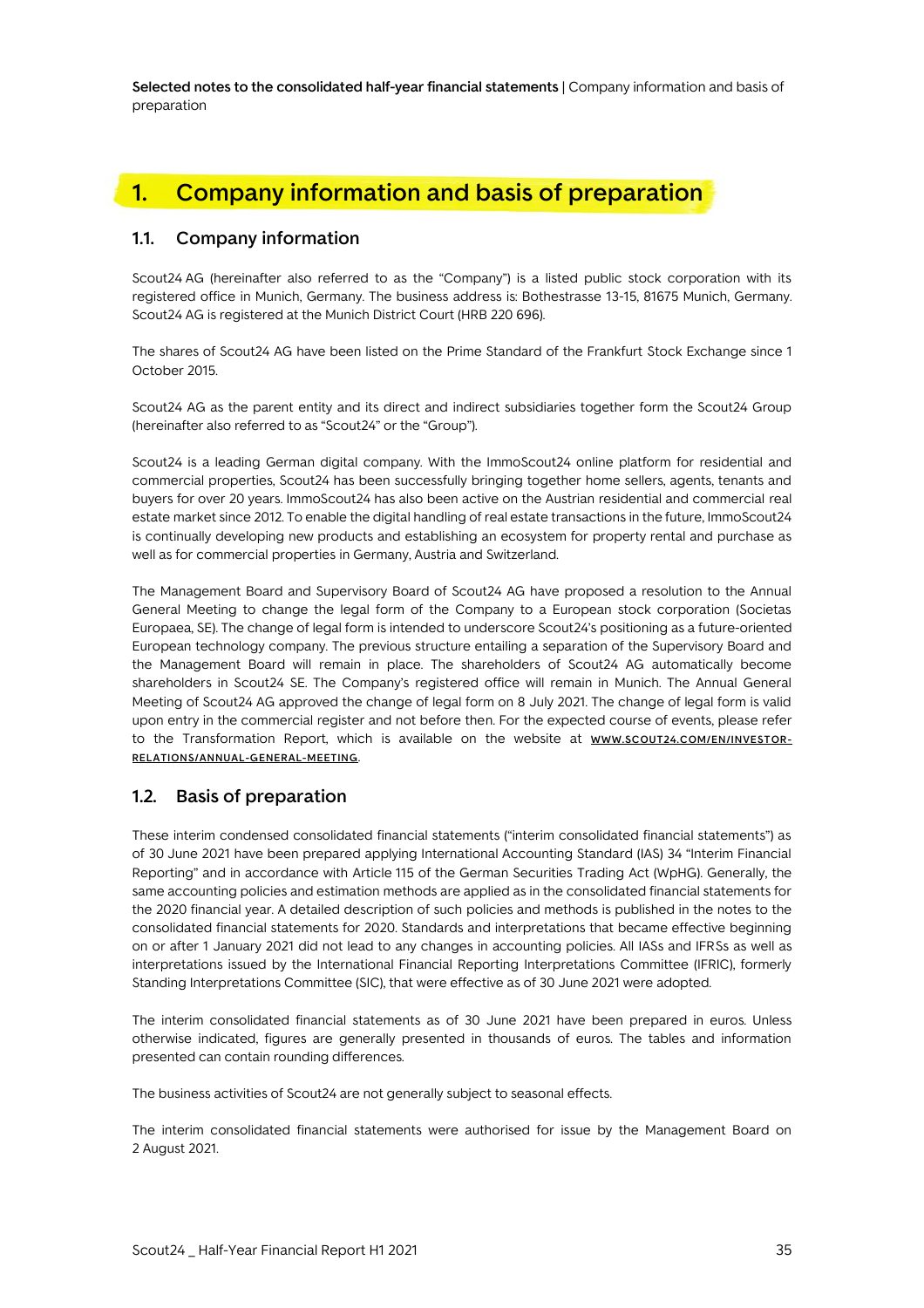**Selected notes to the consolidated half-year financial statements** | Changes in the consolidation scope

# <span id="page-35-0"></span>**2. Changes in the consolidation scope**

#### **2.1. Entities acquired in the reporting period**

#### **Acquisition of Vermietet.de**

On 11 May 2021, Immobilien Scout GmbH, Berlin, acquired 75% of the shares in equity of Zenhomes GmbH, with registered office in Berlin. The provisional purchase price, based on provisional net financial debt and net working capital figures, for the acquisition of 75% of the shares amounts to EUR 44,141 thousand. Of that amount, EUR 42,059 thousand was paid in cash upon the transaction's formal and legal closing. EUR 2,082 thousand pertains to a retention which will be released for payment 18 months after closing. The resulting liability of EUR 2,082 thousand is reported under non-current financial liabilities as of 30 June 2021.

Furthermore, put and call options were agreed to acquire the remaining 25% of the shares in equity of Zenhomes GmbH from the minority shareholder. Given that Scout24 has an unconditional obligation to acquire the shares under the options, the application of the anticipated acquisition method results in a consolidation ratio of 100% as of 11 May 2021. The valuation of the options had not been completed as of 30 June 2021. The corresponding provisional fair value of the obligation to acquire the additional 25% of the equity shares amounts to EUR 6,847 thousand and is part of the consideration. The resulting liability of EUR 6,847 thousand based on provisional calculations is reported under non-current financial liabilities as of 30 June 2021.

Zenhomes GmbH operates the real estate portal "Vermietet.de". Vermietet.de is a digital platform for private landlords for the management of all processes relating to real estate. Vermietet.de offers private landlords and property managers an extensive digital toolkit for managing interactions with tenants, preparing statements of ancillary costs, recording data for tax returns or analysing the market value of a property. The services of Vermietet.de will be combined with the product range of ImmoScout24, significantly expanding the latter's offering. With ImmoScout24, homeowners find the right tenants. With Vermietet.de they can also manage their entire rental relationship. Accordingly, the business operations of Vermietet.de will be integrated into Scout24's Residential Real Estate segment.

Due to the short period of time between the transaction's closing date and the reporting date, the identification and valuation of the acquired assets and liabilities had not yet been completed as of 30 June 2021. For this reason, the difference between the consideration and the carrying amount of the net assets acquired was provisionally allocated in full to goodwill, and the purchase price allocation should be regarded as provisional within the meaning of IFRS 3.45. The goodwill from the transaction represents the future earnings potential resulting from the strengthening of the market position and from synergies expected from the entity's integration into ImmoScout24's existing business operations. Based on the provisional purchase price allocation, the provisional goodwill comes to EUR 50,869 thousand. The goodwill was allocated to the Residential Real Estate cash-generating unit and is not deductible for tax purposes.

The table below provides an overview of the provisional consideration for Zenhomes GmbH as well as the identified assets and liabilities based on provisional calculations: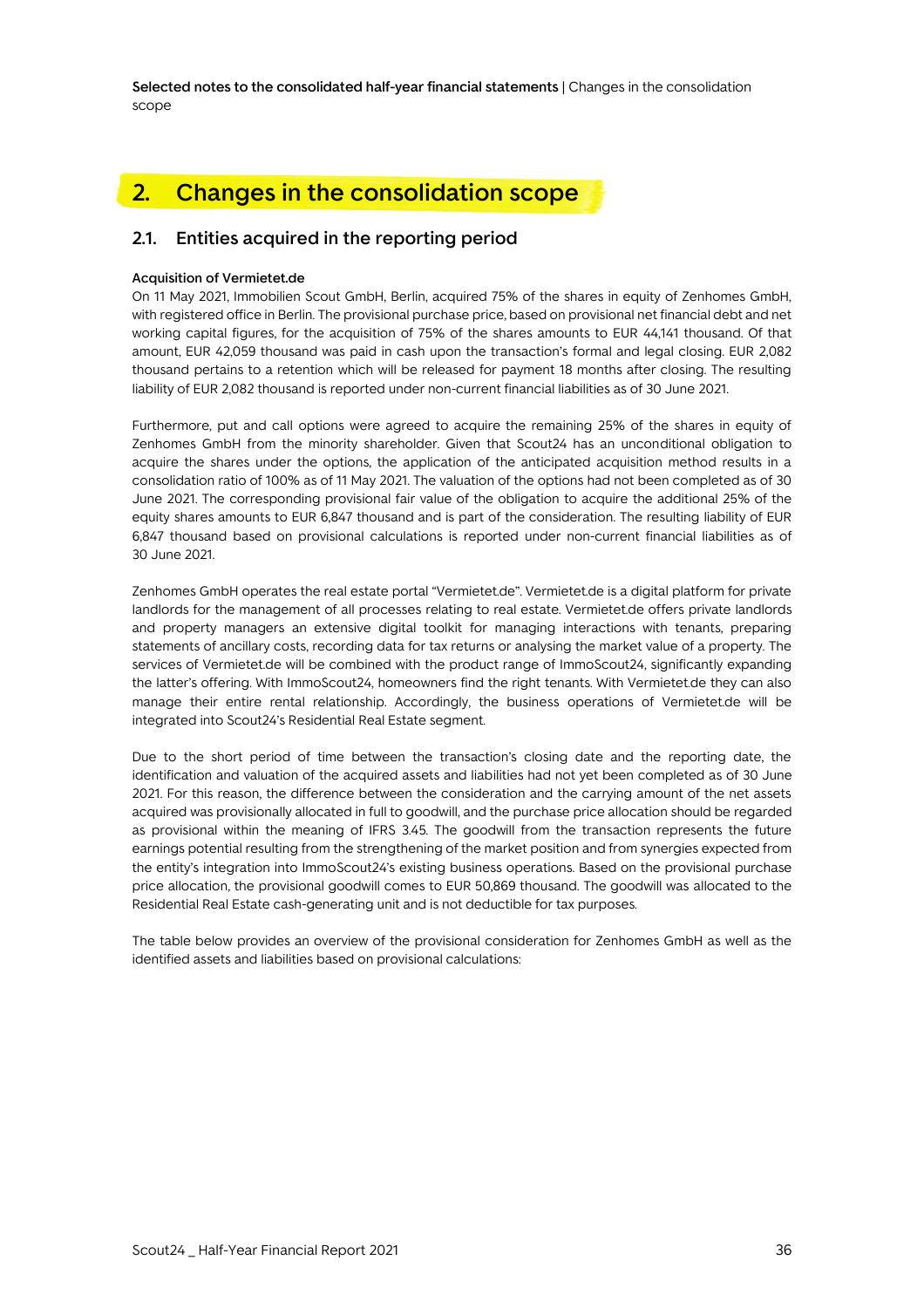**Selected notes to the consolidated half-year financial statements** | Changes in the consolidation scope

| KEY DATA: ACQUISITION OF ZENHOMES GMBH                                        |             |
|-------------------------------------------------------------------------------|-------------|
| <b>EUR '000</b>                                                               | 11 May 2021 |
| Cash and cash equivalents                                                     | 42,059      |
| Amount withheld                                                               | 2.082       |
| Contingent purchase price – put and call options (provisional)                | 6,847       |
| Consideration (provisional)                                                   | 50,988      |
| Identified assets and liabilities as of the acquisition date (provisional)    |             |
| Intangible assets, property, plant and equipment and other non-current assets | 1,623       |
| Trade receivables and other current assets                                    | 144         |
| Cash and cash equivalents                                                     | 3,490       |
| Lease liabilities and other non-current liabilities                           | $-919$      |
| Trade payables and other current liabilities                                  | $-4,220$    |
| Identified net assets (provisional)                                           | 119         |
| Goodwill (provisional)                                                        | 50,869      |
| Total net assets acquired<br>(provisional)                                    | 50.988      |

The gross amounts of contractual receivables correspond to the fair value of trade receivables and other receivables. Their fair value amounts to EUR 61 thousand and is regarded in its entirety as collectable. Acquisition-related costs of EUR 768 thousand were reported in other operating expenses.

Since initial consolidation, Vermietet.de has contributed revenue of EUR 36 thousand and earnings after tax of EUR -1,042 thousand to the statement of profit or loss. Had Vermietet.de already been consolidated as of 1 January 2021, the Group would have generated revenue of EUR 189,792 thousand and earnings after tax of EUR 41,051 thousand. The information on earnings after tax should be regarded as provisional due to the provisional purchase price allocation (see above).

#### **Acquisition of wohnungsbörse.net**

On 1 April 2021, Immobilien Scout GmbH, Berlin, acquired 100% of the shares in equity of PWIB Wohnungs-Infobörse GmbH, with registered office in Planegg (hereinafter "Wohnungsbörse"). The purchase price amounts to EUR 3,178 thousand to be paid in two installments. The first purchase price installment of EUR 2,300 thousand was paid in cash upon the transaction's formal and legal closing. The second purchase price installment amounts to EUR 878 thousand and consists of a fixed component of EUR 600 thousand adjusted by net financial debt figures at the time of closing. The resulting liability of EUR 878 thousand is reported under current financial liabilities as of 30 June 2021.

Wohnungsbörse operates the real estate portal "wohnungsbörse.net", which brings together buyers and tenants seeking residential property with owners and landlords. The business operations of Wohnungsbörse will be integrated into Scout24's Residential Real Estate segment.

Due to the short period of time between the transaction's closing date and the reporting date, the identification and valuation of the acquired assets and liabilities had not yet been completed as of 30 June 2021. For this reason, the difference between the consideration and the carrying amount of the net assets acquired was provisionally allocated in full to goodwill, and the purchase price allocation should be regarded as provisional within the meaning of IFRS 3.45. The goodwill from the transaction represents the future earnings potential resulting from the strengthening of the market position and from synergies expected from the entity's integration into ImmoScout24's existing business operations. Based on the provisional purchase price allocation, the provisional goodwill comes to EUR 2,847 thousand. The goodwill was allocated to the Residential Real Estate cash-generating unit and is not deductible for tax purposes.

The table below provides an overview of the consideration for Wohnungsbörse as well as the identified assets and liabilities based on provisional calculations: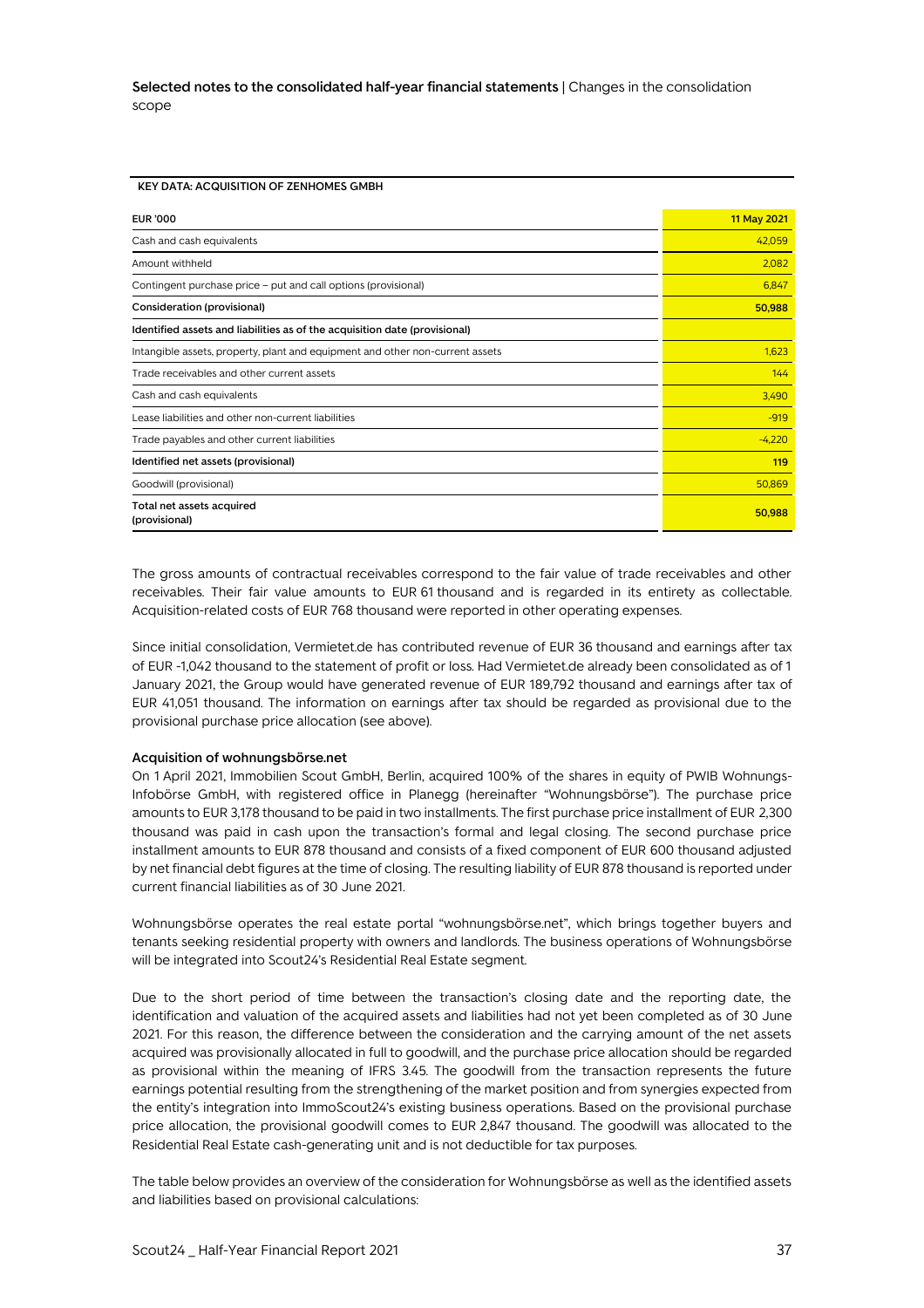**Selected notes to the consolidated half-year financial statements** | Changes in the consolidation scope

#### **KEY DATA: ACQUISITION OF PWIB WOHNUNGS-INFOBÖRSE GMBH**

| <b>EUR '000</b>                                                               | <b>1 April 2021</b> |
|-------------------------------------------------------------------------------|---------------------|
| Cash and cash equivalents                                                     | 2.300               |
| Second purchase price installment                                             | 878                 |
| Consideration                                                                 | 3,178               |
| Identified assets and liabilities as of the acquisition date (provisional)    |                     |
| Intangible assets, property, plant and equipment and other non-current assets | 5                   |
| Trade receivables and other current assets                                    | 59                  |
| Cash and cash equivalents                                                     | 304                 |
| Income tax liabilities and other non-current liabilities                      | $-8$                |
| Trade payables and other current liabilities                                  | $-29$               |
| Identified net assets (provisional)                                           | 331                 |
| Goodwill (provisional)                                                        | 2,847               |
| Total net assets acquired                                                     | 3,178               |

The gross amounts of contractual receivables correspond to the fair value of trade receivables and other receivables. Their fair value amounts to EUR 57 thousand and is regarded in its entirety as collectable. Acquisition-related costs of EUR 59 thousand were reported in other operating expenses.

The contribution of Wohnungsbörse to the Group's revenue and earnings after tax is immaterial compared with the Group's revenue and earnings after tax and is therefore not disclosed separately.

#### **Acquisition of wg-suche.de**

By way of a purchase agreement dated 11 June 2021, Immobilien Scout GmbH, Berlin, entered into an agreement to acquire the further 75% of the shares in equity of eleven55 GmbH, Berlin. As a result, Scout24 has increased its share in the equity of eleven55 GmbH from 25% to 100% and obtained control of the entity. eleven55 GmbH operates the online portal "wg-suche.de". The transaction was formally and legally closed as of 1 July 2021. The purchase price amounted to EUR 750 thousand.

#### **2.2. Business combinations in previous periods**

On 31 October 2014, Immobilien Scout GmbH acquired 100% of the shares in FlowFact GmbH (formerly "FlowFact AG") including its subsidiaries and investments. The contractual provisions on the purchase price include an agreement on a contingent purchase price component, the occurrence of which was not considered probable at the time of first-time recognition of the business combination and was therefore not included its cost. However, the conditions have been satisfied in the meantime. Accordingly, the acquisition costs of FlowFact GmbH increased subsequently, leading to a EUR 140 thousand increase in the goodwill recognised in Scout24's consolidated financial statements.

#### **2.3. Discontinued operations in previous periods**

In the 2020 financial year, in connection with the sale of the digital marketplaces AutoScout24, FinanceScout24 and FINANZCHECK, an additional agreement was concluded with Speedster Bidco GmbH, which provides for the reimbursement of bonus payments in connection with the sale of AutoScout24, FinanceScout24 and FINANZCHECK. For details, see note 5.3. "Share-based payments" in the annual report for 2020. The reimbursement claim was recognised retrospectively as of the disposal date, leading to a EUR 4,106 thousand increase in the gain on disposal. As of 31 December 2020, the reimbursement claim was reported under current financial assets. The reimbursement was paid out in January 2021.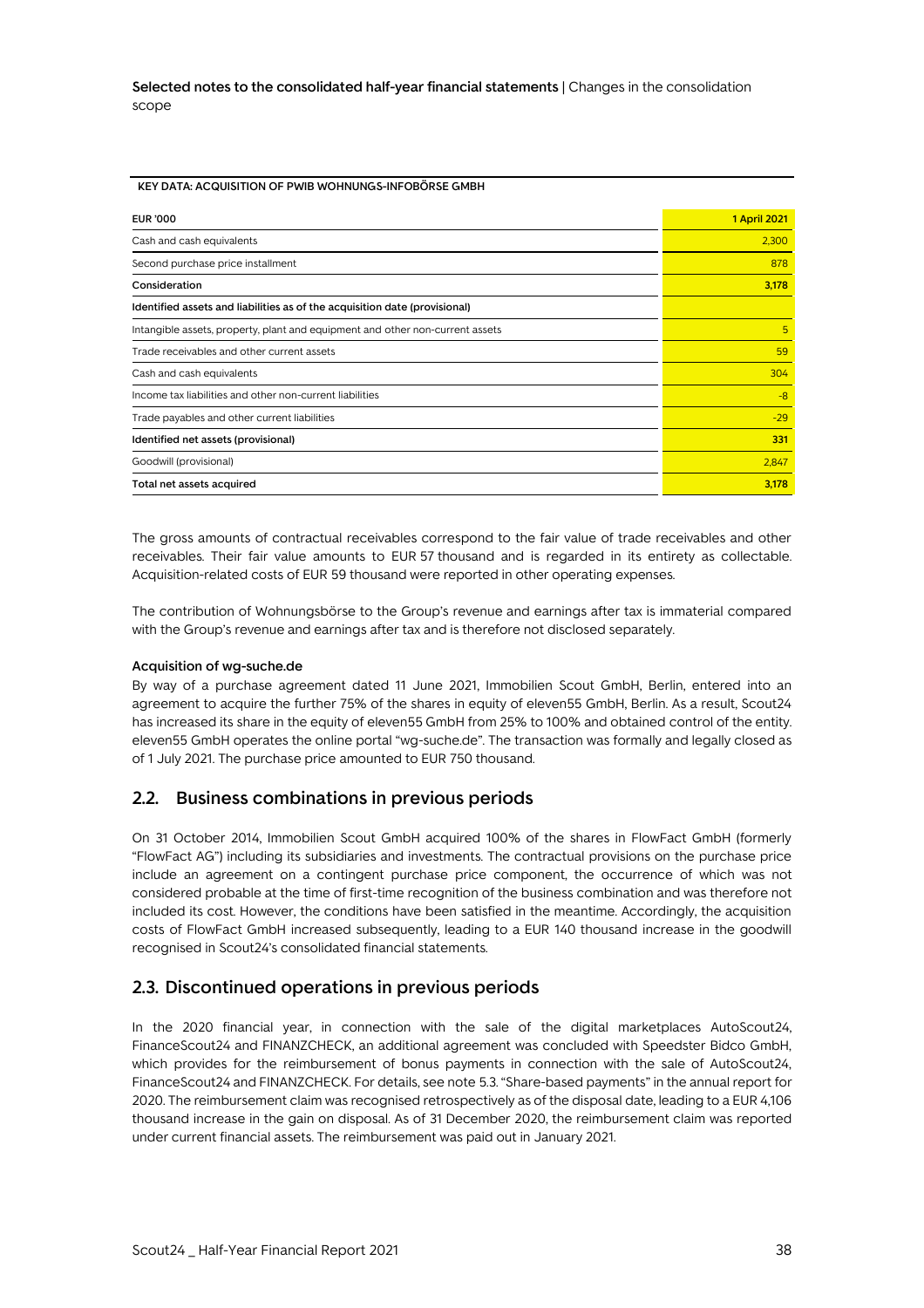**Selected notes to the consolidated half-year financial statements** | Notes to the consolidated statement of profit or loss

# <span id="page-38-0"></span>**3. Notes to the consolidated statement of profit or loss**

#### **3.1. Revenue**

**EXTERNAL REVENUE**

The Scout24 Group focuses on rendering services in the real estate sector (for further explanations, see note 6.3. "Segment reporting"). Revenue is generated primarily through the placement of online listings, the generation of leads and the provision of advertising space for business customers (partners) and private customers (consumers).

**Breakdown of revenue** The table below shows revenue by category:

| <b>LAILNIVAL REVENUE</b>                    |         |         |                     |                     |
|---------------------------------------------|---------|---------|---------------------|---------------------|
| <b>EUR '000</b>                             | Q2 2021 | Q2 2020 | H <sub>1</sub> 2021 | H <sub>1</sub> 2020 |
| <b>Residential Real Estate</b>              | 71.240  | 59,860  | 140.014             | 123.242             |
| of which residential real estate partners   | 49,730  | 41,632  | 97.889              | 84.899              |
| of which consumers                          | 21.510  | 18,229  | 42.125              | 38.343              |
| <b>Business Real Estate</b>                 | 17.021  | 16,630  | 34,259              | 34,547              |
| Media & Other                               | 7.565   | 7,257   | 15.212              | 15.047              |
| Total, reportable segments                  | 95,826  | 83,747  | 189.485             | 172,835             |
| Central group functions/consolidation/other | 86      | 127     | 191                 | 150                 |
| Total, consolidated                         | 95,911  | 83,874  | 189.676             | 172,985             |
|                                             |         |         |                     |                     |

#### **3.2. Income taxes**

The applicable nominal tax rate for the Group is 30.60% (previous year: 30.54%). The effective tax expense as of the current reporting date is derived from the best possible estimate of an expected effective planned tax rate for the domestic and international business operations of the Scout24 Group in addition to discrete tax items recognised. The tax result projection results in an expected effective planned tax rate of 32.13% (previous year: 26.78 %). The increase compared with the nominal tax rate is mainly due to the losses expected for the full year without the recognition of deferred taxes as well as unrecognised trade tax adjustments. Beyond the scope of the planned tax rate, items (known as "discrete items") are additionally recognised at the amount realised as of the reporting date. In the current reporting period, these items pertained in particular to tax rate change effects from the adjustment of the average trade tax rate. Compared with the same period of the previous year, this results in a slight reduction in the applicable tax rate and thus a tax benefit from the revaluation of the surplus of deferred tax liabilities as of the previous year's reporting date. Taking this effect (which reduces the tax rate) into account, the effective Group tax rate for the Group as of the current reporting date is 31.79% (previous year: 27.93%).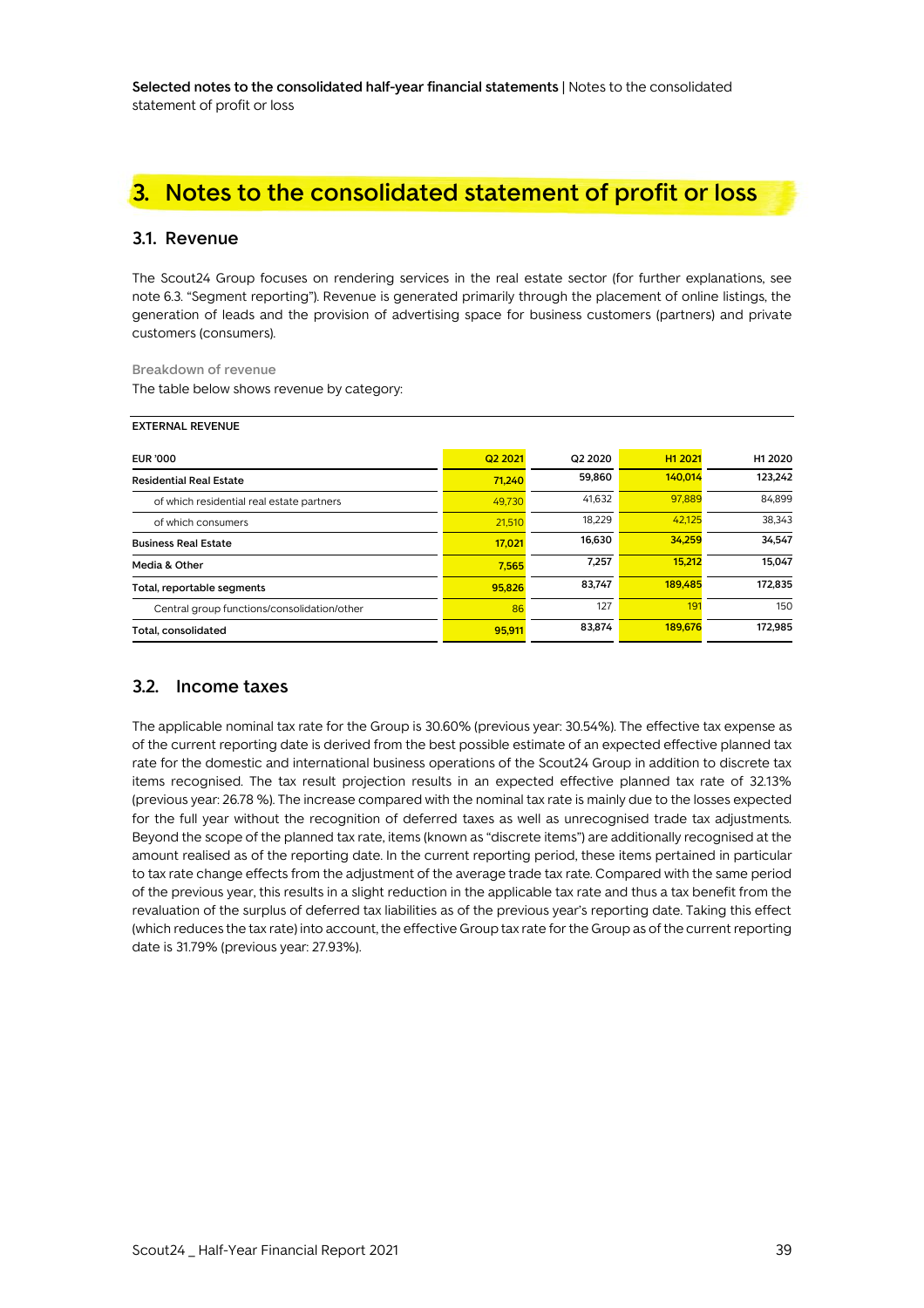#### **3.3. Earnings per share**

The table below shows the calculation of basic and diluted earnings per share attributable to the shareholders of the parent company:

|                                                                |                 | Q2 2021    | Q2 2020     | H <sub>1</sub> 2021 | H1 2020     |
|----------------------------------------------------------------|-----------------|------------|-------------|---------------------|-------------|
| Earnings attributable to shareholders of the<br>parent company | <b>EUR '000</b> | 22,324     | 2,278,483   | 46.664              | 2,305,238   |
| of which from continuing operations                            |                 | 22,324     | 19,230      | 46.760              | 45,859      |
| of which from discontinued operations                          |                 |            | 2,259,254   | $-96$               | 2,259,379   |
| Weighted average number of shares for<br>earnings per share    |                 |            |             |                     |             |
| Basic                                                          | Number          | 87,952,218 | 103,620,663 | 92,866,950          | 104,244,555 |
| Diluted                                                        | Number          | 87,952,218 | 103,620,663 | 92,866,950          | 104,269,530 |
| Earnings per share                                             |                 |            |             |                     |             |
| Basic                                                          | <b>EUR</b>      | 0.25       | 21.99       | 0.50                | 22.11       |
| of which from continuing operations                            |                 | 0.25       | 0.19        | 0.50                | 0.44        |
| of which from discontinued operations                          |                 | 0.00       | 21.80       | 0.00                | 21.67       |
| Diluted                                                        | <b>EUR</b>      | 0.25       | 21.99       | 0.50                | 22.11       |
| of which from continuing operations                            |                 | 0.25       | 0.19        | 0.50                | 0.44        |
| of which from discontinued operations                          |                 | 0.00       | 21.80       | 0.00                | 21.67       |

The average number of shares was determined taking into account the treasury shares acquired in the 2020 and 2021 financial years (see note 4.15 "Equity" in the consolidated financial statements for 2020 and note 5 "Equity" in this report).

The dilution up to the end of the first quarter of 2020 was solely related to potential shares in connection with share-based payments.

# <span id="page-39-0"></span>**4. Disclosures on financial instruments**

The following table presents the reconciliation of the statement of financial position items and the categories pursuant to IFRS 9, analysed by category and with respect to fair value by class.

In accordance with IFRS 13, financial assets and liabilities measured at fair value must be allocated to the three levels of the fair value hierarchy. The individual levels of the fair value hierarchy are defined as follows:

- Level 1: Inputs are unadjusted quoted prices in an active market for identical assets or liabilities that the Company can access at the measurement date
- Level 2: Significant inputs other than those included in Level 1 that are observable, either directly or indirectly
- Level 3: Inputs including at least one unobservable significant input

For reclassification between the individual levels of the fair value hierarchy it is assumed that they are performed at the end of the period. In both reporting periods, there were no reclassifications between levels 1 and 2.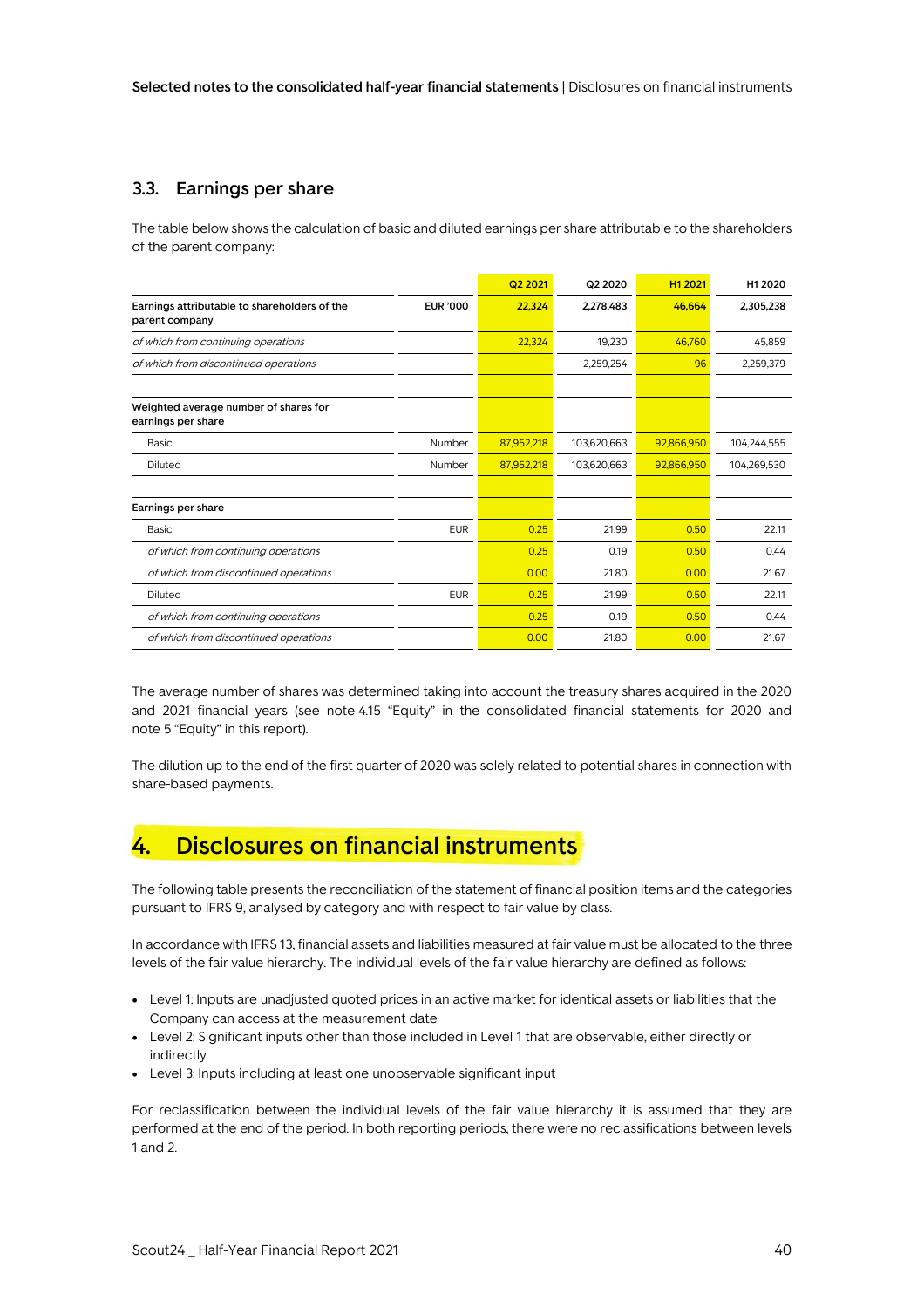| <b>EUR '000</b>                                            | Measurement<br>თ<br>under IFRS<br>category | amount as of<br>30 June 2021<br>Carrying | Amortised<br>cost | comprehensiv<br>Fair value<br>e income<br>through<br>other | through profit<br>Fair value<br>or loss | of<br>30 June 2021<br>Fair value as | Level of the<br>fair value<br>hierarchy |
|------------------------------------------------------------|--------------------------------------------|------------------------------------------|-------------------|------------------------------------------------------------|-----------------------------------------|-------------------------------------|-----------------------------------------|
| Assets                                                     |                                            |                                          |                   |                                                            |                                         |                                     |                                         |
| Cash and cash equivalents                                  | <b>FAAC</b>                                | 165,978                                  | 165.978           |                                                            | ÷,                                      | n/a                                 |                                         |
| Trade receivables                                          | <b>FAAC</b>                                | 23,442                                   | 23,442            |                                                            |                                         | n/a                                 |                                         |
| <b>Current financial assets</b>                            |                                            | 514,629                                  | 2,594             |                                                            | 512,035                                 |                                     |                                         |
| Securities at FVTPL (Level 1)                              | <b>FAFVTPL</b>                             | 144,533                                  | ÷,                |                                                            | 144,533                                 | 144,533                             | 1                                       |
| Securities at FVTPL (Level 2)                              | <b>FAFVTPL</b>                             | 367,502                                  |                   | ÷,                                                         | 367,502                                 | 367,502                             | $\overline{2}$                          |
| Receivables from lease<br>agreements                       | n/a                                        | 1,342                                    | 1,342             |                                                            |                                         | n/a                                 |                                         |
| Other current financial assets                             | <b>FAAC</b>                                | 1,252                                    | 1,252             |                                                            | ÷,                                      | 1,252                               | $\overline{2}$                          |
| Non-current financial assets                               |                                            | 12,304                                   | 12,267            | L,                                                         | 37                                      |                                     |                                         |
| Equity investments                                         | <b>FAFVTPL</b>                             | 37                                       |                   |                                                            | 37                                      | n/a                                 |                                         |
| Receivables from lease<br>agreements                       | n/a                                        | 8,682                                    | 8,682             |                                                            |                                         | n/a                                 |                                         |
| Other non-current financial<br>assets                      | <b>FAAC</b>                                | 3,585                                    | 3,585             |                                                            |                                         | 3,252                               | $\overline{2}$                          |
| Equity and<br>liabilities                                  |                                            |                                          |                   |                                                            |                                         |                                     |                                         |
| Trade payables                                             | <b>FLAC</b>                                | 13,466                                   | 13,466            | L,                                                         | ÷,                                      | n/a                                 |                                         |
| <b>Current financial liabilities</b>                       |                                            | 75,134                                   | 74,256            | ÷,                                                         | 878                                     |                                     |                                         |
| Lease liabilities                                          | n/a                                        | 8,883                                    | 8.883             |                                                            |                                         | n/a                                 |                                         |
| Liabilities from business<br>combinations                  | <b>FLFVTPL</b>                             | 878                                      |                   |                                                            | 878                                     | 878                                 | 3                                       |
| Other current financial<br>liabilities                     | <b>FLAC</b>                                | 65,373                                   | 65,373            |                                                            | $\overline{a}$                          | 66,635                              | $\overline{2}$                          |
| Non-current financial<br>liabilities                       |                                            | 203,479                                  | 193,579           |                                                            | 9,900                                   |                                     |                                         |
| Derivative financial<br>instruments                        | <b>FLFVTPL</b>                             | 971                                      |                   |                                                            | 971                                     | 971                                 | $\overline{2}$                          |
| Lease liabilities                                          | n/a                                        | 57,590                                   | 57,590            |                                                            | ÷,                                      | n/a                                 |                                         |
| Liabilities from business<br>combinations<br>(provisional) | <b>FLFVTPL</b>                             | 8,929                                    |                   |                                                            | 8,929                                   | 8,929                               | 3                                       |
| Other non-current financial<br>liabilities                 | <b>FLAC</b>                                | 135,989                                  | 135,989           |                                                            |                                         | 135,449                             | $\overline{2}$                          |

#### **AMOUNT RECOGNISED IN ACCORDANCE WITH IFRS 9**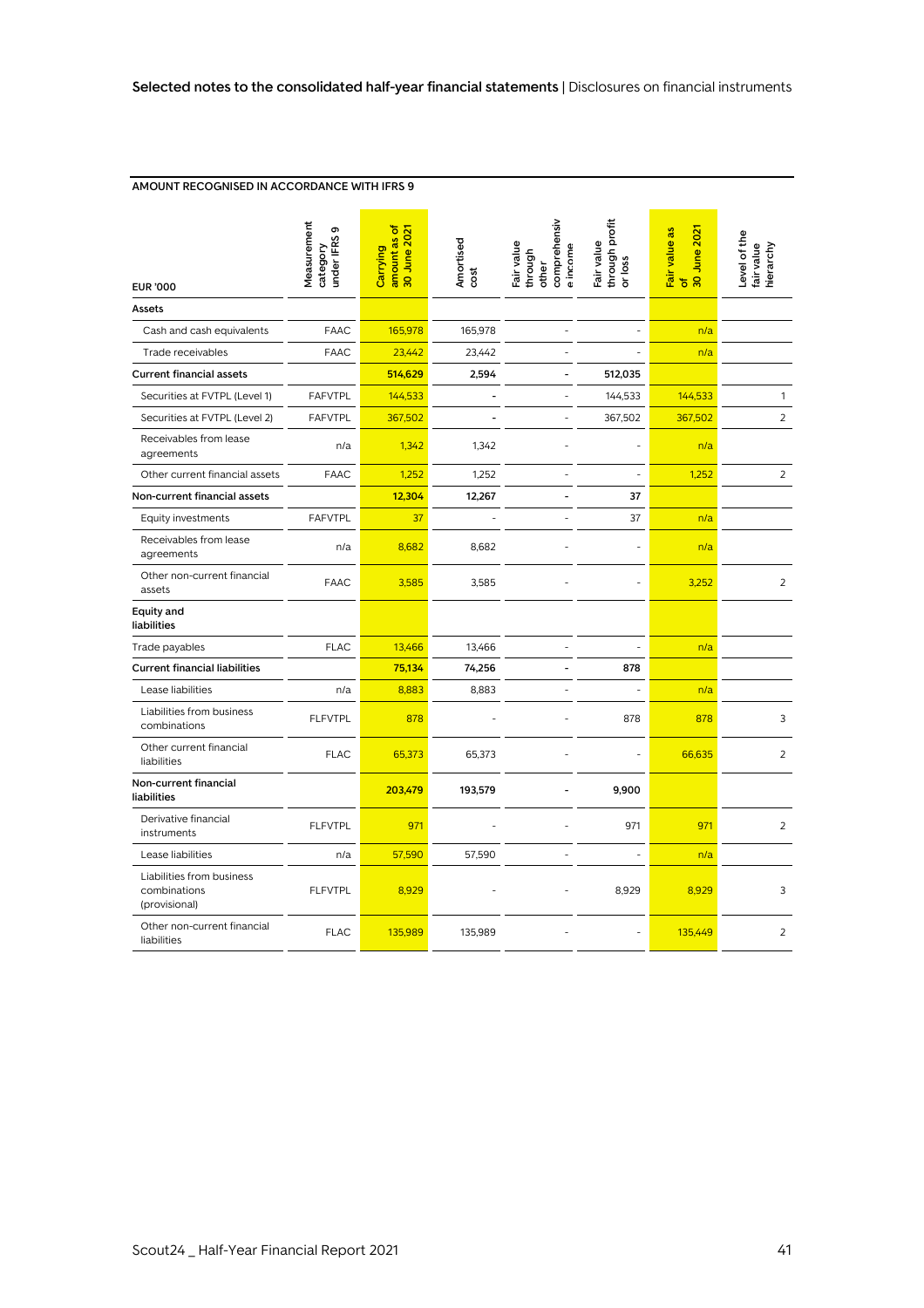#### **Selected notes to the consolidated half-year financial statements** | Disclosures on financial instruments

| EUR '000                                                            | Measurement category<br>under IFRS 9 | <b>Carrying amount</b><br>as of 30 June 2021 |
|---------------------------------------------------------------------|--------------------------------------|----------------------------------------------|
| Of which aggregated by IFRS 9 category                              |                                      |                                              |
| Financial assets measured at amortised cost                         | FAAC.                                | 194.257                                      |
| Financial liabilities measured at amortised cost                    | <b>FLAC</b>                          | 214,828                                      |
| Financial assets measured at fair value through profit or loss      | FAFVTPL                              | 512.072                                      |
| Financial liabilities measured at fair value through profit or loss | <b>FLFVTPL</b>                       | 10.778                                       |

Cash, trade receivables as well as other current financial assets and liabilities essentially have a short residual term. Therefore, their carrying amounts as of the end of the reporting period approximate their fair value.

For the purpose of investing cash received from the sale of entities, Scout24 AG had an investment fund set up in 2020. The investment fund was set up as a special fund and observes Scout24 AG's investment strategy, objectives and guidelines. The special fund was fully consolidated in the consolidated financial statements (for details, see note 2.3 "Consolidation of a special securities fund set up for Scout24" in the consolidated financial statements for 2020). To finance the 2021 public repurchase offer and the share buyback programme launched in April 2021 (see note 5. "Equity"), investments of the special fund amounting to approximately EUR 950 million and the investment in money market funds (as of 31 December 2020: EUR 77,909 thousand) were liquidated in full. As of 30 June 2021, the special fund includes cash amounting to EUR 45,352 thousand that has not been invested in securities and is therefore reported under cash and cash equivalents.

The special fund's investments in securities are reported under current financial assets and allocated to the measurement category "Financial assets measured at fair value through profit or loss" (FAFVTPL). These are interest-bearing securities amounting to EUR 367,502 thousand assigned to level 2 of the fair value hierarchy. Furthermore, there are investments in securities in the special fund amounting to EUR 144,533 thousand that are assigned to level 1 of the fair value hierarchy. Certain securities of the special fund, which were initially classified under the measurement category "Financial assets measured at fair value through other comprehensive income" (FAFVOCI), were reclassified in the course of the second half of 2020 to the measurement category FAFVTPL retroactively as of the special fund's inception date due to a change in the assessment of the business model. The reclassification resulted in a EUR 1,638 thousand increase in earnings after tax from continuing operations for the first half of 2020.

In addition, current financial assets as of 30 June 2021 include receivables from lease agreements, short-term rent deposits and creditors with debit balances. Due to the short-term maturity of these items, the carrying amount represents an appropriate approximation of their fair value. The receivable of EUR 4,106 thousand reported as of 31 December 2020 was settled in January 2021.

The item non-current financial assets mainly comprises the deferred transaction costs of EUR 1,340 thousand attributable to the revolving credit facility as well as non-current rent deposits of EUR 2,240 thousand and non-current receivables from lease agreements of EUR 8,682 thousand. As all inputs are directly or indirectly observable, the instruments are assigned to level 2. The fair values of the current and non-current long-term rent deposits were calculated using a discounted cash flow model based on risk-free market interest rates in the form of German government bonds, and a credit risk premium derived from corporate bonds with a corresponding rating. In addition, non-current financial assets as of 30 June 2021 include an equity investment of EUR 37 thousand in two shelf companies.

Current financial liabilities comprise liabilities of EUR 57,000 thousand from the promissory note loan ("Schuldscheindarlehen") issued in March 2018. The fair value of the liabilities from the promissory note loan is calculated using a discounted cash flow model based on a discount rate derived from the risk-free market rate adjusted to reflect an appropriate credit risk premium. In the first half of 2021, promissory notes in the amount of EUR 57,500 thousand were repaid. In addition, current financial liabilities as of 30 June 2021 include a liability to banks in the amount of EUR 7,184 thousand, which was recognised as a liability for transactions not yet settled as part of the share buyback programme.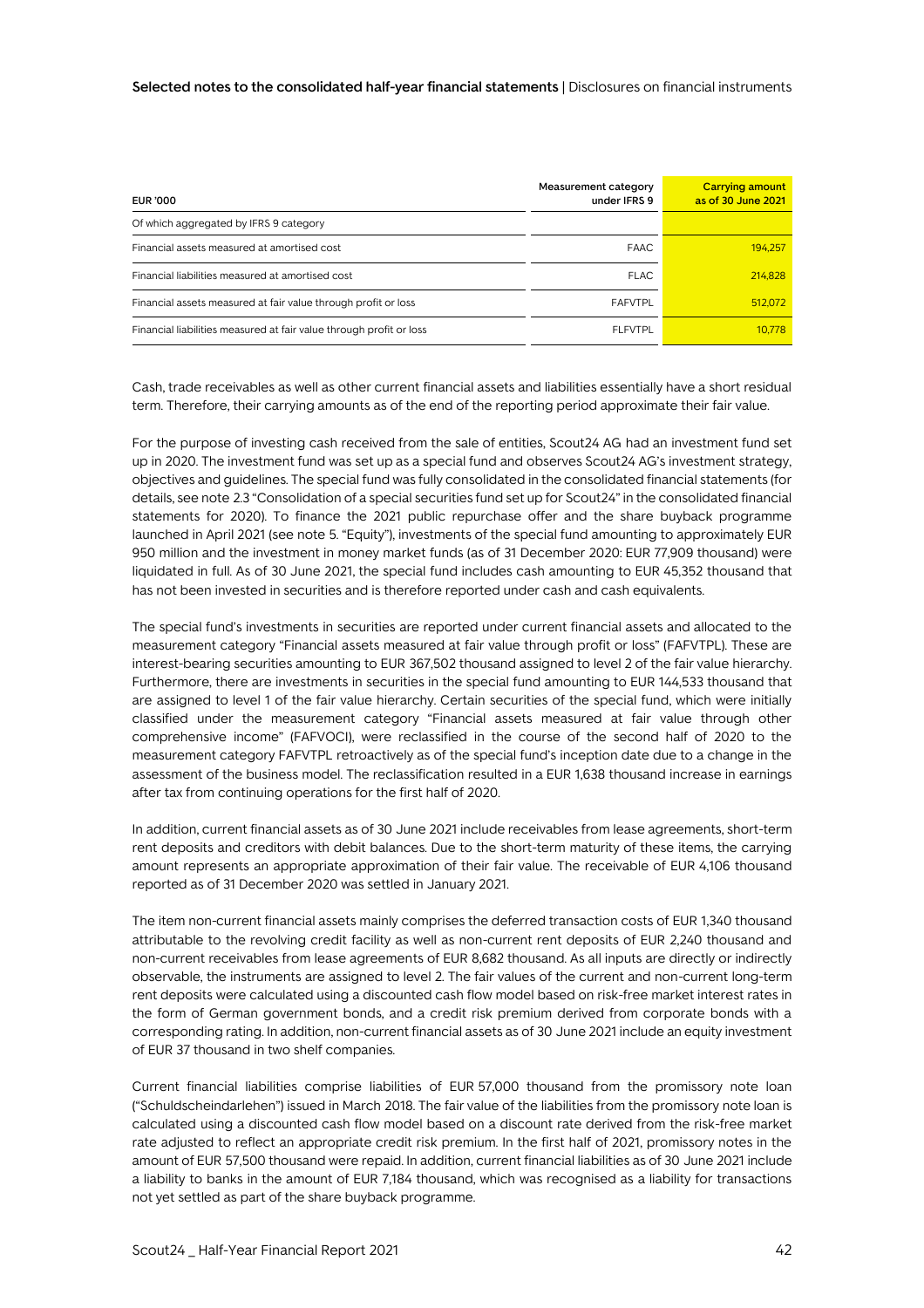Furthermore, current financial liabilities include a liability from company acquisitions in the amount of EUR 878 thousand in connection with the acquisition of wohnungsbörse.net. This liability is allocated to fair value level 3. A description of the matter is presented in the section "Purchase price liabilities". The liability for contingent consideration of EUR 1,297 thousand reported as of 31 December 2020 was settled in January 2021.

For the short-term financing of the public repurchase offer 2021 (see note 5. "Equity"), Scout24 has entered into a loan facility agreement for money market transactions in the amount of up to EUR 200 million. It was possible to draw down the loan facility for the first time starting on 10 April 2021 and the credit relationship ended no later than 31 May 2021. Scout24 has drawn a total amount of EUR 130 million from the loan facility. The full amount was repaid on 21 May 2021.

Non-current financial liabilities at amortised cost (FLAC) are measured using the effective interest method. There were no changes in valuation techniques in the reporting period. Non-current financial liabilities mostly consist of the liabilities relating to the loan concluded in July 2018 (term and revolving facilities agreement) and the non-current portion of the liabilities from the promissory note loans. The liabilities' fair value is calculated using a discounted cash flow model based on a discount rate derived from the risk-free market rate adjusted to reflect an appropriate credit risk premium. Premiums on corporate bonds with the same rating as Scout24 were utilised for the credit risk premium. There were no repayments or amounts drawn under the term and revolving facilities agreement in the first half of 2021. As a result, the loan amount as of 30 June 2021 comes to EUR 100,000 thousand. The non-current part of the promissory note loan has a nominal value of EUR 37,500 thousand as of 30 June 2021.

In addition, as of 30 June 2021, there are non-current liabilities from derivative financial instruments in the amount of EUR 971 thousand. These stem from the embedded interest rate floor of the term loan. The fair value of the interest rate floor, which is allocated to level 2 of the fair value hierarchy, is measured on a riskfree basis using a shifted Black-Scholes model and subsequently adjusted for credit risk using the add-on approach. Key inputs for the valuation are the yield curve of German government bonds, the three-month EURIBOR forward interest rates, the volatility and maturity-dependent credit risk premiums.

Furthermore, non-current financial liabilities include a liability from company acquisitions in connection with the acquisition of the share in equity of Zenhomes GmbH. This liability is allocated to fair value level 3. As the valuation of the purchase price liability had not yet been completed as of 30 June 2021, a provisional fair value of EUR 8,929 thousand is reported. A description of the matter is presented in the section "Purchase price liabilities" and in note 2.1 "Entities acquired in the reporting period".

The table below presents the reconciliation as of 31 December 2020 of the statement of financial position items and the categories pursuant to IFRS 9, analysed by category and with respect to fair value by class.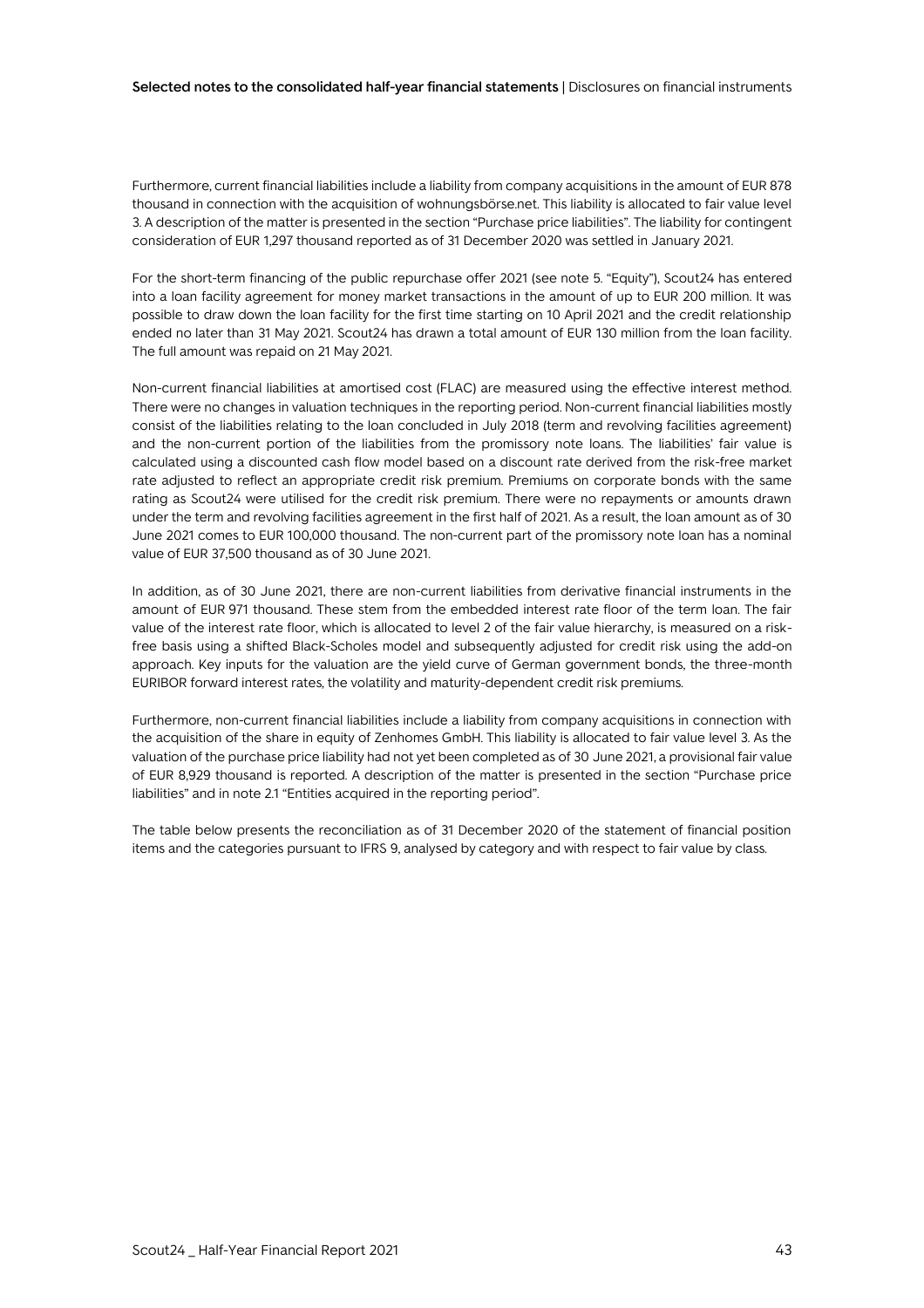| <b>EUR '000</b>                            | Measurement<br>თ<br>under IFRS<br>category | amount as of<br>31 Dec. 2020<br>Carrying | Amortised<br>cost | comprehensiv<br>Fair value<br>e income<br>through<br>other | through profit<br>Fair value<br>or loss | Fair value as<br>of<br>31 Dec. 2020 | Level of the<br>fair value<br>hierarchy |
|--------------------------------------------|--------------------------------------------|------------------------------------------|-------------------|------------------------------------------------------------|-----------------------------------------|-------------------------------------|-----------------------------------------|
| Assets                                     |                                            |                                          |                   |                                                            |                                         |                                     |                                         |
| Cash and cash equivalents                  | <b>FAAC</b>                                | 177,663                                  | 177,663           | $\overline{\phantom{0}}$                                   | $\overline{\phantom{a}}$                | n/a                                 |                                         |
| Trade receivables                          | <b>FAAC</b>                                | 20,911                                   | 20,911            | L.                                                         | $\overline{\phantom{0}}$                | n/a                                 |                                         |
| <b>Current financial assets</b>            |                                            | 1,564,788                                | 6,540             | ÷                                                          | 1,558,248                               |                                     |                                         |
| Securities at FVTPL (Level 1)              | <b>FAFVTPL</b>                             | 135,913                                  |                   | L                                                          | 135,913                                 | 135,913                             | $\mathbf{1}$                            |
| Securities at FVTPL (Level 2)              | <b>FAFVTPL</b>                             | 1,344,426                                |                   | Ĭ.                                                         | 1,344,426                               | 1,344,426                           | $\overline{2}$                          |
| Receivables from lease<br>agreements       | n/a                                        | 1,337                                    | 1,337             |                                                            |                                         | n/a                                 |                                         |
| Other receivables                          | <b>FAAC</b>                                | 4,106                                    | 4,106             | L,                                                         | $\overline{\phantom{0}}$                | n/a                                 |                                         |
| Other securities                           | <b>FAFVTPL</b>                             | 77,909                                   |                   |                                                            | 77,909                                  | 77,909                              | 1                                       |
| Other current financial assets             | <b>FAAC</b>                                | 1,097                                    | 1,097             |                                                            |                                         | 1,092                               | $\overline{2}$                          |
| Non-current financial assets               |                                            | 12,983                                   | 12,983            | $\overline{\phantom{0}}$                                   | $\overline{\phantom{a}}$                |                                     |                                         |
| Receivables from lease<br>agreements       | n/a                                        | 9,345                                    | 9,345             |                                                            |                                         | n/a                                 |                                         |
| Other non-current financial<br>assets      | <b>FAAC</b>                                | 3,638                                    | 3,638             |                                                            |                                         | 3,243                               | $\overline{2}$                          |
| <b>Equity and</b><br>liabilities           |                                            |                                          |                   |                                                            |                                         |                                     |                                         |
| Trade payables                             | <b>FLAC</b>                                | 13,250                                   | 13,250            | L,                                                         | $\overline{\phantom{a}}$                | n/a                                 |                                         |
| <b>Current financial liabilities</b>       |                                            | 78,194                                   | 76,897            | L.                                                         | 1,297                                   |                                     |                                         |
| Lease liabilities                          | n/a                                        | 8,263                                    | 8,263             |                                                            |                                         | n/a                                 |                                         |
| Liability for contingent<br>consideration  | <b>FLFVTPL</b>                             | 1,297                                    |                   |                                                            | 1,297                                   | 1,297                               | 3                                       |
| Other current financial<br>liabilities     | <b>FLAC</b>                                | 68,635                                   | 68,635            |                                                            |                                         | 69,889                              | $\overline{2}$                          |
| Non-current financial<br>liabilities       |                                            | 254,046                                  | 252,732           |                                                            | 1,314                                   |                                     |                                         |
| Derivative financial<br>instruments        | <b>FLFVTPL</b>                             | 1,314                                    |                   |                                                            | 1,314                                   | 1,314                               | $\overline{2}$                          |
| Lease liabilities                          | n/a                                        | 60,187                                   | 60,187            |                                                            | $\overline{\phantom{a}}$                | n/a                                 |                                         |
| Other non-current financial<br>liabilities | <b>FLAC</b>                                | 192,545                                  | 192,545           |                                                            |                                         | 190,116                             | $\overline{2}$                          |

#### **AMOUNT RECOGNISED IN ACCORDANCE WITH IFRS 9**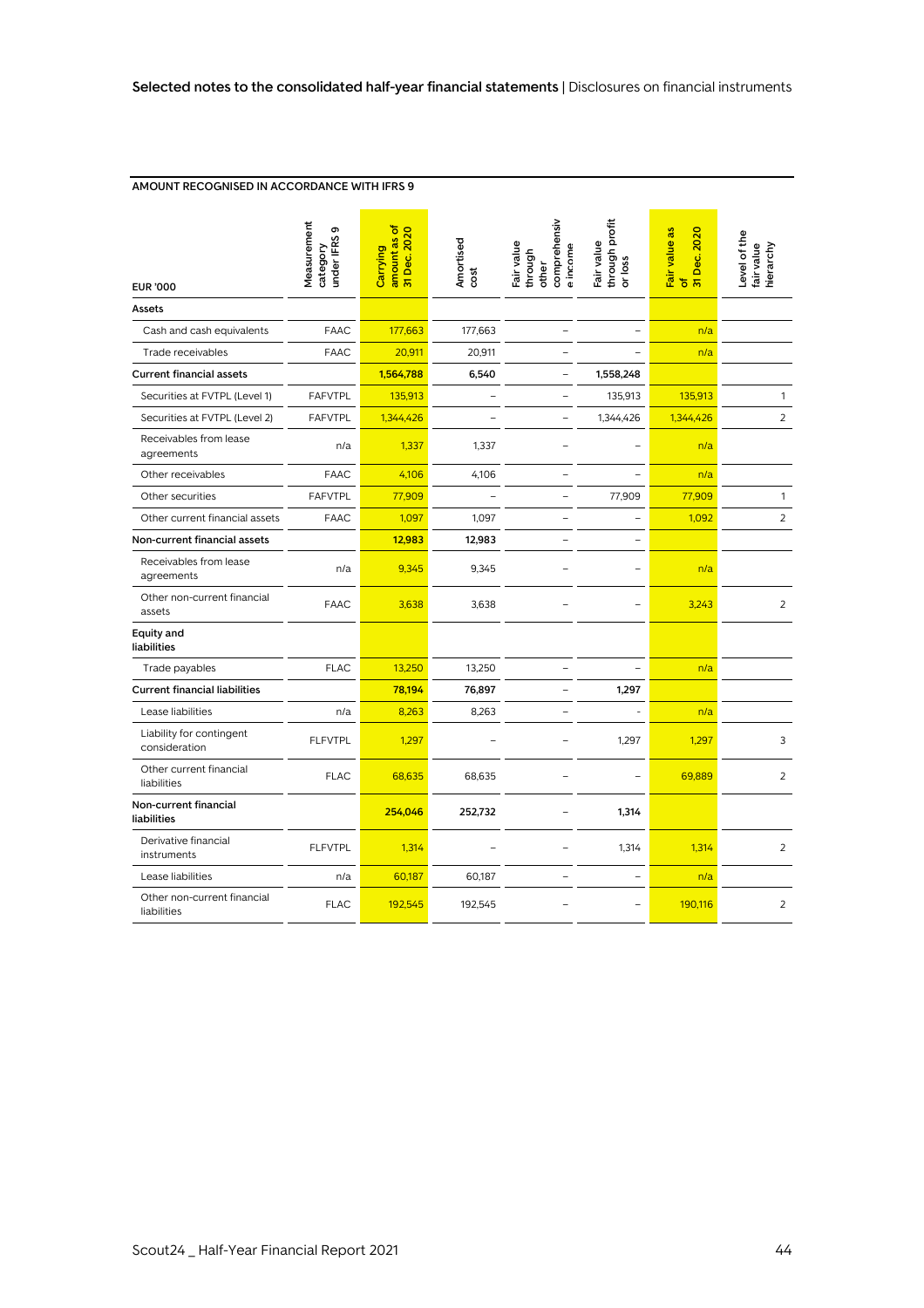#### **Selected notes to the consolidated half-year financial statements** | Disclosures on financial instruments

| EUR '000                                                            | Measurement category<br>under IFRS 9 | <b>Carrying amount</b><br>as of 31 Dec. 2020 |
|---------------------------------------------------------------------|--------------------------------------|----------------------------------------------|
| Of which aggregated by IFRS 9 category                              |                                      |                                              |
| Financial assets measured at amortised cost                         | FAAC.                                | 207.414                                      |
| Financial liabilities measured at amortised cost                    | <b>FLAC</b>                          | 274.429                                      |
| Financial assets measured at fair value through profit or loss      | FAFVTPL                              | 1,558,248                                    |
| Financial liabilities measured at fair value through profit or loss | FI EVTPI                             | 2.611                                        |

#### **Purchase price liabilities**

The newly recognised current purchase price liability results from the acquisition of wohnungsbörse.net and comprises a fixed purchase price component less financial liabilities and plus cash and cash equivalents. In total, a purchase price liability of EUR 878 thousand was recognised, which will be paid out in the second half of 2021. As it is already certain as of 30 June 2021 that the purchase price will be paid out in the amount carried as a liability, a sensitivity analysis is not presented.

The newly recognised non-current purchase price liabilities concern the acquisition of the 75% share in the equity of Zenhomes GmbH (Vermietet.de). Due to the existing put and call options on the remaining 25% of the equity shares, Scout24 has an obligation to acquire the outstanding shares. The fair value of the obligation had not yet been determined as of 30 June 2021; a provisional amount of EUR 6,847 thousand has been recognised. As the fair value of the financial liability recognised was determined on a provisional basis, a sensitivity analysis is not presented. In addition, the purchase price liability includes a retained purchase price component of EUR 2,082 thousand that will be released for payment 18 months after acquisition. For detailed information on the acquisition of Zenhomes GmbH, see note 2.1 "Entities acquired in the reporting period."

The table below shows an overview of changes in level 3 instruments for the respective reporting period:

| <b>EUR '000</b>                                                                   | 1 Jan. - 30 June 2021 | 1 Jan. - 31 Dec. 2020 |
|-----------------------------------------------------------------------------------|-----------------------|-----------------------|
| Balance at the beginning of the period                                            | 1.297                 |                       |
| Newly recognised current liabilities from business combinations                   | 878                   | 3.000                 |
| Newly recognised non-current liabilities from business combinations (provisional) | 8.929                 |                       |
| Settled liabilities from business combinations                                    | $-1.297$              | $-1.703$              |
| Balance at the end of the period                                                  | 9.807                 | 1.297                 |

The figures for the previous year shown in the tables result from the acquisition of immoverkauf24 GmbH in 2020 and are consequently not related to the liability from company acquisitions existing as 30 June 2021. The liability was settled in full in the first half of 2021.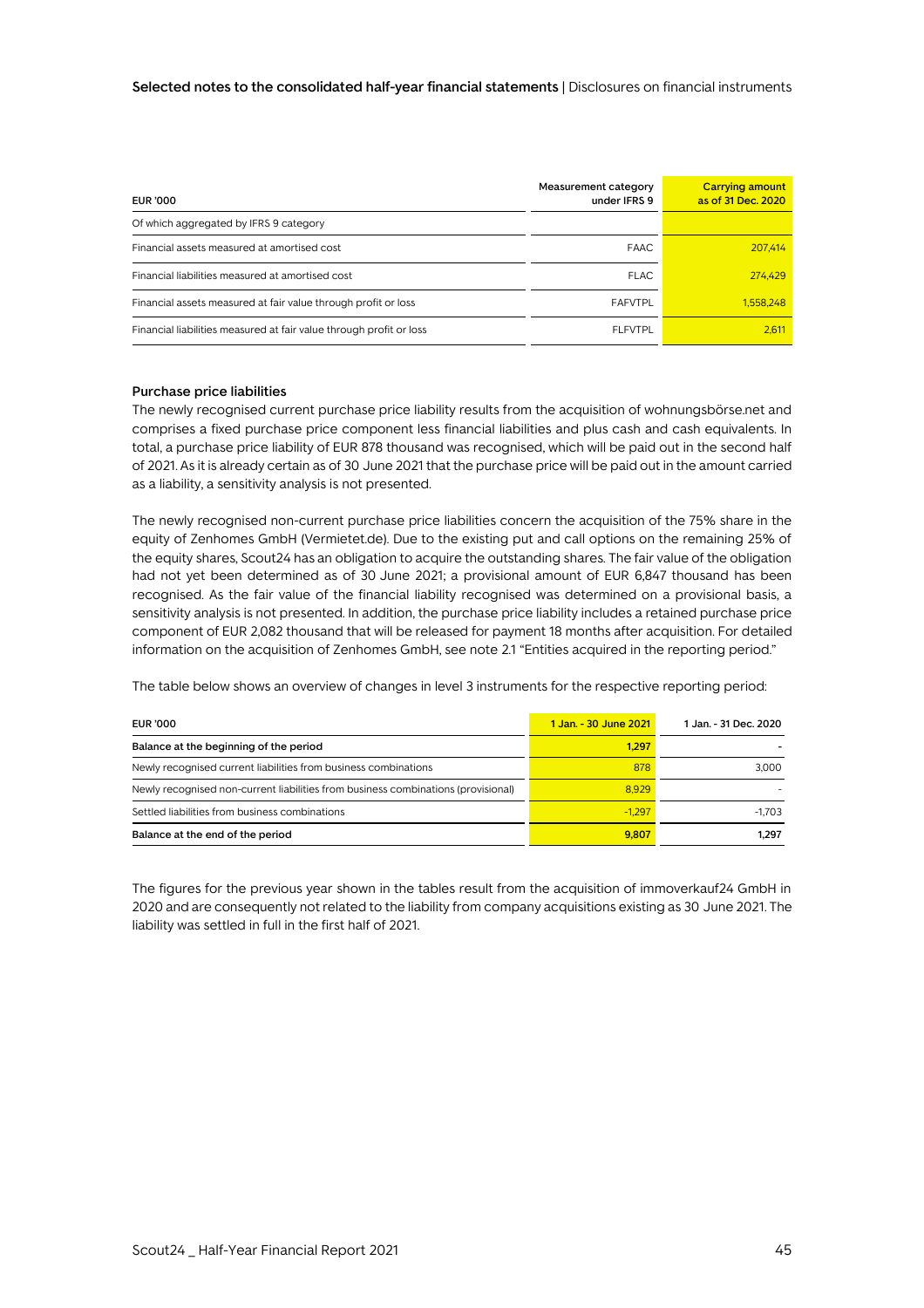<span id="page-45-0"></span>

#### **Subscribed share capital**

The subscribed share capital amounts to EUR 92,100 thousand as of 30 June 2021 (31 December 2020: EUR 105,700 thousand) and is divided into 92,100 thousand registered shares each with a notional interest in the share capital of EUR 1 per share. All registered shares are fully paid in. The subscribed share capital is not available for distribution.

On 18 June 2020, the Annual General Meeting of Scout24 AG passed a resolution to reduce the share capital by cancelling shares in a simplified procedure after their purchase by Scout24 AG (see note 4.15 "Equity" in the consolidated financial statements for 2020). In execution of this resolution, the Management Board of Scout24 AG decided on 30 March, after approval by the Supervisory Board, to submit a public repurchase offer to the shareholders of Scout24 AG for up to 13,976,613 Scout24 shares for a purchase price per share (excluding incidental acquisition costs) of EUR 69.66 (the "offer price"). As a result, the total volume of the public repurchase offer came to EUR 973.6 million. During the acceptance period from 1 April 2021 to 16 April 2021, 11,400,875 shares with the corresponding number of tender rights were tendered to the Company at the offer price of EUR 69.66 per share This corresponds to a buyback volume of EUR 794.2 million and an acceptance rate of 81.6% in relation to the offer volume of up to EUR 974 million. After completion of the public repurchase offer, the Management Board of Scout24 AG passed a resolution to execute the capital reduction by immediately cancelling the acquired shares in Scout24 AG. This corresponds to approx. 10.79% of the share capital before the capital reduction.

In addition, a further 2,199,125 shares in Scout24 AG were cancelled with a reduction in share capital. This corresponds to approx. 2.33% of the share capital before the cancellation of these shares and the corresponding capital reduction. The cancelled shares were acquired on the basis of the authorisation to acquire and use treasury shares and to exclude subscription rights resolved by the Annual General Meeting of Scout24 AG on 8 June 2017. The cancellation of the shares purchased was subject to the more detailed provisions of the resolution proposal of the Management Board and the Supervisory Board published in the Bundesanzeiger (German Federal Gazette) on 27 April 2017 under item 6 (Resolution on the authorisation to purchase treasury shares and to use these, if required excluding subscription rights) of the agenda of the Annual General Meeting of Scout24 AG without any further resolution of the Annual General Meeting. The implementation of the cancellation likewise did not require any further resolution of the Annual General Meeting.

A total of 83,513,538 shares are outstanding as of the reporting date (previous year: 97,836,291).

| Shares outstanding                    | <b>Number</b> |
|---------------------------------------|---------------|
| Balance at 1 Jan. 2020                | 105,162,959   |
| Purchase of treasury shares           | $-7,326,668$  |
| Issue of treasury shares              |               |
| Balance at 31 Dec. 2020 / 1 Jan. 2021 | 97,836,291    |
| Purchase of treasury shares           | $-14,322,753$ |
| Issue of treasury shares              |               |
| Balance at 30 June 2021               | 83.513.538    |

#### **Treasury shares**

The Company's Management Board was authorised by Scout24 AG's Annual General Meeting of 18 June 2020 to purchase treasury shares pursuant to Article 71 (1) No. 8 of the German Stock Corporation Act (AktG); the Management Board is thus authorised to purchase treasury shares for any permissible purpose within the context of statutory restrictions and under certain terms.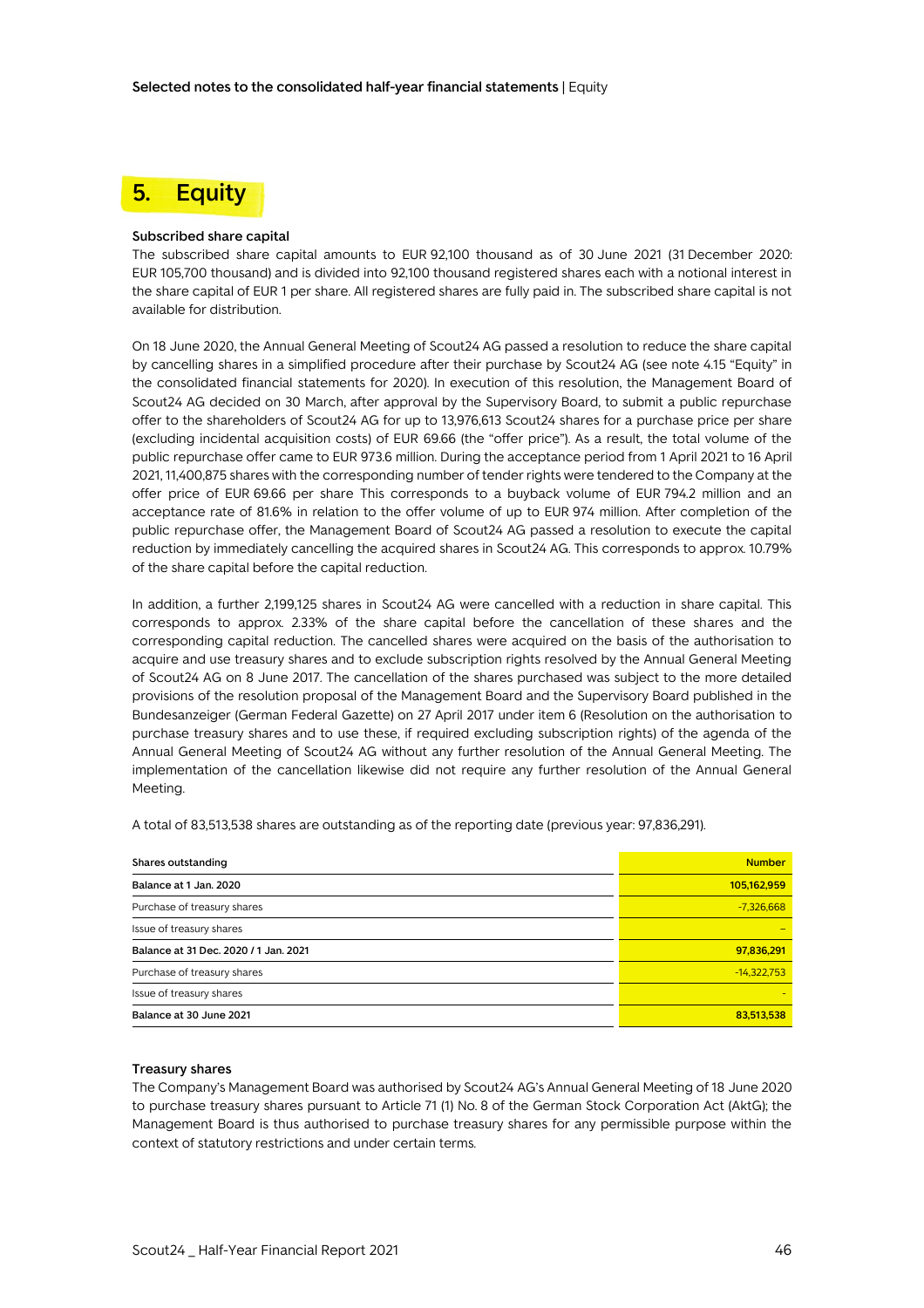#### **Selected notes to the consolidated half-year financial statements** | Other notes

Exercising the aforementioned authorisation, Scout24 AG announced the continuation of its share buyback on 23 April 2021. The third tranche of up to EUR 200 million, following the two programmes implemented in 2019/2020, started on 26 April 2021 and ended on 30 June 2021.

The Supervisory Board approved the share buyback programme. The treasury shares are repurchased for legally permitted purposes.

Together with other shares that the Company has already purchased and still holds, the shares purchased as part of the share buyback programme will at no time account for more than 10% of the share capital.

A total of 2,921,878 shares in the Company were purchased in the course of the share buyback programme in the period from 26 April up to and including 30 June 2021. The transaction costs incurred amounted to EUR 191 thousand and were deducted from equity, taking into account the attributable tax effect (EUR 58 thousand).

Exercising the authorisation by the Annual General Meeting, the Management Board of Scout24 AG resolved to redeem 2,199,125 shares in Scout24 AG, which were also purchased by the Company exercising the authorisation resolved by the Annual General Meeting of Scout24 AG on 8 June 2017, by reducing the share capital. This corresponds to approximately 2.33% of the share capital before redemption and capital reduction; for further information, also see the "Subscribed share capital" section.

The treasury shares were valued at a weighted average price of approximately EUR 67.14 per share withdrawn upon their cancellation.

Treasury shares developed as follows:

| <b>Treasury shares</b>        | <b>Number</b> | Tranche<br>(EUR '000) | Transaction costs*<br>(EUR '000) | Total amount<br>(EUR '000) |
|-------------------------------|---------------|-----------------------|----------------------------------|----------------------------|
| Balance at 1 Jan. 2021        | 7,863,709     | 515.380               | 153                              | 515,534                    |
| Purchase of treasury shares   | 14,322,753    | 994.185               | 1.227                            | 995.412                    |
| Issue of treasury shares      |               | -                     |                                  |                            |
| Redemption of treasury shares | $-13.600.000$ | $-941.823$            | $-1.095$                         | -942.918                   |
| Balance at 30 June 2021       | 8,586,462     | 567.742               | 286                              | 568.028                    |

\* Taking into account the tax effect.

# <span id="page-46-0"></span>**6. Other notes**

#### **6.1. Share-based payments**

#### **LTIP 2018**

#### AutoScout24 and FINANZCHECK programme participants

The LTIP 2018 was modified in the first half of 2020 due to the sale of AutoScout24, FINANZCHECK and FinanceScout24. For the AutoScout24 and FINANZCHECK programme participants, the share units vested by 31 March 2020 (closing date of the AutoScout24 sale) were paid out in 2020 under the conditions applicable prior to modification (see note 5.3 "Share-based payments" in the annual report for 2020).

AutoScout24 and FINANZCHECK participants were entitled to the remaining share units provided they still held an employment relationship with these entities as of 31 March 2021. The remaining share units were paid out in the amount of EUR 6,904 thousand in April 2021.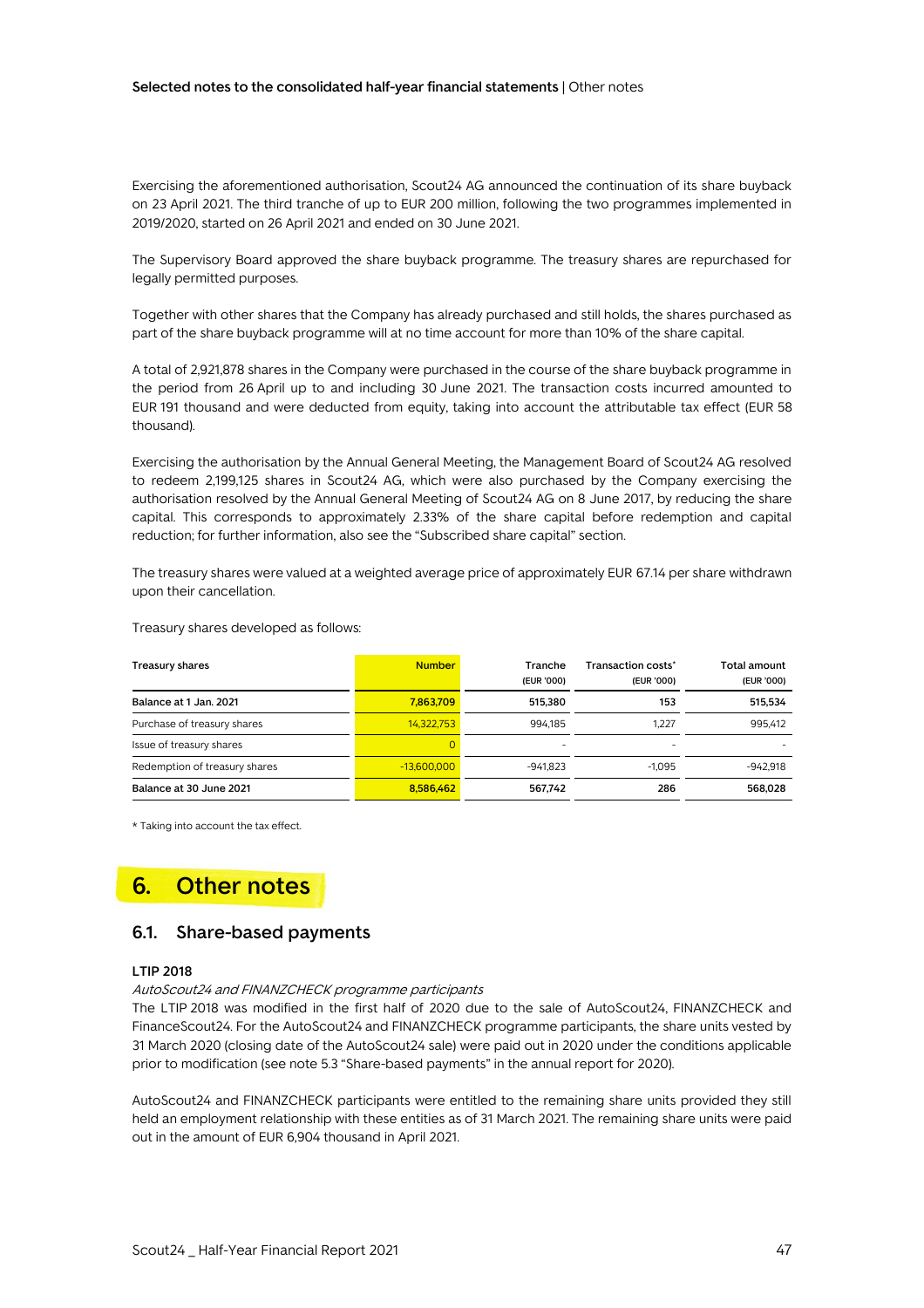#### ImmoScout24 and Scout24 AG programme participants

The LTIP 2018 programme has been adjusted for ImmoScout24 and Scout24 AG participants in the programme in accordance with the plan terms in the target calculation to account for the extraordinary impact of the Covid-19 pandemic. As a result of the modification, an additional personnel expense of EUR 1,112 thousand was recognised in the first half of 2021.

Under the terms of the programme, the capital reduction carried out in the first half of the year constituted a capital measure that affected the share price. In accordance with the terms of the programme, an adjustment was made to the share price used for valuation purposes. The adjustment resulted in additional personnel expenses of EUR 617 thousand in the first half of 2021.

#### **6.2. Related party disclosures**

Related parties in the meaning of IAS 24 are deemed to be individuals or entities which Scout24 AG can influence, which can influence Scout24 AG or which are influenced by any other related party of Scout24 AG.

#### **Related parties (entities)**

As of the reporting date and throughout the past financial year, no party was able to exert control or significant influence over Scout24 AG.

In the course of its ordinary business activities, the Scout24 Group has relationships with some of its associates and joint ventures. Transactions with associates and joint ventures are disclosed below.

| <b>EUR '000</b>                      | <b>Total</b>        | Associate | Joint venture |
|--------------------------------------|---------------------|-----------|---------------|
|                                      | H <sub>1</sub> 2021 |           |               |
| Services rendered and other income   |                     |           |               |
| Services received and other expenses | $-43$               |           | -43           |
|                                      | 30 June 2021        |           |               |
| Receivables                          |                     |           |               |
| Liabilities                          |                     |           |               |

The extent of business relationships with related party entities in the first six months of the year is presented in the table below. As a result of the discontinuation of the AutoScout24 operating segment, the former associate SUMAUTO MOTOR S.L. was included in discontinued operations, and transactions with continuing operations and discontinued operations were adjusted accordingly.<sup>21</sup> The transactions between continuing operations and SUMAUTO MOTOR S.L. were immaterial. The table below does not include transactions between the operating segments included in discontinued operations and SUMAUTO MOTOR S.L.

| <b>EUR '000</b>                      | <b>Total for</b><br>continuing<br>operations | Associate | Joint venture | <b>Total for</b><br>discontinued<br>operations | <b>SUMAUTO</b><br><b>MOTOR S.L.</b><br>(associate) |
|--------------------------------------|----------------------------------------------|-----------|---------------|------------------------------------------------|----------------------------------------------------|
|                                      | H <sub>1</sub> 2020                          |           |               | H <sub>1</sub> 2020                            |                                                    |
| Services rendered and other income   | $\mathsf{R}$                                 |           | 8             |                                                |                                                    |
| Services received and other expenses | $-72$                                        |           | $-72$         | $-15$                                          | $-15$                                              |
|                                      | 31 Dec. 2020                                 |           |               | 31 Dec. 2020                                   |                                                    |
| Receivables                          |                                              |           | 3             |                                                |                                                    |
| Liabilities                          |                                              |           |               |                                                |                                                    |

<sup>&</sup>lt;sup>21</sup> See note 2.2 "Entities sold in the reporting period (discontinued operations)" in the notes to the consolidated financial statements for 2020.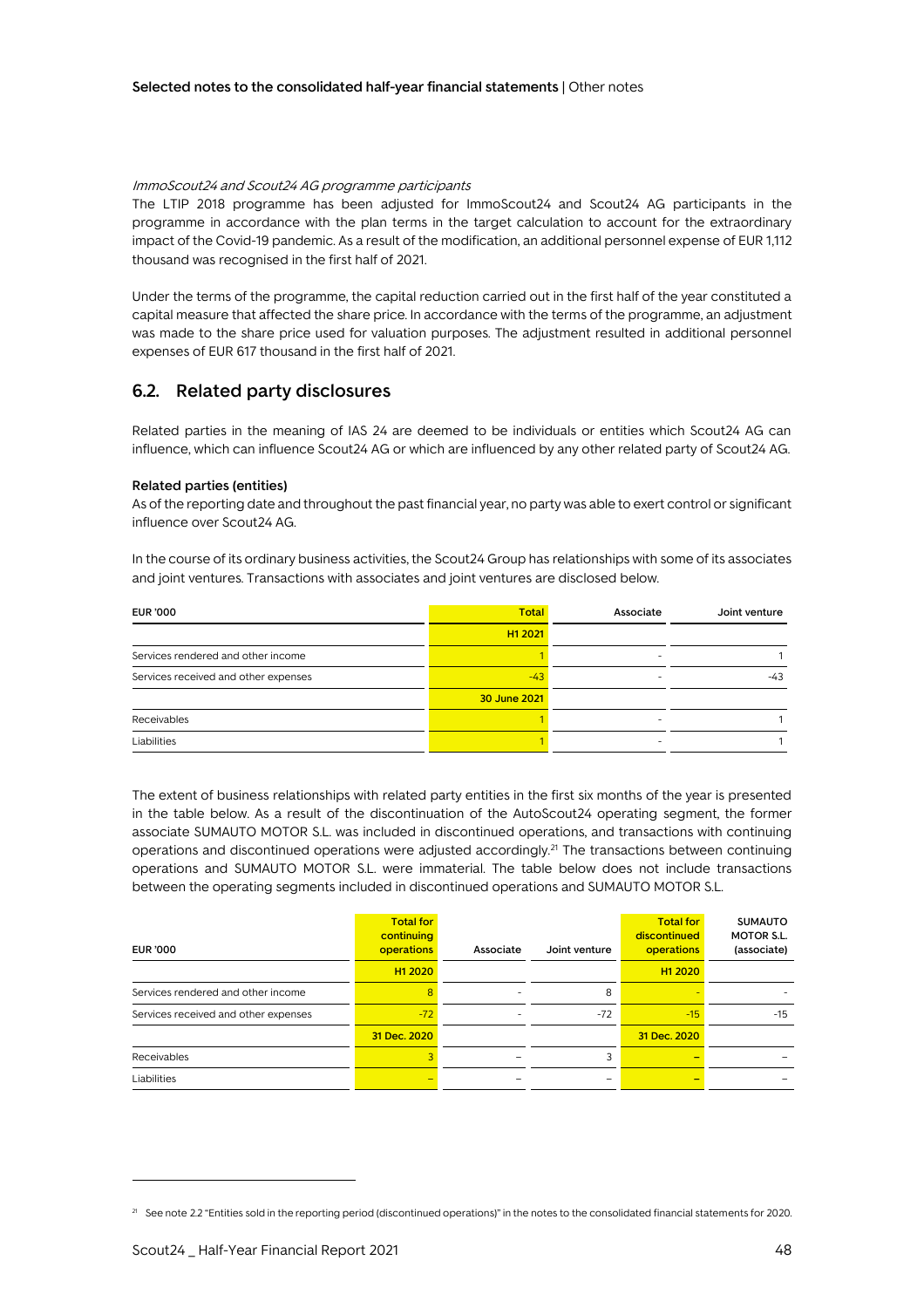Transactions with related parties were conducted at arm's length, i.e. on the same terms as transactions with independent business partners.

The outstanding balances at the end of the reporting period are unsecured and will be settled by cash payment or by offsetting receivables and liabilities. No guarantees exist for receivables due from, and liabilities due to, related parties. No loss allowances were recognised on receivables due from related party entities.

#### **Related parties (individuals)**

Individuals who exercise significant influence on the financial and operating policies of Scout24 (key management personnel), including their close family members, are considered to be related parties. These include members of the Management Board and the Supervisory Board of Scout24 AG.

As of 30 June 2021, the Supervisory Board comprised the six individuals listed below who hold the following further offices:

| Name<br><b>Function</b>              | <b>Profession exercised</b>                                                                                                        | Member since                                        | Appointed<br>until | Other board positions in 2021<br>(during term of office)                                                                                                                                                                                                         |
|--------------------------------------|------------------------------------------------------------------------------------------------------------------------------------|-----------------------------------------------------|--------------------|------------------------------------------------------------------------------------------------------------------------------------------------------------------------------------------------------------------------------------------------------------------|
| Dr. Hans-Holger<br>Albrecht<br>Chair | CEO (until 30 June 2021) and<br>member of the Board of<br>Directors of Deezer S.A., Paris,<br>France and London, United<br>Kingdom | 21 June 2018<br>Last elected on: 18 June<br>2020    | <b>AGM 2024</b>    | • Ice Group ASA, Oslo, Norway (Chair of<br>the Board of Directors)<br>• VEON Ltd, Hamilton, Bermuda<br>Inon-executive member of the Board of<br>Directors)                                                                                                       |
| Frank H. Lutz                        | CEO of CRX Markets AG, Munich,<br>Germany                                                                                          | 30 August 2019, last<br>elected on: 18 June<br>2020 | AGM 2024           | · Bilfinger SE, Mannheim, Germany<br>(member of the Supervisory Board)                                                                                                                                                                                           |
|                                      | Christoph Brand CEO of Axpo Holding AG, Baden,<br>Switzerland                                                                      | 30 August 2019<br>Last elected on: 18 June<br>2020  | <b>AGM 2024</b>    | • Centralschweizerische Kraftwerke AG.<br>Lucerne, Switzerland<br>(member of the Board of Directors)<br>• GfM Schweizerische Gesellschaft für<br>Marketing, Zurich, Switzerland (member<br>of the Management Board)                                              |
| André<br>Schwämmlein                 | CEO of FlixMobility GmbH,<br>Munich, Germany                                                                                       | 30 August 2019<br>Last elected on: 18 June<br>2020  | <b>AGM 2024</b>    | • ABOUT YOU Holding AG, Hamburg,<br>Germany (members of the Supervisory<br>Board)<br>• ABOUT YOU Verwaltungs AG, Hamburg,<br>Germany (member of the Supervisory<br>Board)                                                                                        |
| Peter                                | Former member of the Board of<br>Schwarzenbauer Management of BMW AG, Munich, on: 18 June 2020<br>Germany                          | 8 June 2017, last elected AGM 2024                  |                    | • UnternehmerTUM GmbH, Munich,<br>Germany (member of the Supervisory<br>Board)<br>• Lunewave, Inc., Tucson (AZ), United<br>States (member of the Advisory Board)<br>• Mobility Impact Partners LLC, New York,<br>United States (member of the Advisory<br>Board) |
| Dr. Elke Frank                       | Member of the Management<br>Board of Software AG, Darmstadt,<br>Germany                                                            | 18 June 2020                                        | <b>AGM 2024</b>    | • Fraunhofer-Institut für Arbeitswirtschaft<br>und Organisation IAO, Stuttgart,<br>Deutschland, eine Einrichtung der<br>Fraunhofer-Gesellschaft zur Förderung<br>der angewandten Forschung e.V.,<br>Munich, Germany (member of the Board<br>of Trustees)         |

Agreements have been concluded between Immobilien Scout GmbH, a subsidiary of Scout24 AG, and Homeday GmbH, Berlin, on the placement of real estate listings and the intermediation of customer leads. The wife of a member of Scout24 AG's Management Board is Chief Operating Officer of Homeday GmbH. In the first six months of 2021, revenue of EUR 796 thousand was recognised from the cooperation and costs of EUR 21 thousand expensed. The agreements were concluded at arm's length conditions. The member of Scout24 AG's Management Board was not involved in conclusion of the agreement.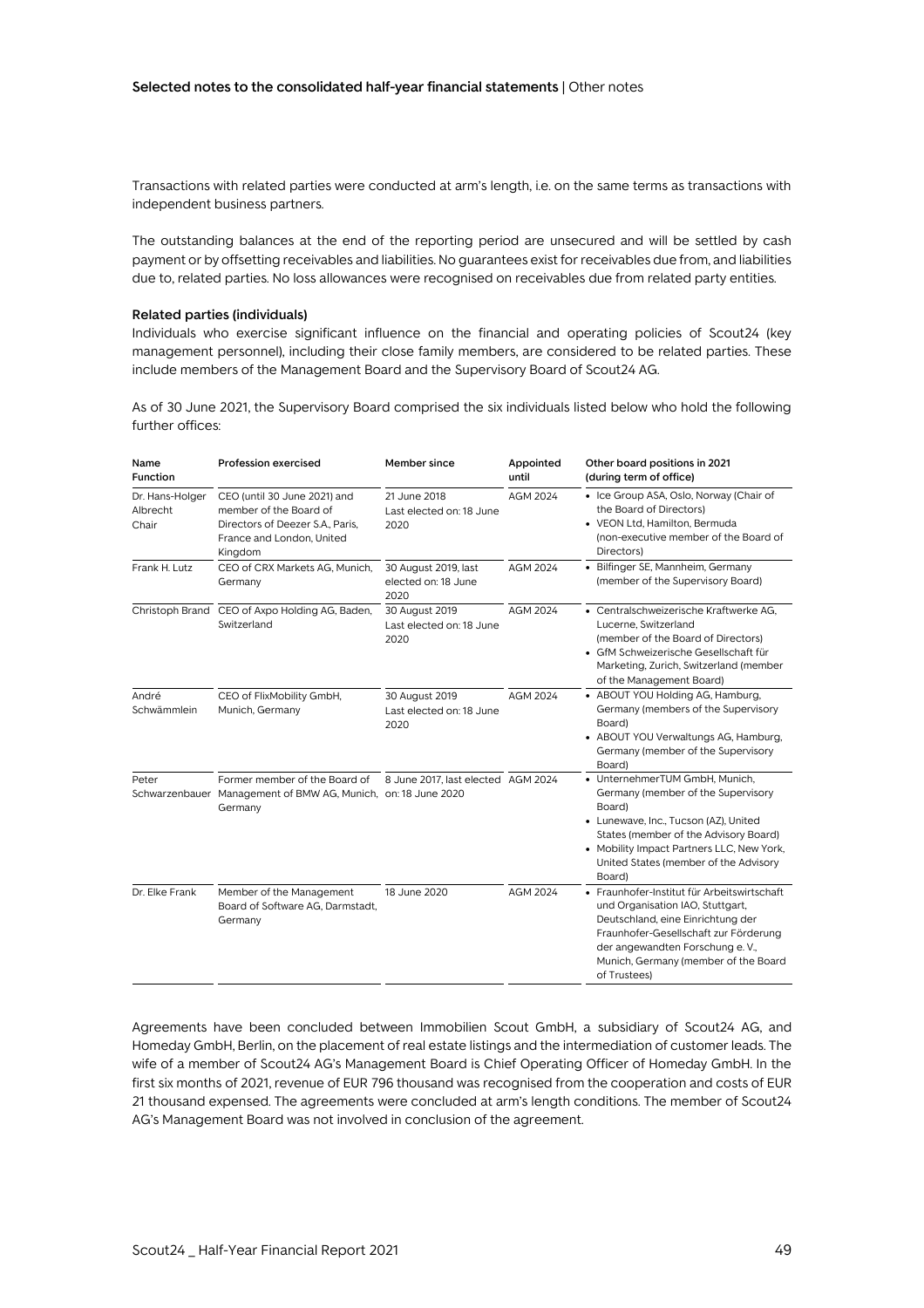#### **Directors' dealings**

In accordance with Article 19 (1) of the Market Abuse Regulation (Regulation (EU) No. 596/2014), members of the Management Board and the Supervisory Board as well as certain family members of theirs are required to publish immediately any sale or purchase of Scout24 shares and other related rights if they exceed the threshold of EUR 20,000 within a calendar year.

No such transactions were published in the first half of 2021.

#### **6.3. Segment reporting**

IFRS 8 requires operating segments to be identified on the basis of an entity's internal management and reporting structure. The organisational and reporting structure of the Scout24 Group is based on management by area of business. As the chief operating decision-maker, the Management Board assesses the performance of the various segments and the allocation of resources on the basis of a reporting system that it has established.

The business operations of the Scout24 Group are structured into the following segments:

#### **Residential Real Estate**

- Business with residential real estate partners, i.e. real estate agents primarily offering residential properties for sale or rent, property management and housing companies that regularly enter into new leases, and finance partners, e.g. savings banks, with estate agent activities
- Business with consumers who directly offer properties for sale or rent and who are looking for or have looked for rental properties (using services such as credit checks and/or premium membership).
- Business with removal companies provided with relocation leads.

#### **Business Real Estate**

- Business with real estate agents who primarily offer commercial properties for sale or rent.
- Business with real estate project developers and new home builders that market new construction projects.

#### **Media & Other**

- Business with advertisers who place advertisements on the IS24 marketplace
- ImmobilienScout24 Austria
- The subsidiary FlowFact (real estate agent CRM software)

On 11 May 2021, Immobilien Scout GmbH acquired 75% of the shares in equity of Zenhomes GmbH, with registered office in Berlin. Zenhomes GmbH operates the real estate portal "Vermietet.de". Vermietet.de is a digital platform for private landlords for the management of all processes relating to real estate. The business operations of Vermietet.de will be integrated into Scout24's Residential Real Estate segment.

On 1 April 2021, Immobilien Scout GmbH acquired 100% of the shares in equity of PWIB Wohnungs-Infobörse GmbH, with registered office in Planegg (hereinafter "Wohnungsbörse"). Wohnungsbörse operates the real estate portal "wohnungsbörse.net", which brings together buyers and tenants seeking residential property with owners and landlords. The business operations of Wohnungsbörse will be integrated into Scout24's Residential Real Estate segment.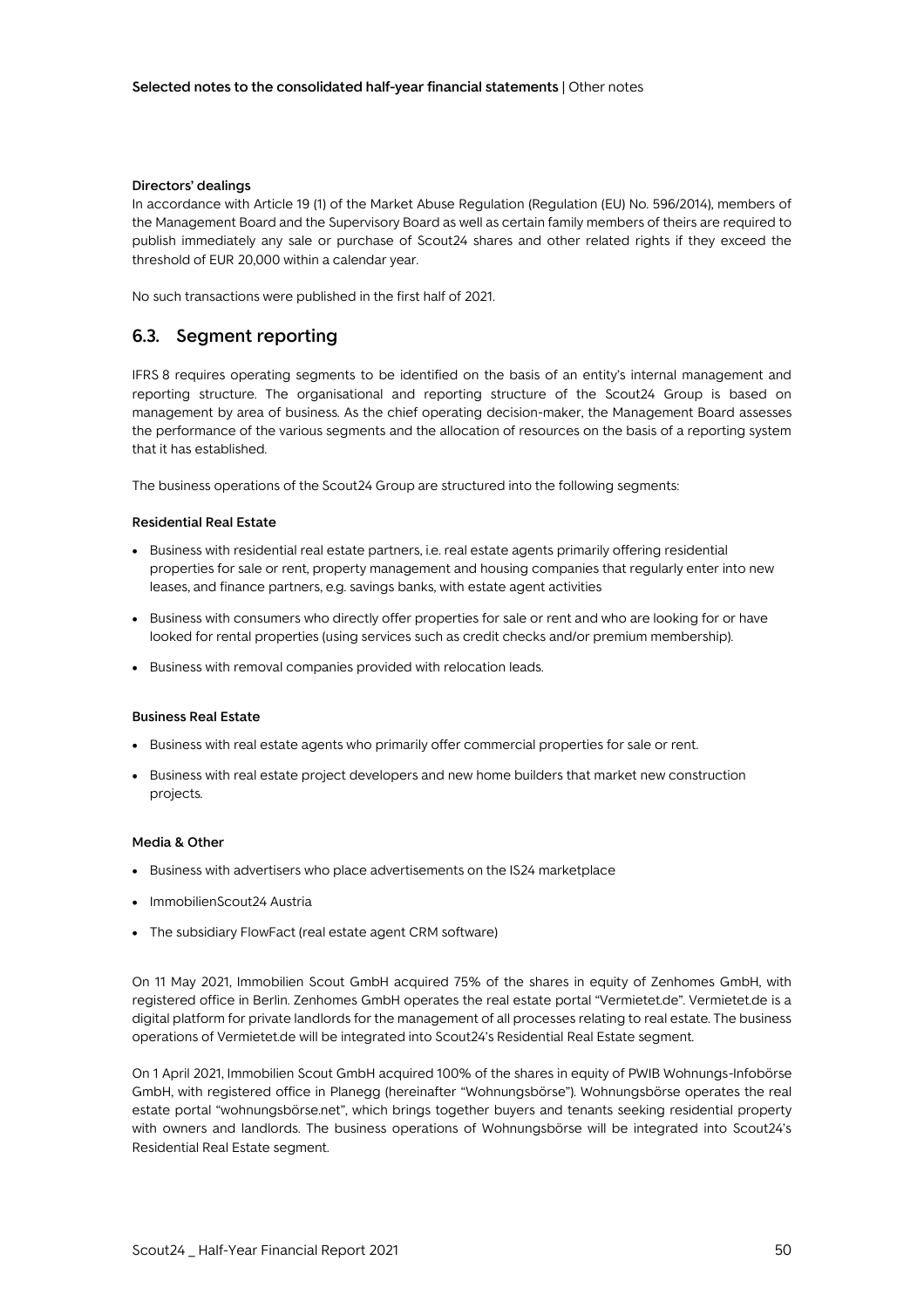The key indicators applied by Scout24 to assess the performance of its segments are as follows:

#### **SEGMENT INFORMATION**

| <b>EUR '000</b>                             | Ordinary<br><b>External revenue</b><br>operating EBITDA |        |          |  |
|---------------------------------------------|---------------------------------------------------------|--------|----------|--|
| <b>Residential Real Estate</b>              | Q <sub>2</sub> 2021                                     | 71,240 | 41,714   |  |
|                                             | Q2 2020                                                 | 59,860 | 38,240   |  |
| <b>Business Real Estate</b>                 | Q <sub>2</sub> 2021                                     | 17,021 | 12,374   |  |
|                                             | Q2 2020                                                 | 16,630 | 11,709   |  |
| Media & Other                               | Q <sub>2</sub> 2021                                     | 7,565  | 2,932    |  |
|                                             | Q2 2020                                                 | 7,257  | 2,973    |  |
| Total, reportable segments                  | Q2 2021                                                 | 95,826 | 57,020   |  |
|                                             | Q2 2020                                                 | 83,747 | 52,922   |  |
| Central group functions/consolidation/other | Q <sub>2</sub> 2021                                     | 86     | $-1,860$ |  |
|                                             | Q2 2020                                                 | 127    | $-2,578$ |  |
| Total, consolidated                         | Q2 2021                                                 | 95,911 | 55,160   |  |
|                                             | Q2 2020                                                 | 83,874 | 50,344   |  |

| <b>EUR '000</b>                             | Ordinary<br><b>External revenue</b><br>operating EBITDA |         |          |  |  |
|---------------------------------------------|---------------------------------------------------------|---------|----------|--|--|
| <b>Residential Real Estate</b>              | H <sub>1</sub> 2021                                     | 140,014 | 84,171   |  |  |
|                                             | H1 2020                                                 | 123,242 | 79,460   |  |  |
| <b>Business Real Estate</b>                 | H <sub>1</sub> 2021                                     | 34,259  | 24,762   |  |  |
|                                             | H1 2020                                                 | 34,547  | 24,898   |  |  |
| Media & Other                               | H <sub>1</sub> 2021                                     | 15,212  | 5,501    |  |  |
|                                             | H1 2020                                                 | 15,047  | 6,083    |  |  |
| Total, reportable segments                  | H1 2021                                                 | 189,485 | 114,433  |  |  |
|                                             | H1 2020                                                 | 172,835 | 110,441  |  |  |
| Central group functions/consolidation/other | H <sub>1</sub> 2021                                     | 191     | $-4,217$ |  |  |
|                                             | H1 2020                                                 | 150     | $-4,993$ |  |  |
| Total, consolidated                         | H1 2021                                                 | 189,676 | 110,216  |  |  |
|                                             | H1 2020                                                 | 172,985 | 105,448  |  |  |

The "central group functions/consolidation/other" item primarily contains costs incurred in connection with central group functions as well as immaterial transactions not allocated to reportable segments.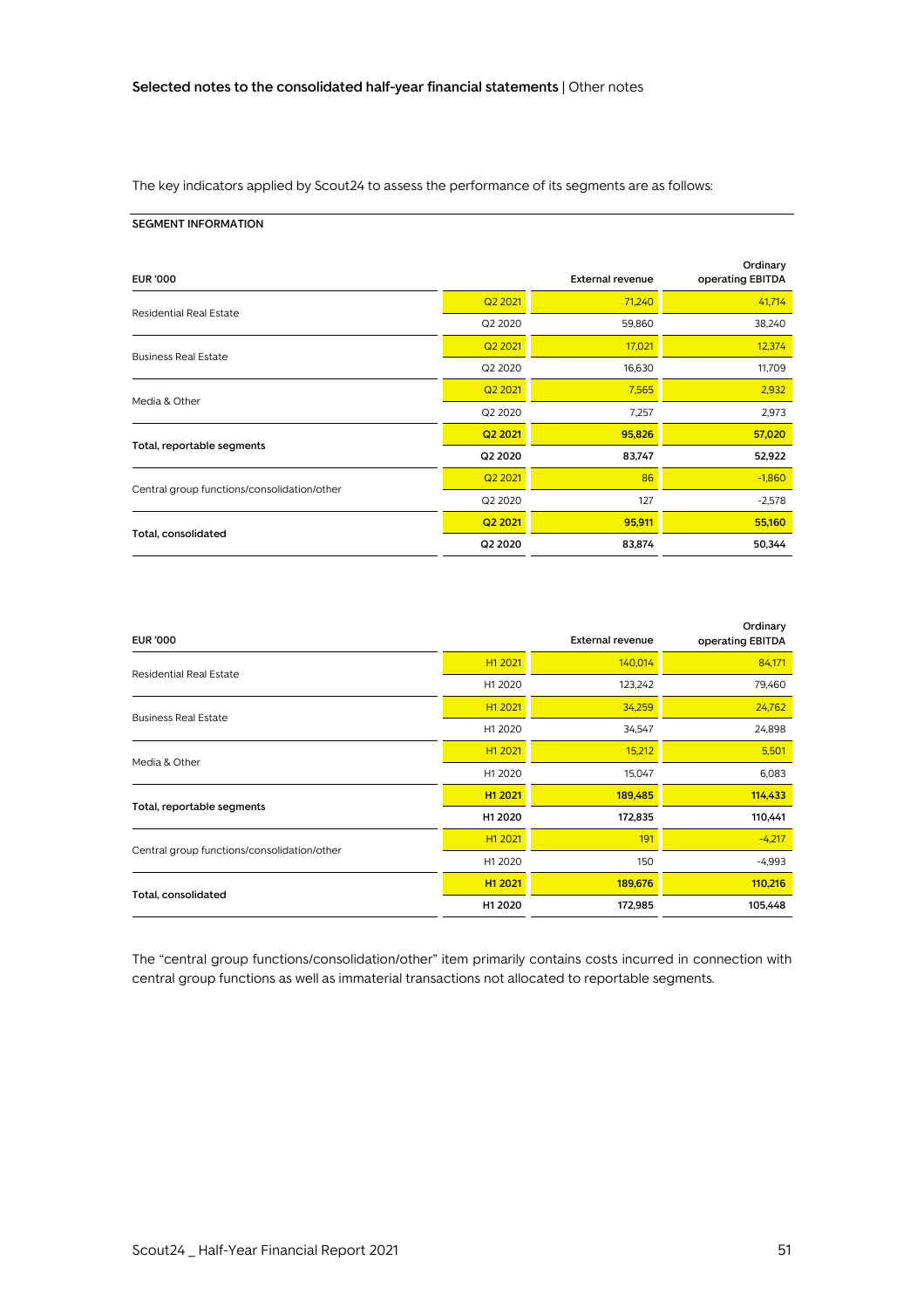| <b>EUR '000</b>                                                       | Q <sub>2</sub> 2021 | Q2 2020   | H <sub>1</sub> 2021 | H1 2020   |
|-----------------------------------------------------------------------|---------------------|-----------|---------------------|-----------|
| <b>Ordinary operating EBITDA</b>                                      | 55,160              | 50,344    | 110,216             | 105,448   |
| Non-operating effects                                                 | $-6,172$            | $-6,535$  | $-8,940$            | $-9,053$  |
| of which share-based payments                                         | $-4,197$            | $-4,782$  | $-5,575$            | $-4,517$  |
| of which: M&A transactions                                            | $-1,631$            | $-129$    | $-2,087$            | $-663$    |
| of which: reorganisation                                              | $-331$              | $-1,598$  | $-1,251$            | $-3,570$  |
| of which other non-operating effects                                  | $-13$               | $-26$     | $-26$               | $-302$    |
| <b>EBITDA</b>                                                         | 48,988              | 43,809    | 101,276             | 96,395    |
| Depreciation, amortisation and impairment losses                      | $-14,171$           | $-12,073$ | $-27,492$           | $-24,859$ |
| Profit/loss from investments accounted for using the equity<br>method | 17                  | 48        | $\overline{2}$      | 82        |
| Other financial result                                                | $-2,064$            | $-1,448$  | $-5,644$            | $-7,898$  |
| Earnings before tax                                                   | 32,771              | 30,336    | 68,143              | 63,720    |

The following table shows the reconciliation of the Group's ordinary operating EBITDA and EBITDA to earnings before tax from continuing operations under IFRS:

#### **6.4. Events after the reporting period**

At the Annual General Meeting of Scout24 AG on 8 July 2021, a resolution was passed to distribute a dividend of EUR 68,481 thousand, equivalent to EUR 0.82 per dividend-entitled no-par value share. The dividend was paid out on 13 July 2021.

The Management Board and Supervisory Board of Scout24 AG have proposed a resolution to the Annual General Meeting to change the legal form of the Company to a European stock corporation (Societas Europaea, SE). The Annual General Meeting of Scout24 AG approved the change of legal form on 8 July 2021. However, the change of legal form is valid upon entry in the commercial register and not before then.

In a statement dated 2 July 2021, Scout24 AG announced the appointment of Tobias Hartmann as Chief Executive Officer (CEO) until the end of December 2025. Hartmann has been CEO of Scout24 AG since November 2018. With the extension of the agreement, the Supervisory Board is creating continuity in the Company's senior management. Hartmann has successfully repositioned Scout24 with a focus on the real estate business in recent years.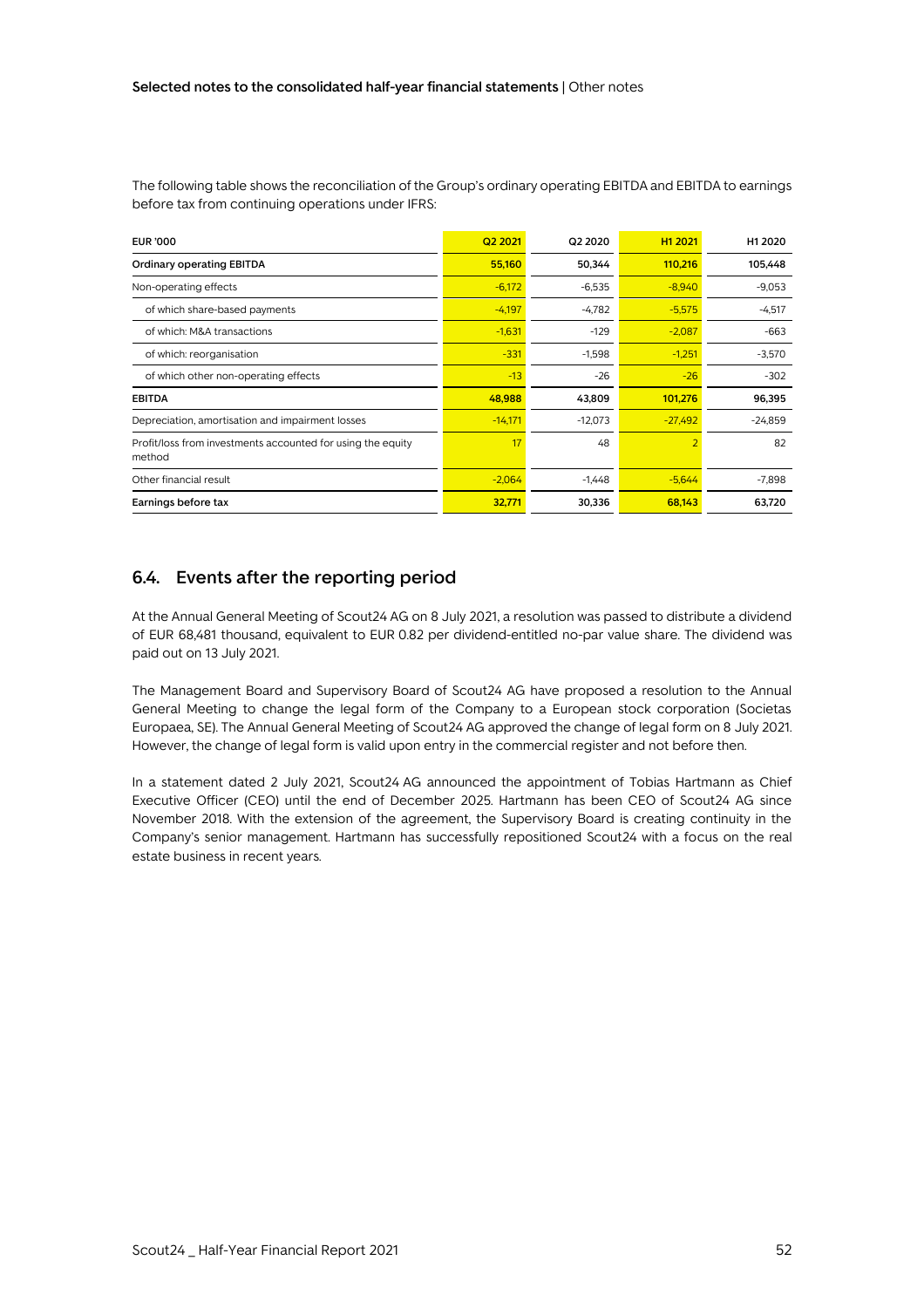<span id="page-52-0"></span>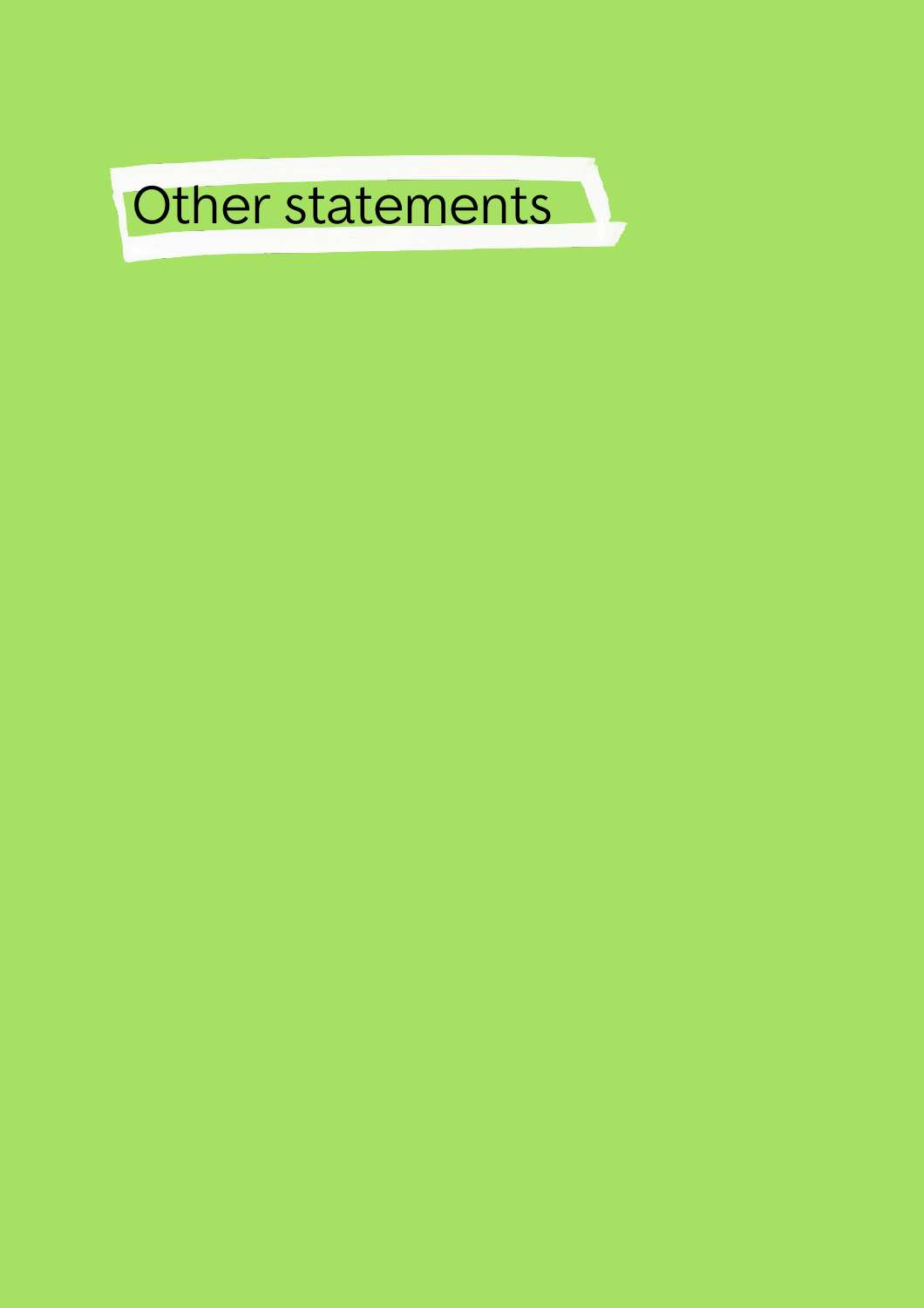# <span id="page-53-0"></span>**Responsibility statement**

To the best of our knowledge, we assure that in accordance with the accounting principles applicable for half-year financial reporting the interim consolidated financial statements give a true and fair view of the Group's net assets, financial position and results of operations and that the interim group management report gives a true and fair view of the Group's business development including the business performance and situation and describes the significant opportunities and risks relating to the Group's expected future development.

Munich, 2 August 2021

Scout24 AG

The Management Board

 $\sim$  -  $\sim$  -

lg. Sill

Dr. Thomas Schroeter **Ralf Weitz** 

Tobias Hartmann **Dr. Dirk Schmelzer**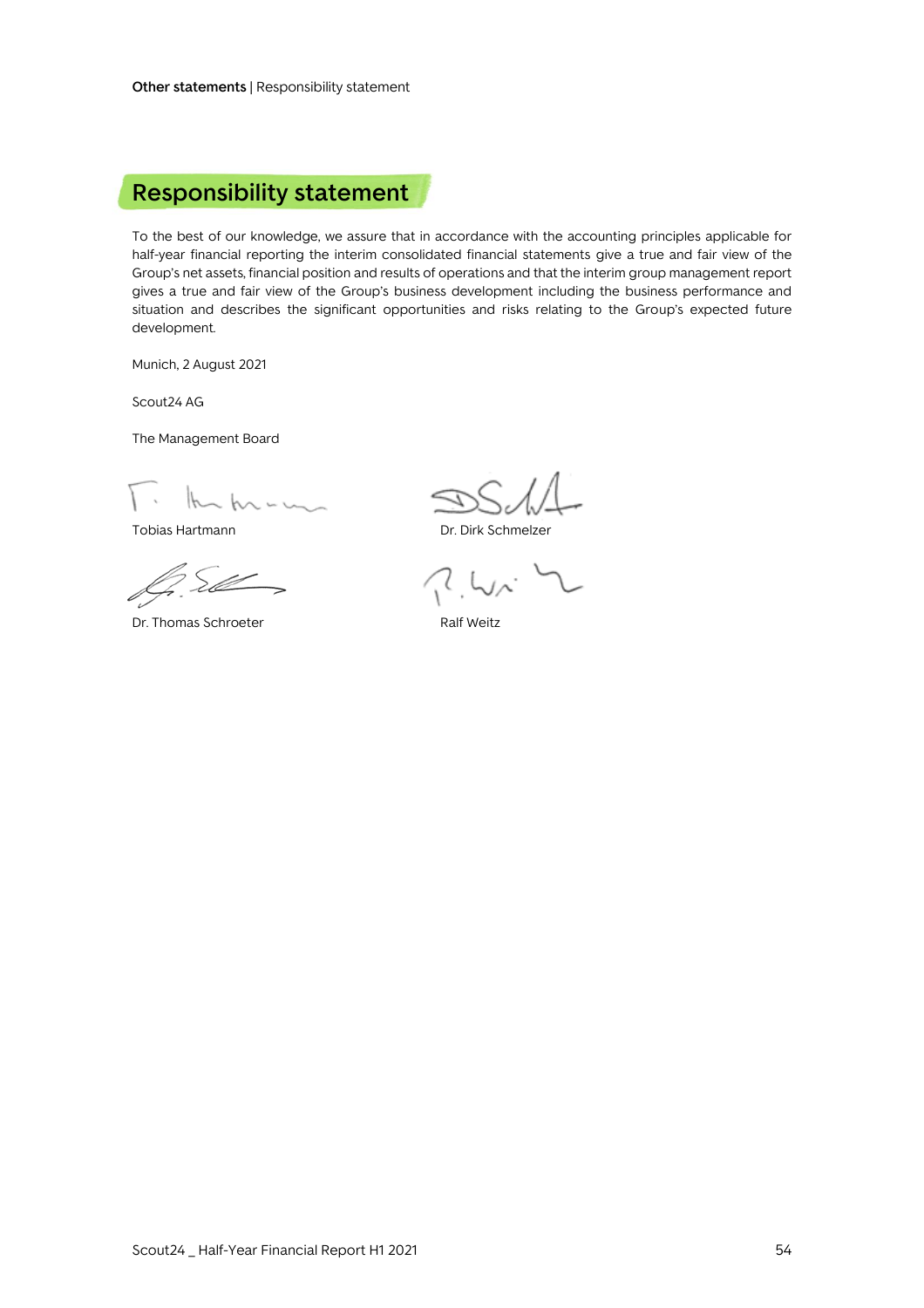### <span id="page-54-0"></span>**Review report**

#### **To Scout24 AG, Munich,**

We have reviewed the interim condensed consolidated financial statements of Scout24 AG, Munich – comprising consolidated statement of profit and loss, consolidated statement of comprehensive income, consolidated statement of financial position, consolidated statement of changes in equity, consolidated statement of cash flows and selected notes to the consolidated half-year financial statements – together with the interim group management report of Scout24 AG, Munich, for the period from 1 January 2021 to 30 June 2021 that are part of the semi annual financial report according to Section 115 WpHG ["Wertpapierhandelsgesetz": "German Securities Trading Act"]. The preparation of the condensed interim consolidated financial statements in accordance with International Accounting Standard IAS 34 "Interim Financial Reporting" as adopted by the EU, and of the interim group management report in accordance with the requirements of the WpHG applicable to interim group management reports, is the responsibility of the Company's management. Our responsibility is to issue a report on the condensed interim consolidated financial statements and on the interim group management report based on our review.

We performed our review of the condensed interim consolidated financial statements and the interim group management report in accordance with the German generally accepted standards for the review of financial statements promulgated by the Institut der Wirtschaftsprüfer (IDW) [Institute of Public Accountants in Germany Incoporated Association]. Those standards require that we plan and perform the review so that we can preclude through critical evaluation, with a certain level of assurance, that the condensed interim consolidated financial statements have not been prepared, in material respects, in accordance with IAS 34, "Interim Financial Reporting" as adopted by the EU, and that the interim group management report has not been prepared, in material respects, in accordance with the requirements of the WpHG applicable to interim group management reports. A review is limited primarily to inquiries of company employees and analytical assessments and therefore does not provide the assurance attainable in a financial statement audit. Since, in accordance with our engagement, we have not performed a financial statement audit, we cannot issue an auditor's report.

Based on our review, no matters have come to our attention that cause us to presume that the condensed interim consolidated financial statements have not been prepared, in material respects, in accordance with IAS 34, "Interim Financial Reporting" as adopted by the EU, or that the interim group management report has not been prepared, in material respects, in accordance with the requirements of the WpHG applicable to interim group management reports.

Munich, 3 August 2021

KPMG AG Wirtschaftsprüfungsgesellschaft [Original German version signed by:]

Schmidt Marschner Wirtschaftsprüfer Wirtschaftsprüferin

[German Public Auditor] [German Public Auditor]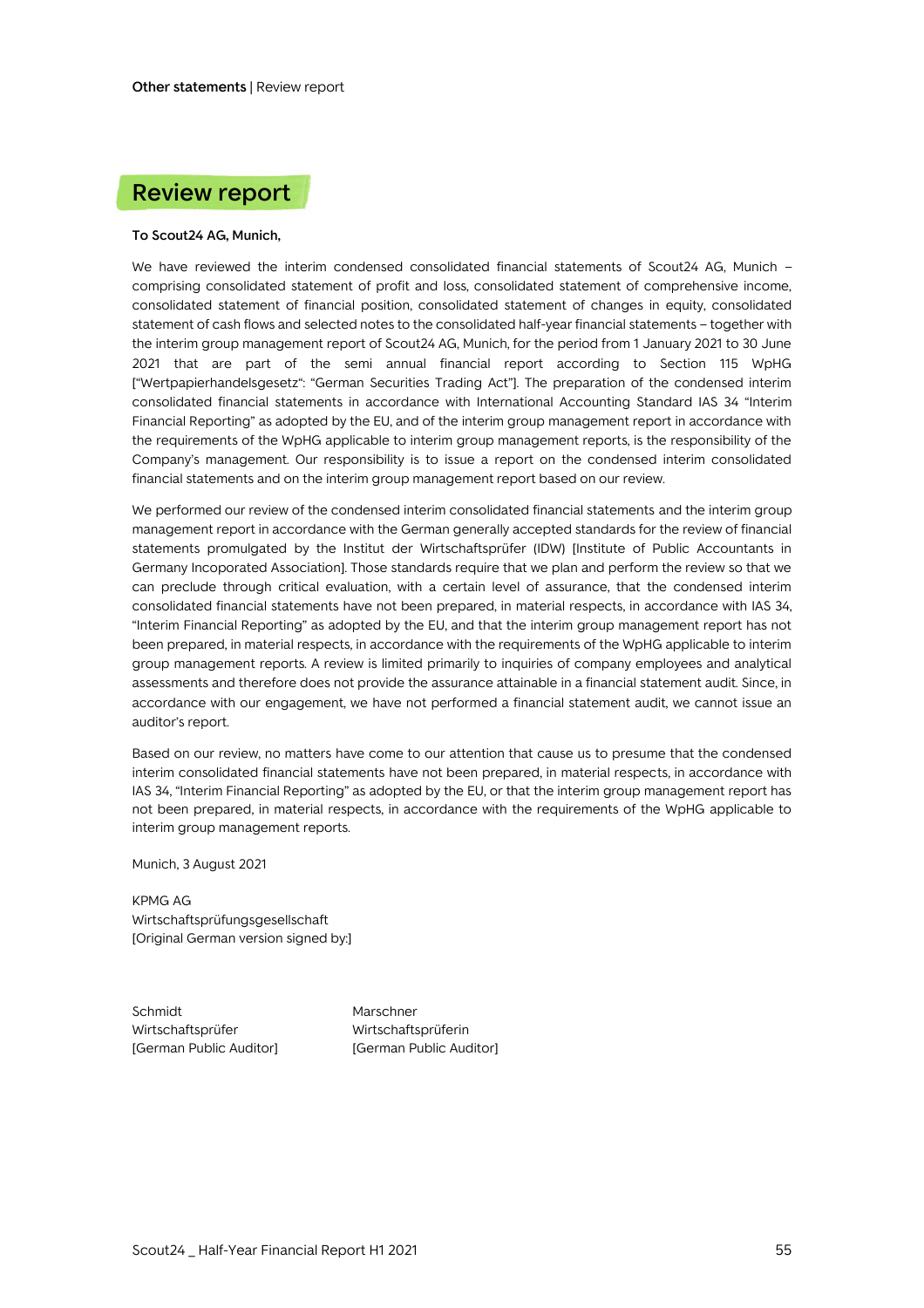# <span id="page-55-0"></span>**General information**

Scout24 AG as the parent entity and its direct and indirect subsidiaries together form the Scout24 Group. Insofar as information in the present report refers exclusively to Scout24 AG, express reference is made to the Company ("Scout24 AG") accordingly. The terms "Scout24 Group", "Scout24", "Scout24 Group" refer to the Group as a whole.

The information contained in this report has been determined with due care. However, no liability of any kind is assumed for the information contained herein and/or its completeness. No representation or warranty, express or implied, is given by or on behalf of the Company or any of its directors, officers or employees or any other person as to the accuracy or completeness of the information or opinions contained in this document and no liability whatsoever is accepted by the Company or any of its directors, officers or employees nor any other person for any loss howsoever arising, directly or indirectly, from any use of such information or opinions or otherwise arising in connection therewith.

This report may contain forward-looking statements regarding the business, results of operations, financial condition and earnings outlook of the Scout24 Group. These statements may be identified by words such as "may", "will", "expect", "anticipate", "contemplate", "intend", "plan", "believe", "continue" and "estimate" and variations of such words or similar expressions. Such forward-looking statements are based on the current assessments, expectations, assumptions and information of Scout24's Management Board. They are subject to a large number of known and unknown risks and uncertainties and there is no guarantee that the anticipated results and developments will actually materialise. In fact, actual results and developments may differ materially from those reflected in our forward-looking statements. Differences may be due to changes in the general macroeconomic and competitive environment, capital market risks, exchange rate fluctuations, changes in international and national laws and regulations, including but not limited to tax laws and regulations, relevant for Scout24, and many other factors. Scout24 undertakes no obligation to revise or update any forward-looking statements as a result of new information, future events or otherwise, unless expressly required to do so by law.

Scout24 also uses alternative performance measures, not defined by IFRS, to describe the Scout24 Group's results of operations. These should not be viewed in isolation, but treated as supplementary information. Alternative performance measures used by Scout24 are defined in the corresponding place in the report. The special items used to calculate some alternative performance measures arise from the integration of acquired businesses, reorganisation measures, impairment losses, gains or losses on sale resulting from divestitures and the sale of shareholdings, and other expenses and income that generally do not arise in conjunction with Scout24's ordinary business activities.

Due to rounding, numbers presented throughout this report may not add up precisely to the totals indicated, and percentages may not precisely reflect the absolute figures for the same reason. Percentage changes are always calculated on the basis of exact, unrounded figures. Accordingly, the use of rounded values may result in deviations here as well.

Unless otherwise stated, the quarterly and half-year figures contained in this report have been reviewed by an auditor in accordance with Article 317 of the German Commercial Code (HGB, "Handelsgesetzbuch").